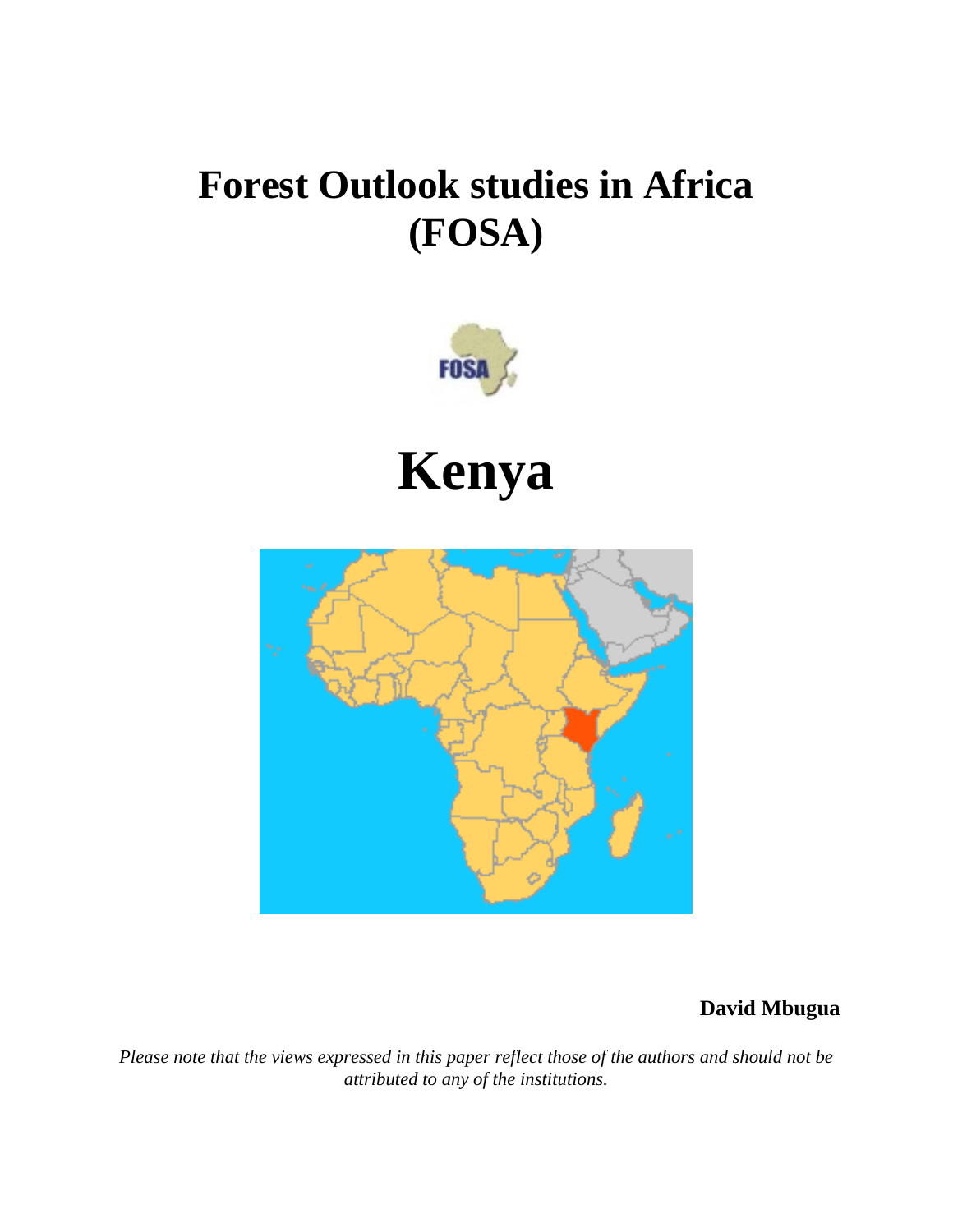*This paper has been minimally edited for clarity and style.*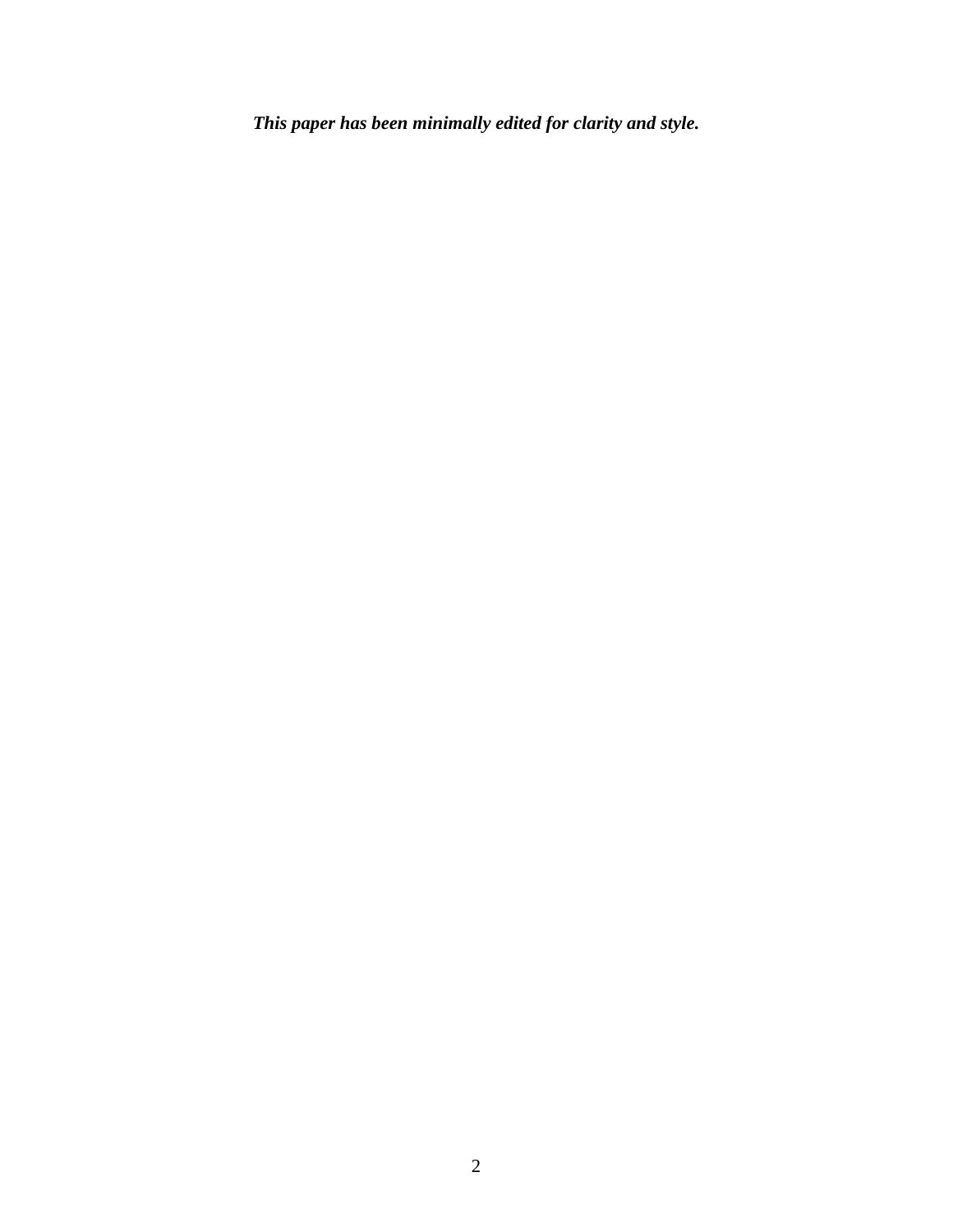# **SUMMARY**

Given the current state of the forestry sector in Kenya, unless changes in regulatory mechanisms such as legislation and policy are put in place in good time, a lot of the remaining forests will disappear due to unsustainable wood extraction and land-use change in favor of agriculture. In view of the critical importance of the role of indigenous forests in soil and water conservation, biodiversity conservation and contribution to the country's socio-economic development, it is imperative that the current destructive trend should be reversed. Plantation forestry and farm forestry must contribute largely in the future supply of wood. Valorization and commercialization of non-wood forest products will stimulate the people to manage the forest resources appropriately.

# **Key-words:**

Kenya, non-wood forest products, paper, charcoal, fuel wood, land tenure rights, forest, plantations, farm forestry

# **1. INTRODUCTION**

The preparation of the Kenya Forestry Outlook Paper is an initiative between FAO, Forest Department and other land-use related sectors i.e. Agriculture, Kenya Wildlife Services (KWS), Kenya Forestry Research Institute (KEFRI), Energy, Service sectors e.g. Treasury and the Private Sector in forestry.

The process of developing this paper involved largely literature review, meetings, workshops, case studies and individual consultations with the country expertise. The compilation of this document covered a period of 3 months starting July 2000.

Currently, Kenya has elaborate management strategies for farm forestry and industrial forestry. However, within the natural/indigenous closed forests and dry-land forests, there is no elaborate management strategy other than some aspects of forest protection. Currently these forests are threatened with degradation and excisions as a result of land-use conflict resulting from a lack of a comprehensive land-use policy.

It is envisaged that if policy and institution reforms, management strategies, research programmes and new appropriate technologies are implemented within the short term, then the contribution of forestry sector to the economy will improve greatly.

# **2 INTERNAL AND EXTERNAL FACTORS INFLUENCING FORESTRY**

# 2.1 POPULATION FEATURES AND RELATED TRENDS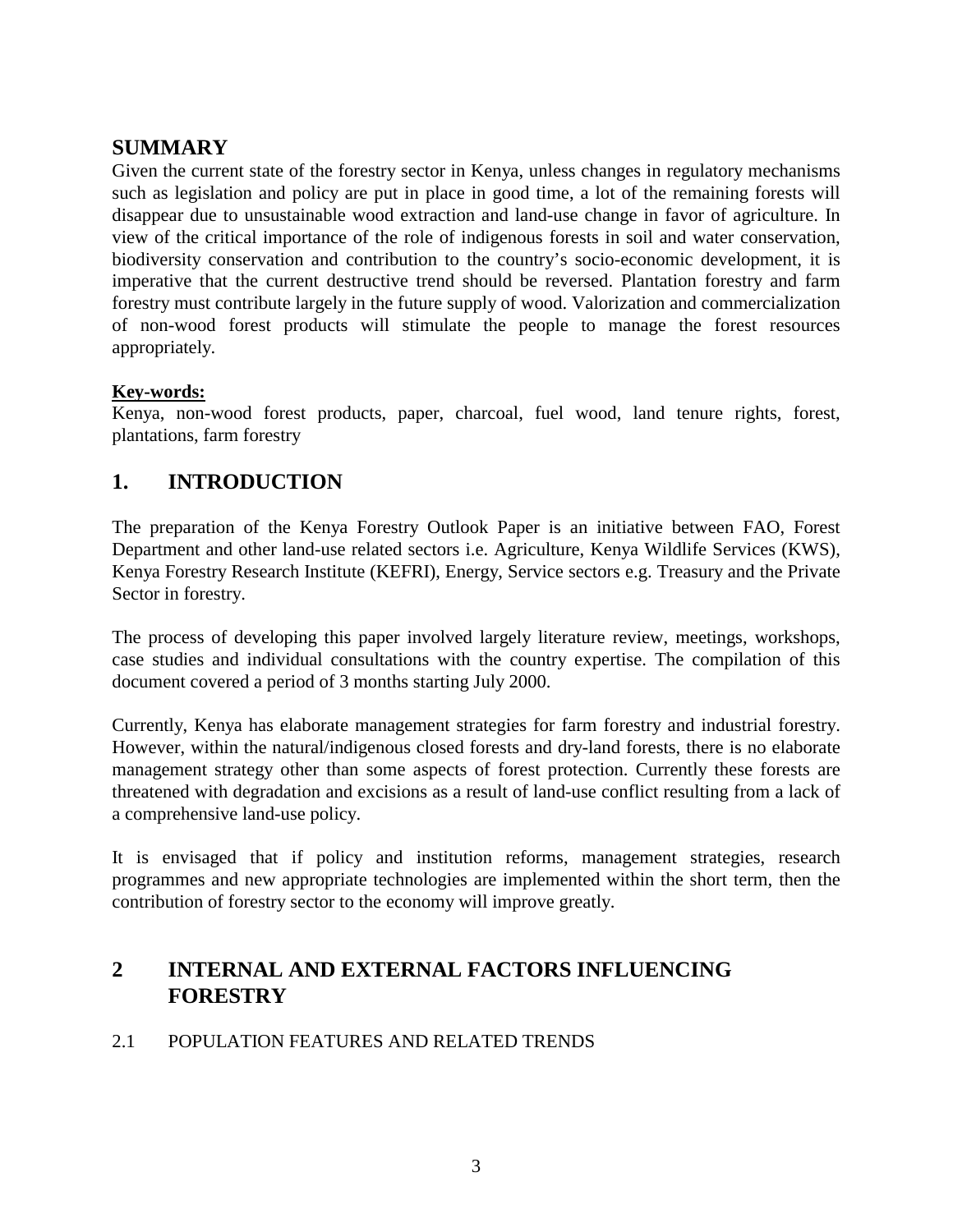#### 2.1.1 Size and Growth

According to the provisional results of the 1999 population and housing census, Kenya has a population of 28.7 million compared to 21.4 million, 15.3 million, 10.9 million and 8.6 million in 1989, 1979, 1969 and 1962 respectively. These figures translate into growth rates of 2.9, 3.4, 3.8, and 3.0% per annum over the inter-censual periods 1999-1989, 1989-1979, 1979-1969 and 1969-1962 respectively. The trend confirms the rapid decline in fertility rates, rapid increase in urbanization rates and changes in migration patterns and mortality rates.

# 2.1.2 Fertility

According to the 1998 Kenya Demographic and Health Survey (KDHS), fertility rate has shown a steady decline from 8.1 in 1978, to 6.7 in 1989 and further to 4.7 in 1998.

The trend in the next 20 years is expected to follow a similar pattern. At the same time, the composition of the population has shifted and there is now a significantly higher population, about 61%, that is under age 20 and 51% under 15. Fertility differentials are profound with respect to geographical areas and education. The survey confirmed that 5.2 children are born to a woman in the rural areas compared to 3.1 children in the urban areas; and 5.8 children are born to women with no education compared to 3.5 children for women with secondary education.

# 2.1.3 Mortality

Evidence from the KDHSs shows a worsening mortality situation in Kenya over the 1990s as compared with the situation over 1980s. The figures for infant and under-five mortality rates are 62 and 91 per 1,000 live births respectively in mid 1980s as compared to 74 and 112 in 1998. There are pronounced differentials in infant and child mortality across geographical areas and according to the level of education of mother, reflecting to a great extent the imbalances that exist in levels of development in socio-economic factors across the country.

2.1.3 Migration and Urbanization

Projections based on Kenya's 1989 population and housing census indicate profound changes in rural to urban migration reducing the concentration of rural population from a level of 82% in 1990 to 77% in 2000. It is projected that the level will be 64% by the year 2020.

The rate of urbanization was projected to grow at an approximate annual rate of 3.5% resulting in the proportion of urban to rural population of 21% in 1990, 27% in 2000 and 42% in 2020. Evidence shows that rural-urban migration is a key source of economic growth in Kenya having accounted for 4.6 percentage points of per capita income growth over a period of 10 years between 1970/72 and 1980/82 compared to 4% experienced in the case of technical change over the same period.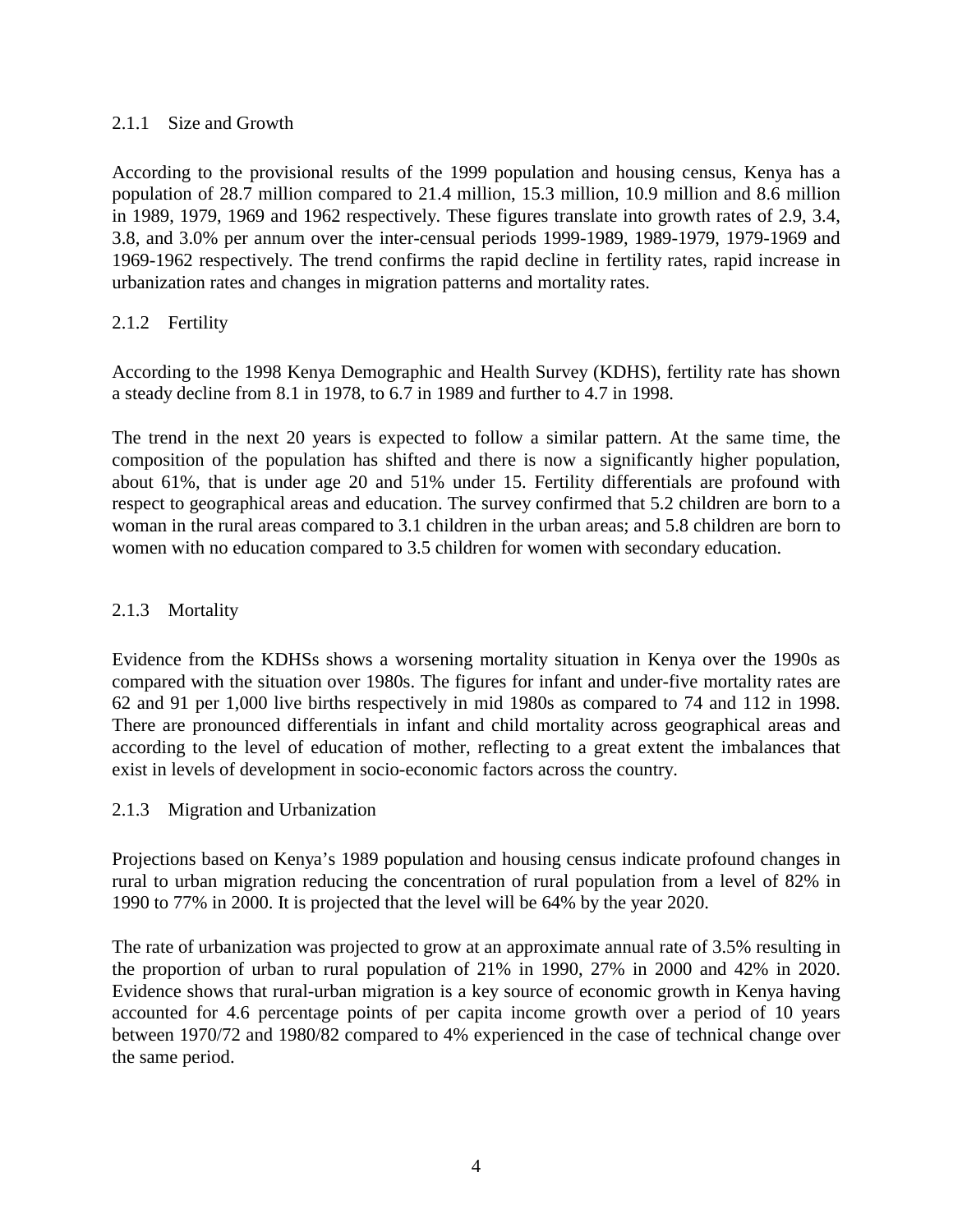In light of the current slow growth of the economy, urbanisation is resulting into a concentration of a population that is increasing beginning to depend on fuel wood for their energy demand. This trend will result into increased demand of wood fuel products.

# 2.1.4 The HIV/AIDS Scourge

Kenya faces a high rate of HIV infection as shown by the urban and rural prevalence rates of 18.1 and 13.0% respectively in 1998. The rate of growth of HIV infection in rural areas is higher than that of the urban areas growing from 8.7% in 1994 to 13.0% in 1998. Compared to 14.5% and 18.1% in urban areas over the same period. The strategy of the government is to enhance the use of information, communication and education as measures for controlling and preventing HIV infection.

The scourge will reduce ability of majority of Kenyans to afford alternative energy sources such as gas, electricity or paraffin for domestic use. These will lead to more dependency on fuel wood.

# 2.1.5 Land-Use

Kenya has a total land area of about 582,645 km<sup>2</sup> or about 5.8 million ha including 2.6 million ha of forest on both government land (56%) and trust land (44%). Population densities have grown over time, rising from 15 persons per  $km^2$  of land in the 1960s to 27 and 37 in the 1980s and 1990s respectively. The country's population density is estimated at 50 persons per km<sup>2</sup> for the 2000s. This increase in population density has taken place against a shortage of good agricultural land that is only about 1.9 million ha which represents only a third of the total land area. This scenario translates to corresponding figures for arable land per capital of 2.2 ha in the 1960s, 1.24 ha in the 1980s, 0.89 ha in the 1990s and 0.66 ha estimate for the 2000s. By the year 2020, arable land per inhabitant is projected to be 0.48 ha.

# 2.1.6 Income Changes and Distribution

The trend of real income per capital over time shows a sharp decline as reflected by annual growth rates of 1.5% over the 1972-1979 period, 0.5% over the 1982-1989 period and  $-0.5%$ over the 1992-1999 period. Income distribution is largely skewed with 20% of the rural population sharing only 3.5% of the national income compared to the top 20% of the population sharing more that 60% of the national income.

# 2.1.7 Poverty Incidence

The poverty situation in Kenya is a national crisis and its reduction is a national challenge. Kenya's Economic Survey 2000 stipulates that 56% of Kenyans are living below the poverty line. This comprises the rural and urban proportions of 13.8 million people or 85% and 2.4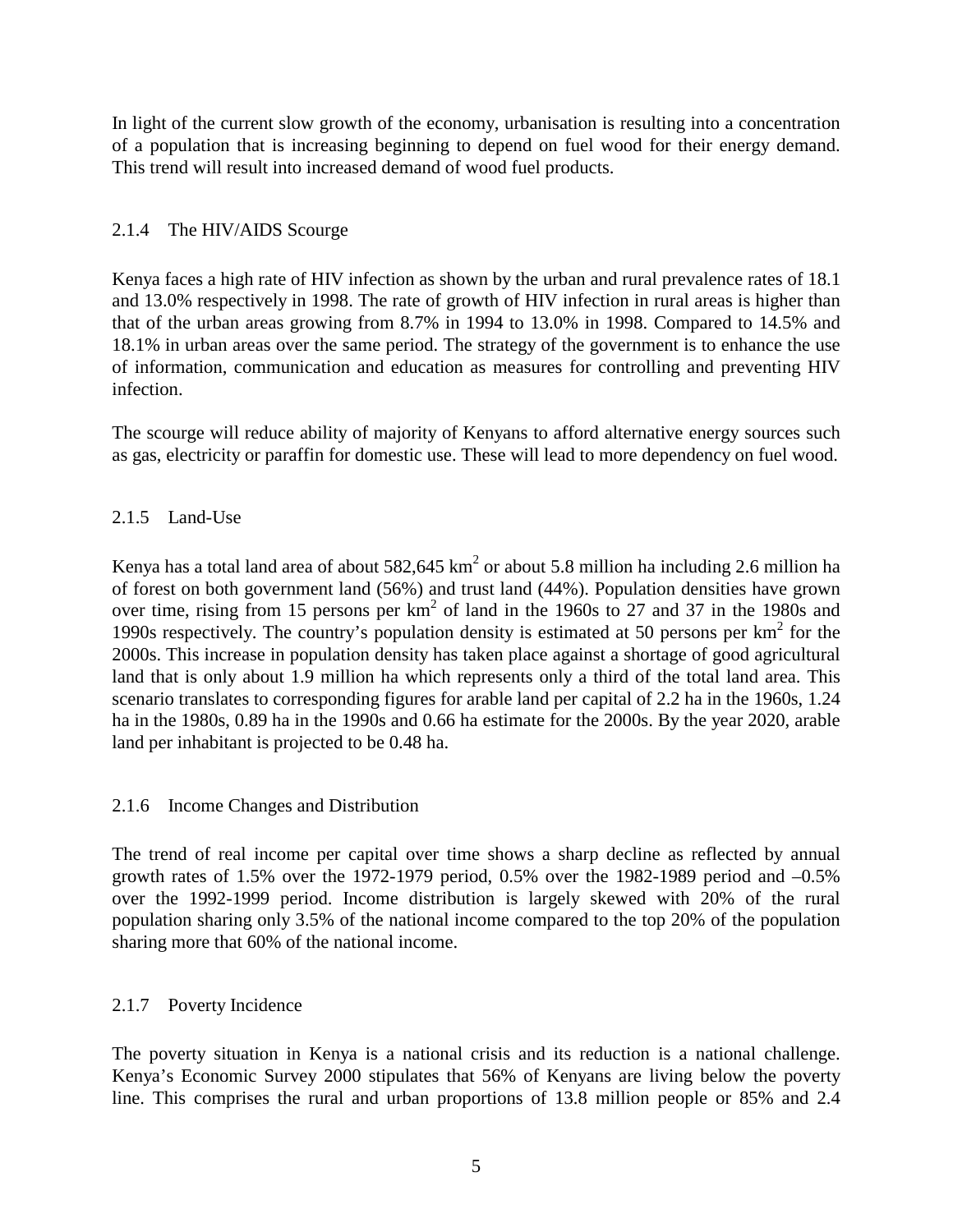million people or 15% respectively. Although poverty has always been assumed to be a rural phenomenon, it is now evident that it is prevalent in urban areas as well. This scenario leads to increased dependency on wood fuel resources.

# 2.2 OVERALL ECONOMIC PERFORMANCE

# 2.2.1 Gross Domestic Product (GDP) Growth Rate

Since the mid-1970s, the performance of the economy has been poor, declining to 5.2% annual average growth rate of GDP over the second half of 1970s, 4.1% in the 1980s and 2.3% during the first half of the 1990s. Structural reforms in the next half of the 1990s have focused on maintaining macro-economic stability by removal of bottlenecks to growth, improving public financial management, enhancing external and domestic competitiveness of the economy as well as addressing social aspects of development.

# 2.2.2 Structural Changes

Over the last three and half decades, notable structural transformation has occurred in the economy of Kenya, as reflected by changes in sectoral share contributions to total GDP. The share of agriculture sector has declined sharply from an average of 37% per annum over the 1964-1973 period to 27% over the 1990-1999 period, compared to a marginal decline of 1% in the share of the manufacturing sector from an annual average of 12% over the 1964-1973 period to 11% over the 1990-1999 period.

Kenya adopted an industrial transformation strategy in 1996 designed to expand considerably the share of contribution of the manufacturing sector to GDP and transform the country into a Newly Industrialized Country (NIC) by the year 2020. The service sector has grown rapidly with its share contribution to GDP rising from 53% over the 1964-1973 period to 62% over the 1990- 1999 period.

# 2.2.3 External Trade

Kenya's exports are dominated by a few agricultural commodities including tea, coffee and horticultural crops. Exports of manufactured goods accounted for 17% in 1990. Major import items include crude petroleum, industrial machinery and industrial inputs such as iron and steel. The sharp decline of the share of the total value of imports of the three mentioned products during the last years, was due to increased shares of other import items such as motor vehicles, chassis, refined petroleum products and pharmaceuticals following trade liberalization.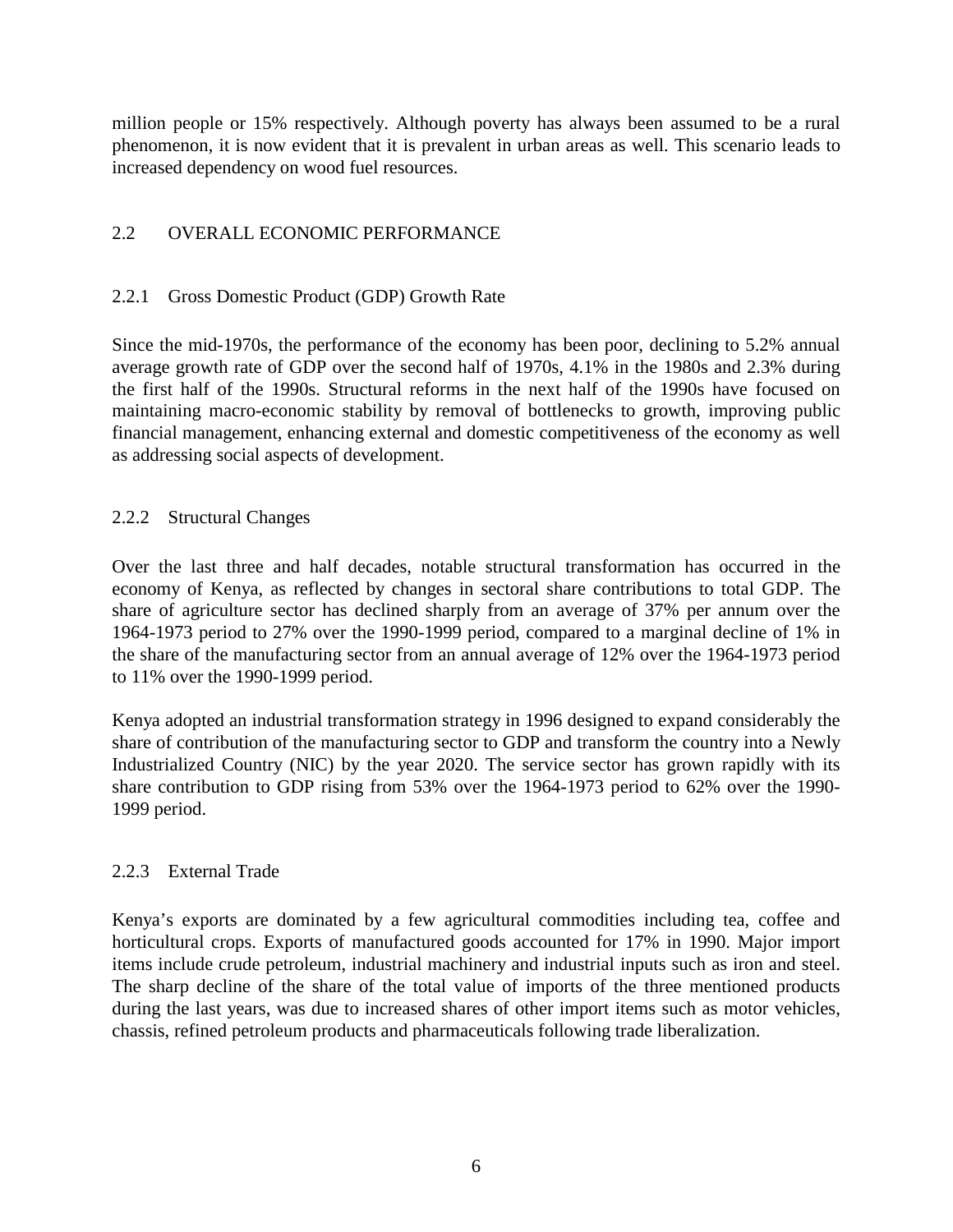Value of exports as a percentage of GDP recorded an annual average of 21% between 1990 and 1999 as compared to 33% in the case of the value of imports over the same period. Terms of trade have remained favourable since 1993.

# 2.2.4 Investment and Savings

The general decline in economic performance since the mid-1970s reduced the growth of capital stock. The sources of gross investment financing have shifted significantly since 1991 toward the domestic saving financing. Inflows of Official Development Assistance (ODA) declined sharply since 1991 following suspension of donor aid to Kenya. To achieve sustainable levels of development, it is crucial to have the investment level increased to the level attained in the 1970s of about 30% of the GDP.

Since development in the forestry sector requires long-term investment, the current reduced investment capacity implies that the government will have inadequate capital to invest into forestry development. Therefore the improvement of forestry sector will depend heavily on external funding and individual investors in farm forestry.

# 2.3 DEVELOPMENT IN INFRASTRUCTURE AND COMMUNICATIONS

Kenya recognizes the overriding importance of sound development of the infrastructure and communications sector because of its great potential in stimulating economic activities and improvement in the welfare of the people. Improved infrastructure will lead to improved livelihood resulting to less dependence on forest resources.

# 2.3.1 Development in the Infrastructure (Transport System) Sub-Sector

Most of the basic infrastructural facilities regarding the transport system that are necessary for an "economic-take off", by the integration of various production and population centres as well as facilitating mobility in both rural and urban areas, are already in place. Nevertheless, the deterioration in quality of the facilities in the last 15 years has posed a major challenge to economic growth. In order to ensure sustainable development in the sub-sector, the Government has placed emphasis on improving efficiency and quality of the existing infrastructural facilities.

Similarly within the forestry sector, there has been no proper maintenance of the transport infrastructure. The sector experiences inadequate supply of vehicles, collapsed unclassified road network and inadequate operational funds. Conservation efforts have therefore been subdued.

# o *Road Transport:*

The road transport accounts for 80% of the country's total passenger and freight traffic. It comprises a total of 151,000 km of both classified and unclassified network as well as the urban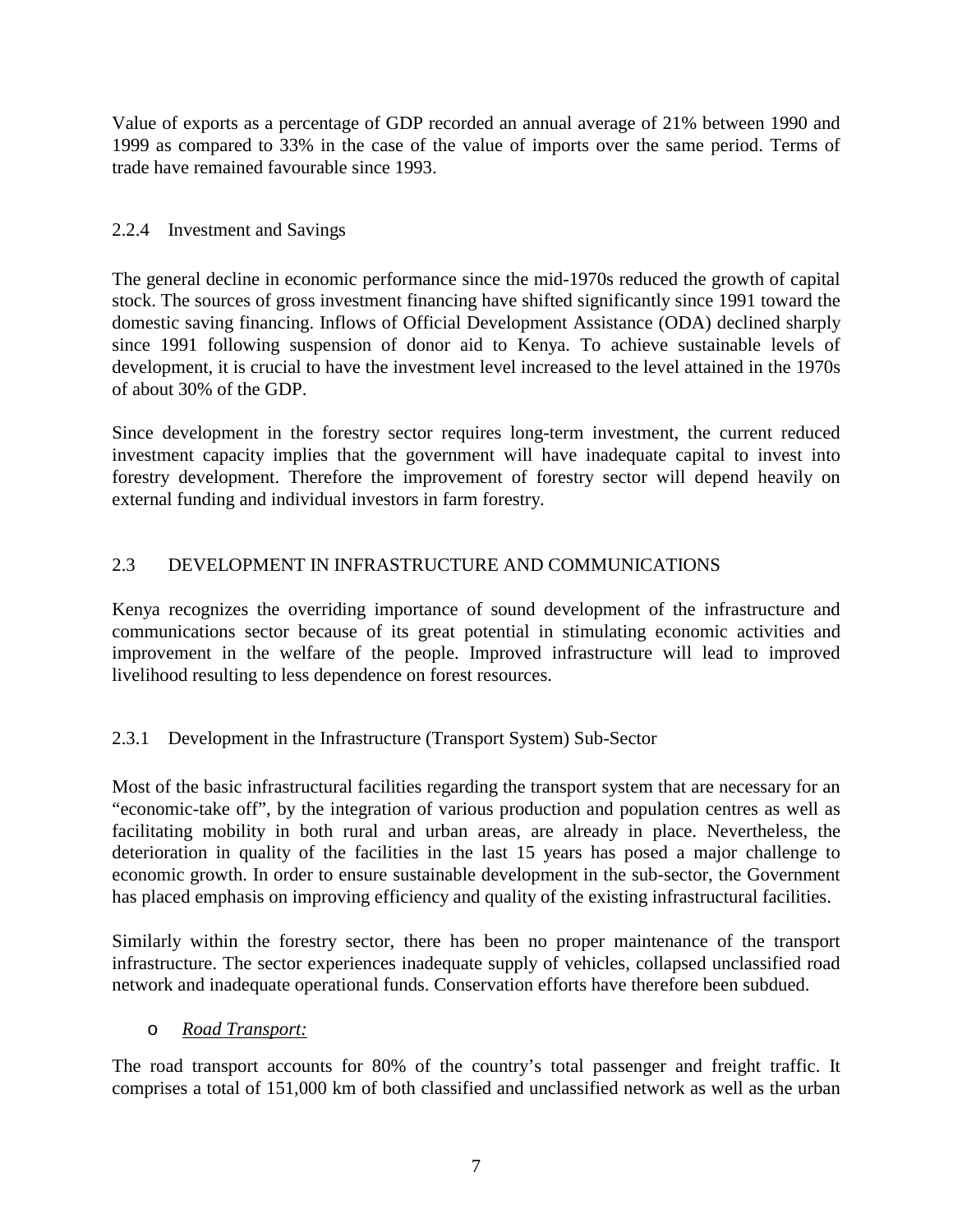transport system. The classified network, or 42% of the total road transport network is under the Ministry of Roads and Public Works whereas the unclassified network (53%) is under the Forest Department in the Ministry of Environment and Natural Resources as well as Kenya Wildlife Service (KWS) and the Ministry of Tourism. The urban transport network, consisting of only 5% of road transport, is crucial for Kenya's industrial development and is under municipal authorities including the City Council of Nairobi.

# o *Railway Transport:*

Railway transport, the second most important transport mode after the roads, is particularly important for the carriage of bulky goods over long distances. Freight haulage accounts for more than 80% of the total earnings from the railway transport whereas passenger transport accounts for 10% only and the rest of the earnings come from catering and other services.

It is envisaged that if Kenya improves her capability of increasing export of her forest produce, the use of railway transport is likely to be the best option available.

# o *Marine Transport, Air Transport & Pipeline Transport:*

The implementation of Kenya's industrial policy required increasing the efficiency and capacity at the port of Mombassa to handle the expected increase in the magnitude of economic output that would emanate from increased export-oriented manufacturing as well as increased productive activities.

o Air transport is Kenya's key sub-sector for promoting the development of tourism industry and regional integration as well as for the transportation of high value exports and perishable goods especially horticultural crops, major sources of foreign exchange earnings.

Pipeline transport is the main mode of transporting petroleum oil under the management of Kenya Pipeline Corporation. Development of pipeline and liberalisation of the petroleum sector is expected to lead to reduced consumer prices for the petroleum products. Such reduced prices will lower consumer demand for wood fuel products.

# 2.3.2 The Communications Sub-Sector

The communications sub-sector consists of the postal and telecommunications services delivery as well as a regulatory mechanism. Kenya has joined the "information superhighway" following the convergence of technologies in the areas of computing, telecommunications and audio-visual, in order to improve the quality of services delivery.

If not for the current development in wireless telecommunications, the demand for poles for telegraphic purposes was expected to double in the year 2001, as predicted in the KFMP,1994.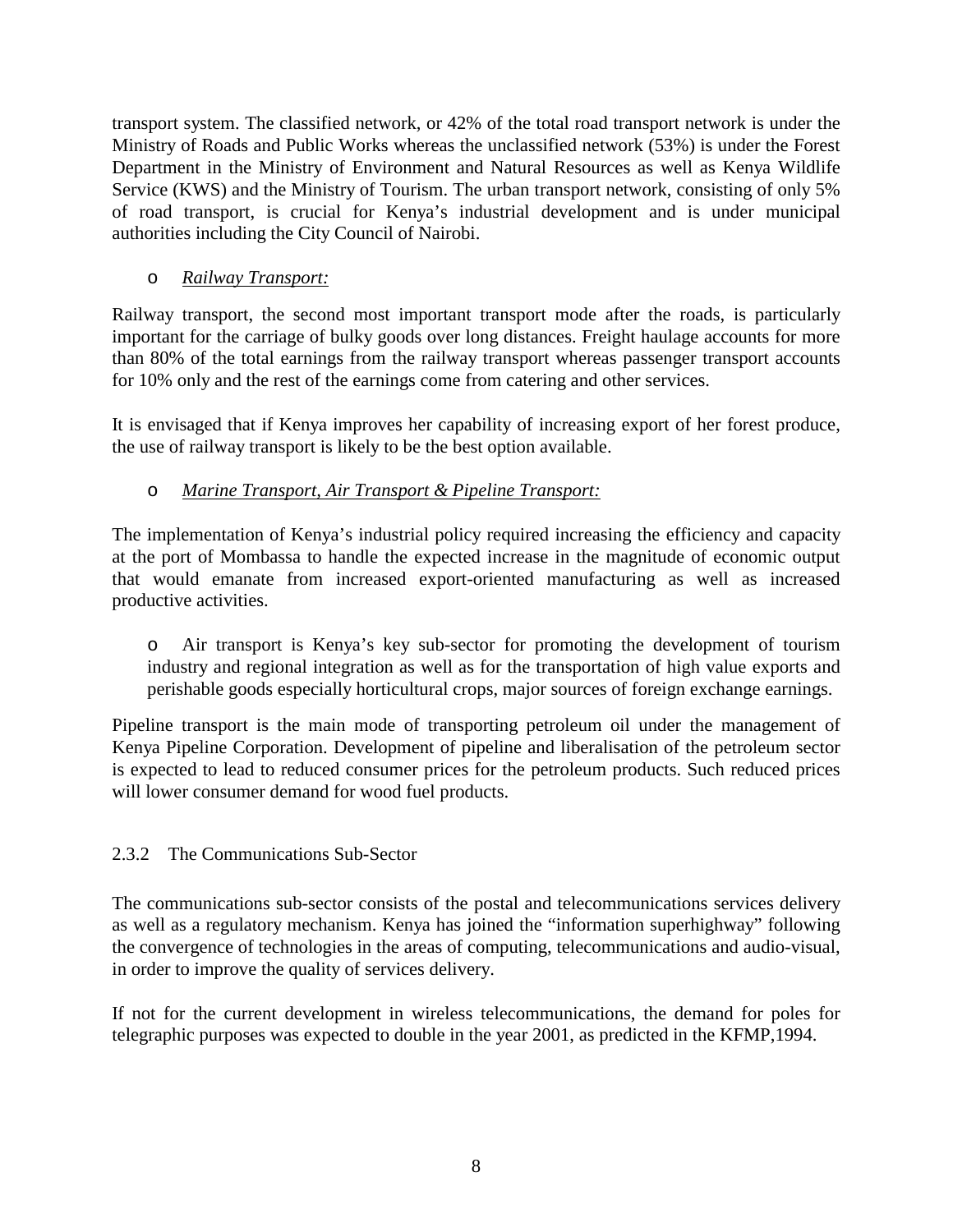#### 2.3.3 Meteorology Sub-sector

Meteorology is recognized as an important aspect of economic development through provision of accurate and reliable information on climatological and weather conditions. The policy of the Government is to strengthen the capacity of meteorological facilities and avail information from the centres to resources planners.

#### 2.4. INVESTMENT TRENDS IN THE FORESTRY SECTOR

#### 2.4.1 Overview

The Kenyan population has continued to increase and this will continue putting more pressure on land resources. Farm holding sizes are likely to be subdivided further as people continue to depend more and more on primary land productivity. If the past trends are anything to go by, tree cover will increase in the farmlands because more and more people will continue to invest on tree planting as a fall back mechanism during times of difficulties. It has been reported that with smaller land holdings and increased settled population density, tree cover tends to increase (KFMP, 1994).

At the beginning of the last century, it was realized that wood production from the country's indigenous forest would not sustain demand for industrial demand for long. It was therefore decided to establish fast growing exotic species for production of industrial wood. This programme has been supported by 4 development credits from the World Bank totalling to US \$65 million. Several other donor grants have also been channelled into indigenous forest conservation, extension services and research programmes.

After the expiry of the last World Bank Forestry Development Project, funding of the major development programme reverted to the Government. Due to financial constraints budgetary allocation dropped to a tenth of the previous funding levels, with a corresponding drop in annual work programme. Currently the annual planting programme stands at about 400 hectares compared to 4800 during the World Bank Project days. In contrast, demand for timber has continued to increase leading to the opening of more areas during harvesting. The reduced annual work programme has therefore led to accumulation of backlogs in plantation establishment and maintenance, now standing at about 40,000 ha.

With foreign direct investment levels in Kenya still stagnant and falling, the investment in forestry sector has declined drastically at the moment resulting in reduced development programmes. If this scenario persists, the future sustainability of government dominated forestry development will be at stake. This trend can only be reversed if the envisaged policy and institutional reforms are put in place in good time to incorporate other interested stakeholders in the sector.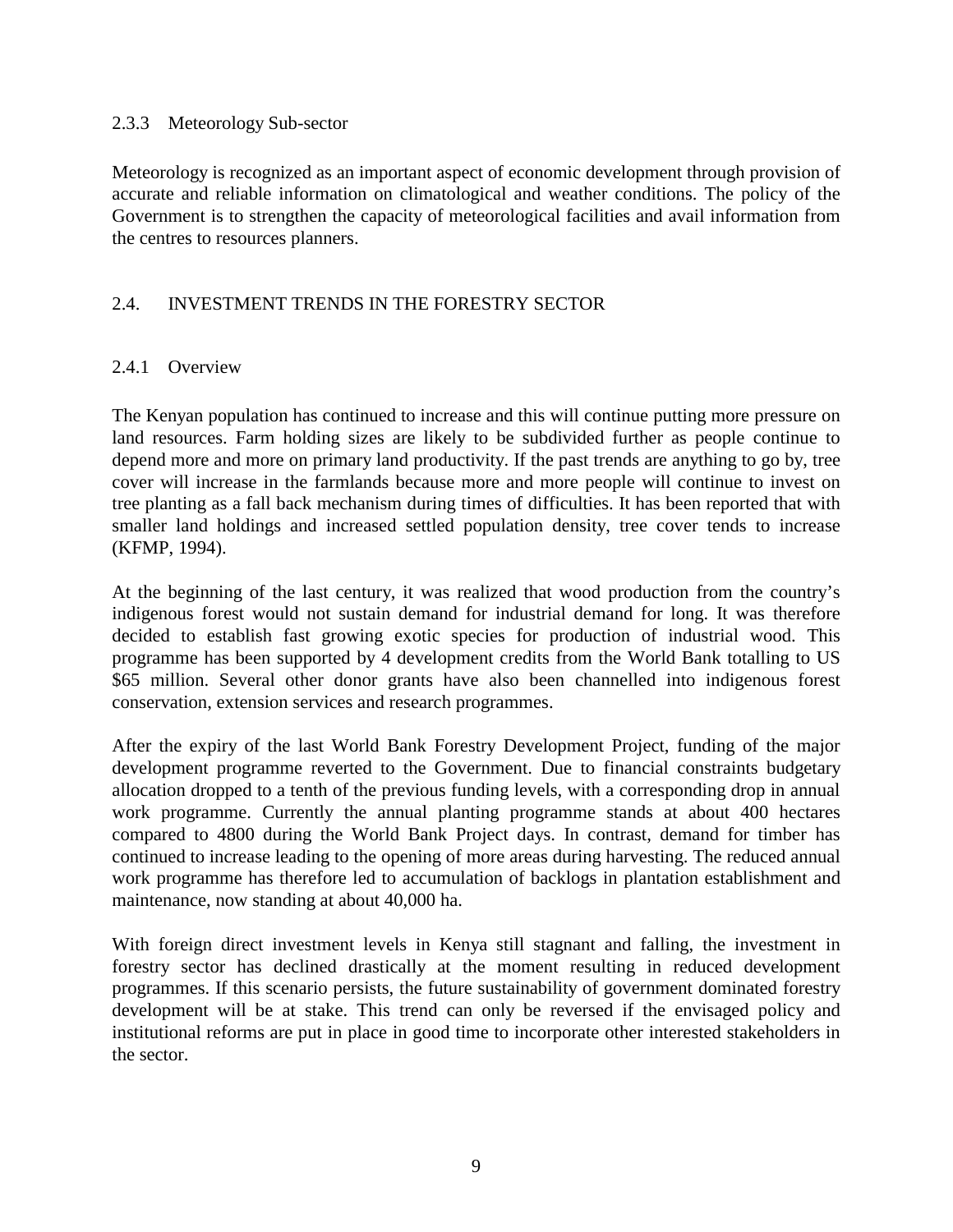From the current observations, we are likely to have a shift from a government dominated timber supply to a private sector (farm forestry) dominated market. There are new tree products with favourable markets that are likely to influence tree growing at the farm level. In some areas and especially in the semi-arid areas, forestry investment is more sustainable and profitable in the long term than agriculture. Trees are more adapted in these environments and tree-based crops are likely to be the answer in coping with the harsh environment. Ngugi (1997), found that farmers with heavy reliance on tree crops were more secure in food security than those depending heavily on food crops alone. With introduction of land tax, people are likely to invest in forestry (which has low investment costs) as a way of assigning the land to its most productive use. This will however, need to be supported by incentive measures like technologies, suitable species, micro credits, and market support systems. This observation is drawn from the realization that the Ministry of Agriculture and Rural Development (MoA&RD) is in the process of formulating a comprehensive land-use policy.

We are likely to see more local investments on tree production, marketing and processing especially for non-wood forest and tree products. A lot of potential exists in both the high potential and marginal areas in the production and processing of these products. Information and awareness has started reaching the target areas, and this is likely to change the tree investment scenario with the realization that public land under forestry production is likely to go down during the period under review.

Following the identification of fast growing and high quality commercial tree species, a substantial amount of land in the semi-arid areas and high potential areas is likely to be allocated for growing trees on commercial basis, with private entrepreneurship taking a dominant role in this sector. The current estimate is that approximately 70,000 ha of fast growing plantations are under private ownership. Apart from tea and tobacco firms with good management, some of these resources are poorly managed. There is however, some scope for improved management given the supply scenario from gazetted forest areas, as the price starts to increase due to shortfall in supply.

Trees such as *Melia volkensii, Albizia tanganyikensis, Terminalia prunioides, T. brownii* and *Acacia xanthophloea* have been found to grow fast in semi-arid areas with high water table (at the age between 10-12 years) and produce commercial timber for construction, furniture and carving. Similarly, trees such as *Acacia senegal, Commiphora africana, Sclerocarya birrea, Tamaridus indica* and *Hyphaene compressa* have also been observed to grow fast in semi-arid areas and have important commercial non-wood tree products. The large-scale establishment of plantations will only be possible with appropriate land use policy, defined land tenure and an appropriate regulatory and monitoring system. The need to involve pastoralists communities in tree crop development and conservation is recognised as a national priority. The process must however be packaged and introduced suitably to allow the communities to realize the benefits and own the process.

If the past trends are anything to go by, we are likely to continue to have an estimated KSh 0.5 billion investment from the donor community per year. This external capital is needed to augment the current low-level government funding towards the development of the forestry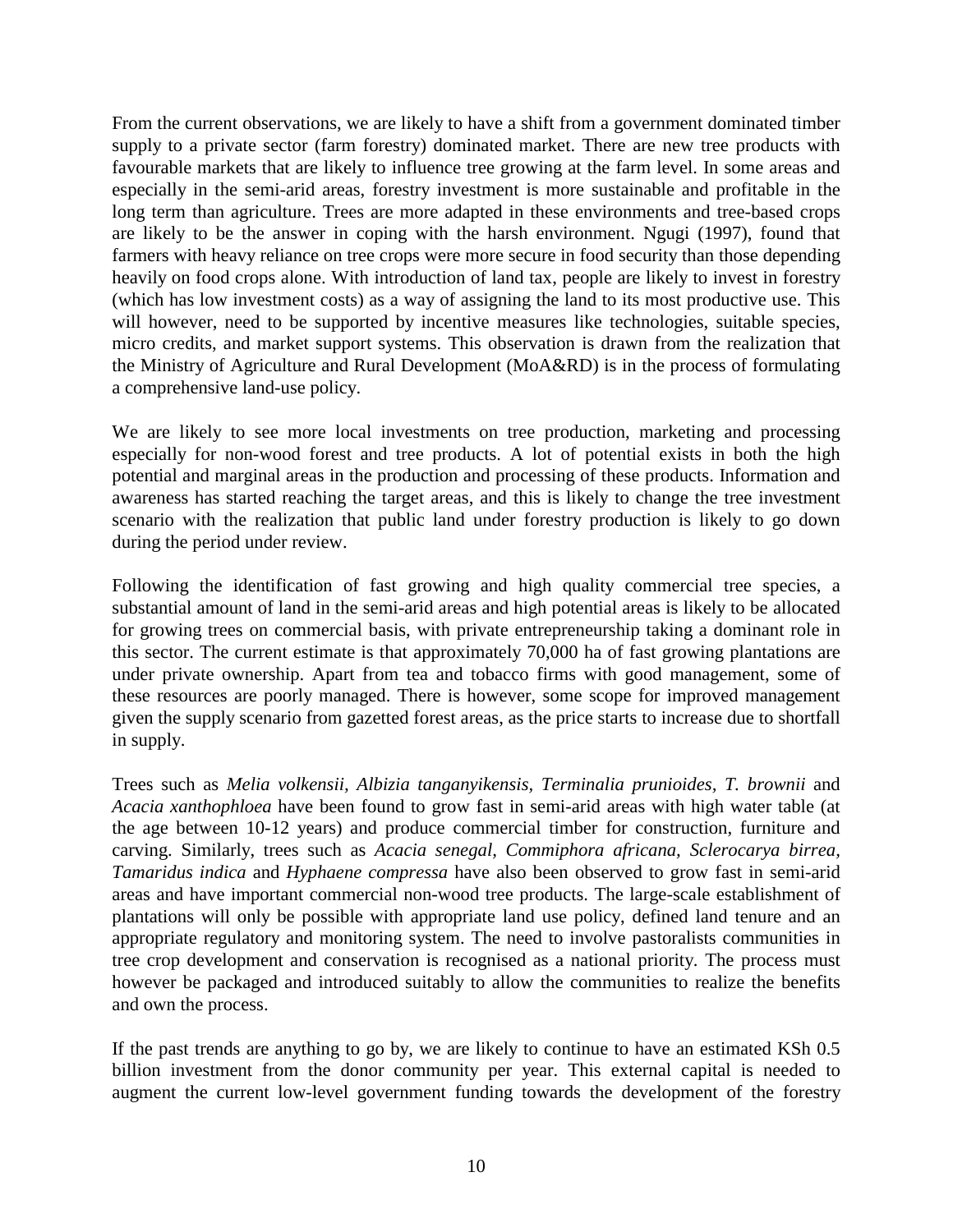sector. Similarly, the private sector will be expected to continue investing in excess of KSh 1 billion per year (50 million seedlings at KSh 20 per seedling production, including cost of seedling, planting, tending and protection).

Although it has been quoted in all economic surveys that the share contribution by the forestry sector to total capital formation over the first half of 1990s averaged about 0.5%, this figure is only official government revenue from gazetted forests. It is noted that contributions to the rural economy based on fuel wood alone, with a demand of 24 million  $m<sup>3</sup>$  of wood, is valued at about KSh 7.2 billion annually. Similarly, non-wood forest and tree products generate about KSh 2.8 billion a year according to estimates by Kenya Association of Forest Users (KAFU, 2000) while the carving industry alone contributes about KSh 1.5 billion (WWF, 1998). It is important to note here that both the carving industry and non-wood forest products earn the country a substantial amount of the much-needed foreign exchange**.**

Although the contribution of forest resources to the economy is highly undervalued, realistically, the sector's contribution to the national economy stands at 2 billion Ksh, which is approximately 10% of the agricultural sector GDP (KEFRI Strategic Plan 1999-2001). There is therefore an urgent need to carry out national forest valuation exercises to collect data to be fed into the national economic planning and accounting system.

Investment in the forestry sector also includes human resource development at undergraduate level in the departments of Forestry and Wood Science Technology at Moi University, which amounts to an annual average of 5.6% of the total undergraduate enrolment between 1988 and 1995.

# o *Investment in Research:*

Forestry Research in Kenya started about the same time as the practice. Due to the experiences encountered in regeneration of indigenous forests the department embarked fully on exotic programs that required investments in research in order to ascertain optimum working rules for industrial plantation development. These rules were to be the basis for policy prescription for optional management.

KEFRI has received development assistance from JICA since 1988. This contribution has been mainly in the construction of buildings and research facilities, staff training and in procurements of vehicles and equipments. There are also a host of other donors financing various research programs highlighted above. KEFRI's strategic plan is to devise research and development programmes that will be supported by a service program whose activities include information documentation and dissemination.

Appended in Table 1 are direct financial inputs to further forestry research between the periods 1995/96 to 2000/01 in Kenya.

# Table 1 Kenya Forestry Research Institute Recurrent and Development Expenditure 1995/96-2000/01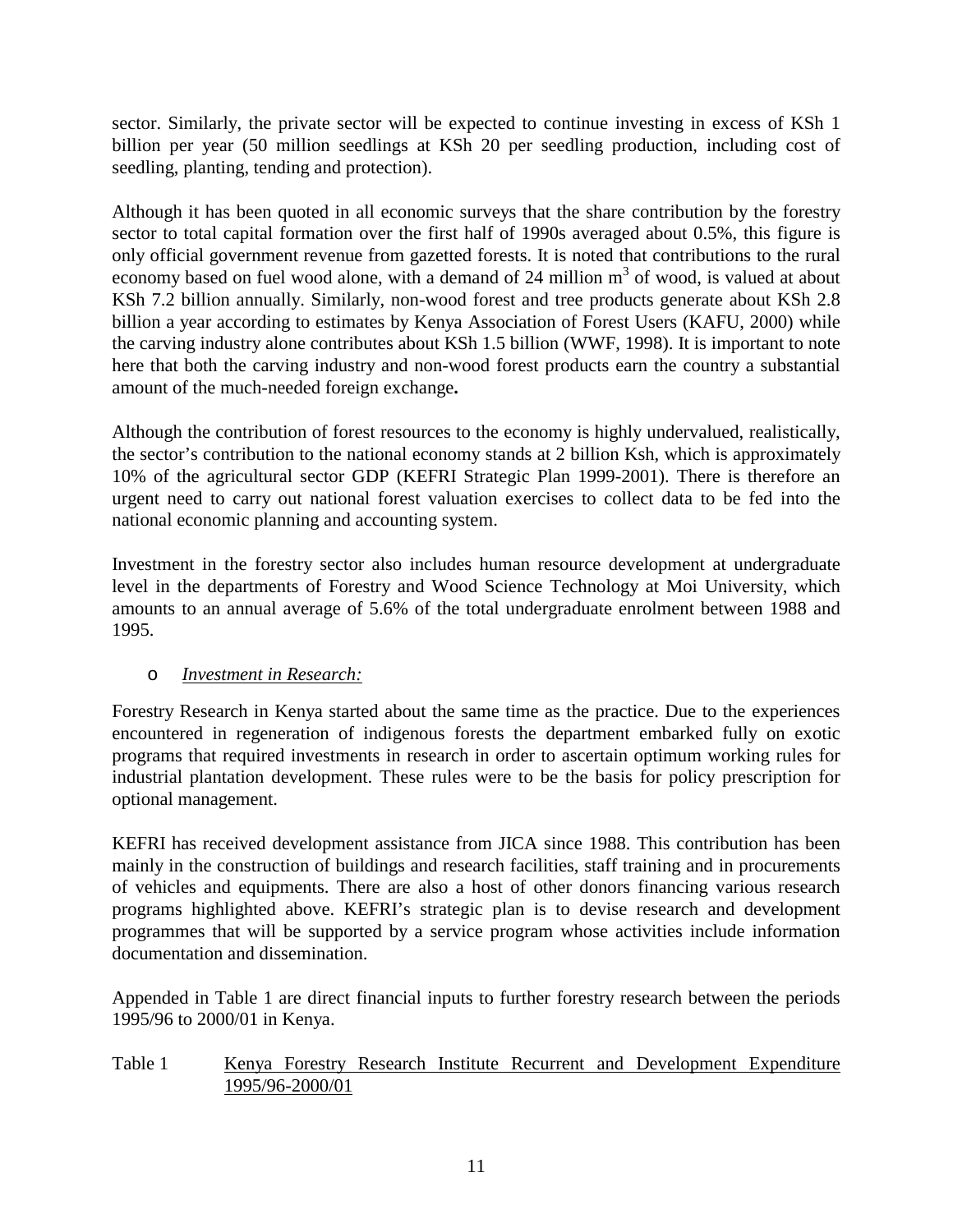| <b>Financ</b> |                 | <b>Recurrent Expenditure</b> |               |            | <b>Development Expenditure</b> |              |                    |
|---------------|-----------------|------------------------------|---------------|------------|--------------------------------|--------------|--------------------|
| ial           | <b>Salaries</b> | $\Omega \& M$                | <b>Total</b>  | Gok        | Donor                          | <b>Total</b> | <b>Grand Total</b> |
| Year          |                 |                              |               |            |                                |              |                    |
| 1995/9        | 165,558,820     | 14,236,400                   | 176,795,220   | 24,051,000 | 39,900,000                     | 63.951.000   | 240,746,220        |
| 6             |                 |                              |               |            |                                |              |                    |
| 1996/9        | 173,009,920     | 9,055,520                    | 182,065,440   | 8,671,320  |                                | 8,671,320    | 190,736,760        |
|               |                 |                              |               |            |                                |              |                    |
| 1997/9        | 177,994,680     | 17,339,000                   | 195,333,680   | 1.930.000  |                                | 1,930,000    | 197.263.680        |
| 8             |                 |                              |               |            |                                |              |                    |
| 1998/9        | 232,843,840     | 22,467,400                   | 255, 311, 240 | 200,000    | 52,760,000                     | 52,960,000   | 308.271.240        |
| 9             |                 |                              |               |            |                                |              |                    |
| 1999/0        | 230,760,700     | 22,266,380                   | 253,027,080   | 5,000,000  | 58,000,000                     | 63,000,000   | 316,027,080        |
| 0             |                 |                              |               |            |                                |              |                    |
| 2000/0        | 242,592,000     | 23,408,000                   | 266,000,000   | 11,000,000 | 18,800,000                     | 29,800,000   | 295,800,000        |
|               |                 |                              |               |            |                                |              |                    |
| <b>Total</b>  | 1.219.759.960   | 108,772,700                  | 1.328.532.660 | 50,852,320 | 169,460,000                    | 220.312.320  | 1,548,844,980      |

#### 2.4.2 Constraints in Forestry Investment

Constraints in forestry or tree-based programmes originate primarily from inappropriate legislations, in-adequate institutional capacities, lack of credit support, poor planning, weak project preparations and implementation capable of competing successfully for scarce investment funds with non-forestry projects.

Credibility of forestry business among financial institution is usually poor because of lack of understanding and difficulties involved in valuing and pricing of forest/tree products. In summary, the following constraints affect the development of forestry sector in Kenya:

- Inappropriate policies in encouraging private sector participation
- Institutional inadequacies (including skills)
- Lack of incentives
- Weak economic conditions and inadequate infrastructure
- Environmental policies (e.g. those discouraging forest utilization, especially bamboo, cactus and aloe)
- Political interests and interference
- Forest resources are often assigned a very low market value

Although financial resources alone are not sufficient to ensure sustainable forestry, without appropriate financing, the goal of economically efficient, socially balanced and environmentally sound forest management will be difficult to be achieved.

#### 2.4.3 What Needs to be Done

There is need to improve investment in the forestry sector so that the sector can contribute effectively to the socio-economic development of the country and play its other roles as highlighted under the policy objectives. To achieve this, the following issues needs to be resolved: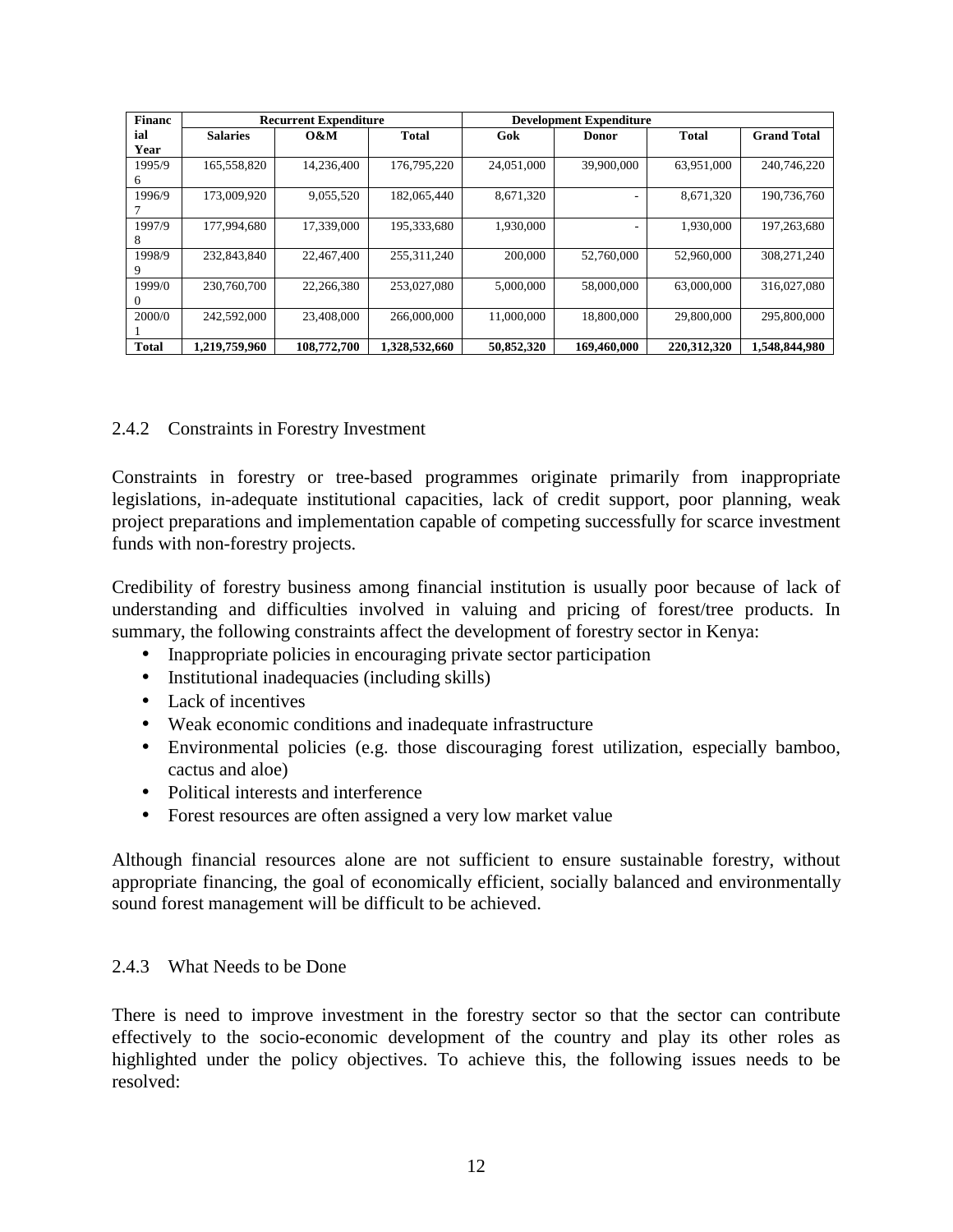- Policy reforms that include securing the market value of the national resource capital stock and land-use planning
- Create and promote a favourable environment for investment in sustainable forest management, and develop and maintain strong institutional and human capacities
- Provide incentives and promote the use of appropriate technologies to support sustainable forest management
- Donors should focus on resource management based on appropriate land-use practices, value-adding and tree-based income-generating activities
- A comprehensive forest establishment, management and utilization monitoring and evaluation programmes should be established

# 2.5 POLICY AND INSTITUTIONAL CHANGES IN THE FORESTRY SECTOR

# 2.5.1 Latest Developments of Kenya Forest Policy

Significant changes have taken place in the country and the world since the present forest policy was adopted. Since the 1992 United Nations Conference on Environment and Development (UNCED) the country has embarked on updating the policies and legislation relating to the management of natural resources including forests. Sustainable forest management requires the involvement of all citizens and the adjacent forest communities. Nationally forestry development is now seen as a component in an integrated effort to raise the living standards of the people, create employment and increase industrial output for both local and export market.

The current policy undergoing revision has been found to be inadequate in a number of areas. It is through this recognition of the inadequacy of the existing policy as a basis for long term sectoral planning that the government, since 1991, has been undertaking to review both the forest policy and legislation. A new forest policy has therefore been proposed and adopted by the government and is ready for submission to parliament for enactment. The new policy will in particular address the following issues:

- The need to sustainably manage all types of forests including those in state, trust and private lands
- Farm forestry and dry land forestry, which provide an opportunity for the expansion of the forest resource services and products
- Increased role of the private sector and other stakeholders including forest industry in sustainable forest management and utilization
- Participation of local communities and gender issues in planning, programming and implementation of forest programmes as well as providing them with guidelines on access and benefit sharing
- Recognition and institutionalise global conventions and other protocols related to sustainable forest management
- Incorporation of environmental impact assessment as a major criterion in forest development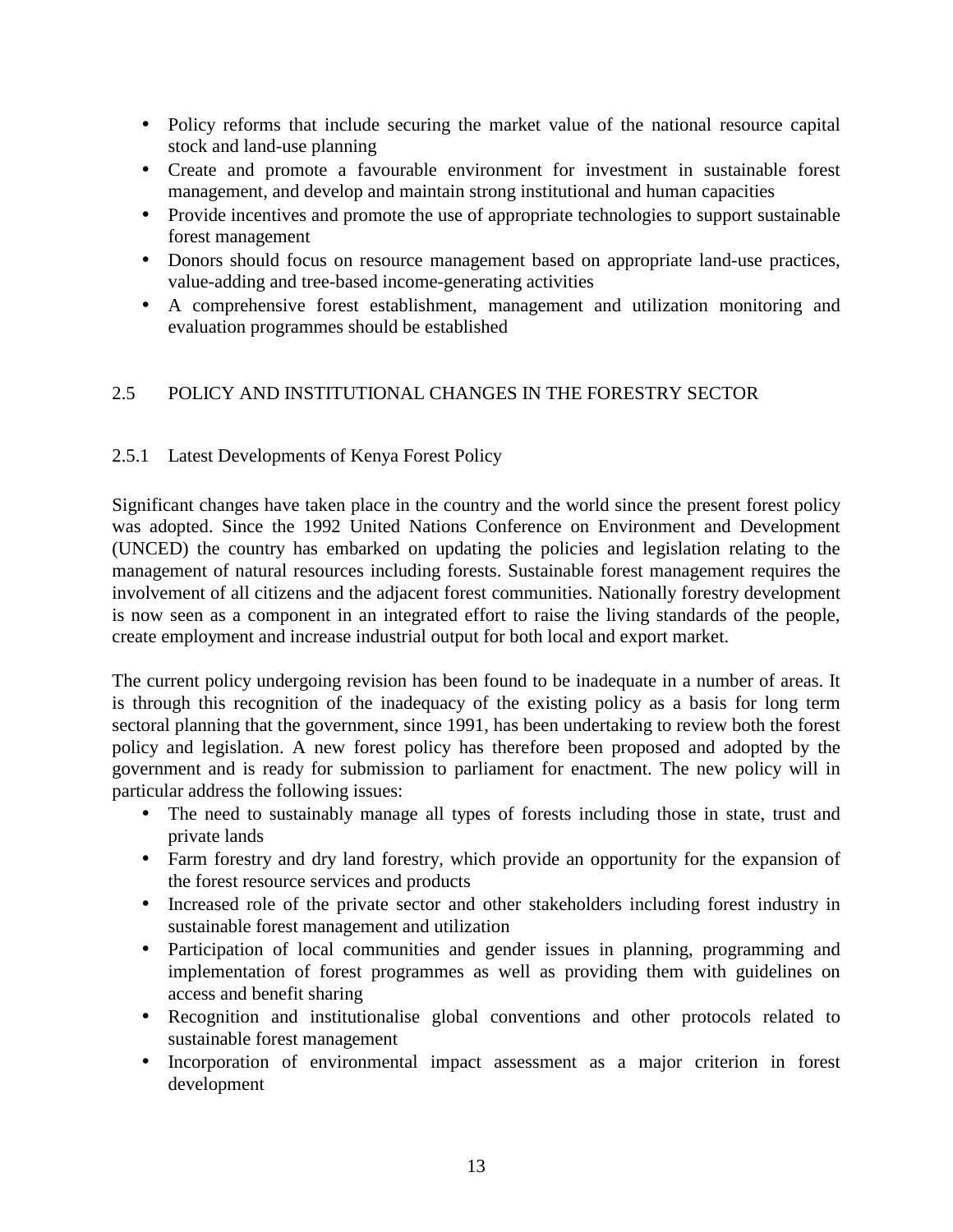This new policy takes into consideration the existing land-use, environmental, energy, industrial and other related policies. It has been prepared through wide participation of all the stakeholders including NGOs, education and research institutions, international donors and local level communities. This policy is therefore expected to guide forestry sector development into the new millennium. This has been done in order to make the policy & legislation stakeholder driven and hence acceptable within the overall social and economic development context of the country. In order to enforce the new forest policy, a new forest bill has been drafted and is awaiting enactment. This new bill will re-define forest management in line with emerging challenges.

# 2.5.2 Institutional Framework for Forestry

The broad responsibilities of the Forest Department as stated in Government Circular No. 1 of 1995 on organization of the Government of Kenya, is conservation and development of all forest resource in the country. It is the responsibility of the department to ensure that forests are managed sustainably so as to provide the country's need for wood products and ensure environmental and biodiversity conservation. In addition the department also provides extension services to farmers and other landowners in order to increase tree cover and wood production outside the gazetted forests.

In pursuing these objectives, it must be borne in mind that as the country's population grows to an estimated 30 million in 2020, the adequate supply for fuel wood, poles and posts, industrial wood and many other forest products will be maintained. If these needs are not sustainably met, then the forest and tree resources of the country will decline at an accelerated pace that will intensify environmental imbalance and cause irreversible loss of biodiversity.

The forestry sector is currently faced with several critical challenges, including:

- Difficulties in undertaking regulatory, statutory and extension services due to lack of commercial flexibility and existing cumbersome procedures
- Lack of autonomy and external influences
- Multiple licensing authorities (for forest produce extraction) including local authorities, provincial administration and other departments
- Under-valuation of forestry resources leading to inadequate linkages between budgetary allocations on operations and maintenance (O&M) and revenue collection leading to absence of incentives to improve revenue collection
- Depletion of forest cover through over-exploitation and excision
- Lack of an effective management information system and technology
- Land-use conflicts between forests, agriculture and urban development

In view of the above constraints, the Forest Department cannot be able to adequately carry out its functions and mandate. Development partners have therefore to be identified and given appropriate roles, according to their existing or potential interests and capabilities.

For the seek of public sector amenities, the government must continue to be the highest authority in the forestry sector, and particularly in areas of policy, law enforcement, licensing forest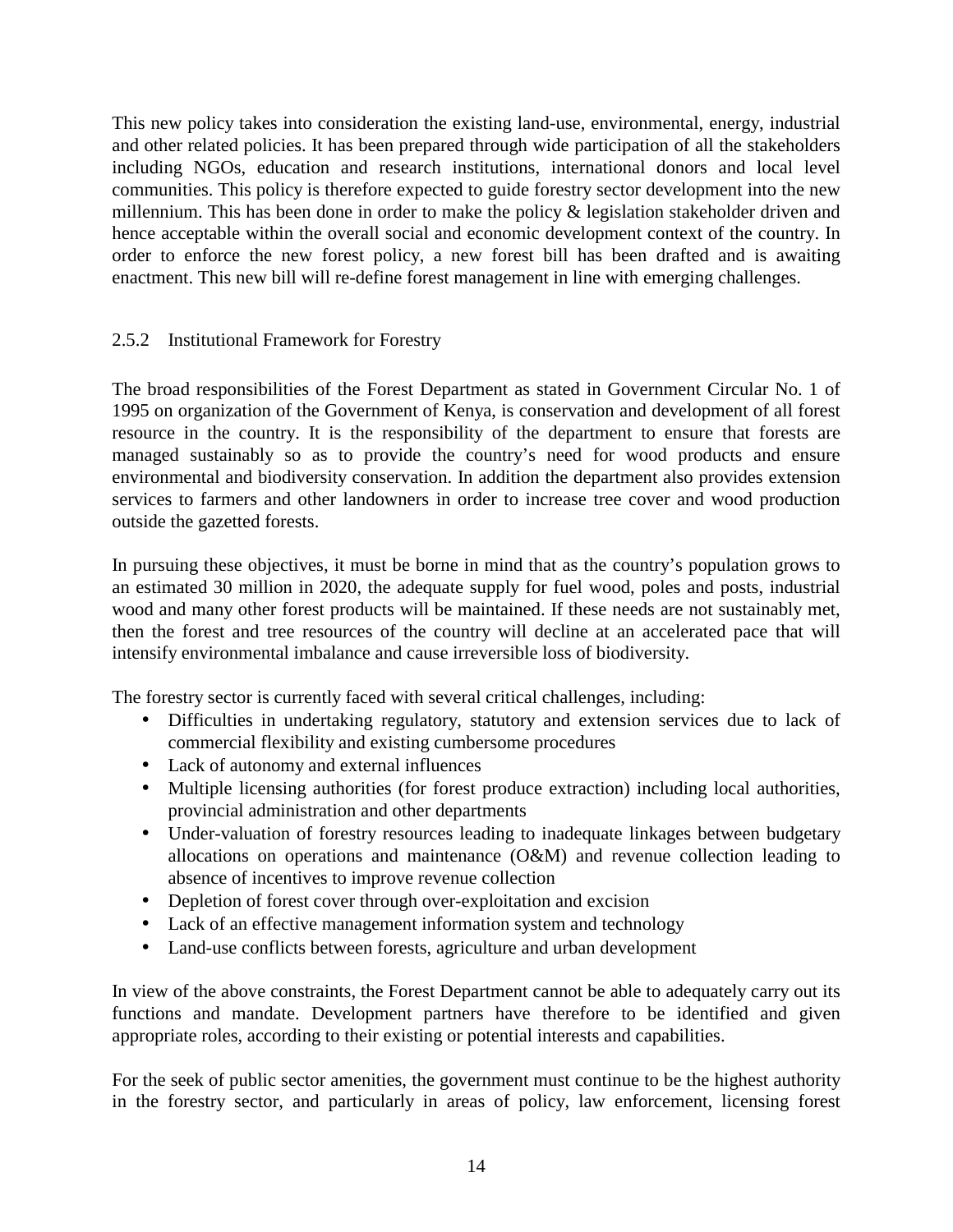utilization, collection of revenue, research, education and training, extension and other public services. The government is also expected to co-ordinate and provide support to the forestry activities of the other development partners. All these activities are geared towards the development of an appropriate multi-agency regulatory and monitoring framework.

#### 2.5.3 Focus on Forest Department

The Forest Department was established through an Act of Parliament (Cap. 385) of the laws of Kenya in 1942. It is headed by a Chief Conservator of Forests who is assisted by other forestry professional and technical officers at national, provincial, districts, divisional and forest station levels.

Logistical support within the department is provided by a variety of support staff. The development of the forestry has been mainly in the hands of the state although farmers have been planting trees for decades especially where they have had secure tenure of their land.

The Forest Department has had a dual role as forest authority and as manager of forest resources. Under this arrangement the department has established a good supply of industrial wood predominantly from fast-growing exotic tree species. However, due to the various constraints enumerated earlier, the management of the forest resources is a serious cause for concern.

In view of the challenges facing the department, an organizational change has been proposed. One of the most conspicuous options is a move in the long-term direction to commercialise the management of state-owned forest plantations. This will mean splitting the functions of the Forest Department into two. The management and development of forest plantations will be taken over as a business venture, and carried out on commercial basis. The remaining Forest Department will become the National Forest Authority dealing with indigenous forest conservation and responsible for policy, legislation, law enforcement, extension and monitoring. Under this arrangement, there will be a clear separation of the regulatory and development functions in forest resource management. The new organizational structure is aimed at making the department more focused, productive and efficient, with appropriate staff rationalization. It is anticipated that under this re-organization, adequate revenues will be generated for sustainable plantation management, with surplus being utilized for indigenous forest conservation and extension services.

# 2.5.4 Structure and Functions of Kenya Wildlife Service (KWS)

The Kenya Wildlife Service is an institution established under the Wildlife Conservation and Management Act (1989). One of the statutory functions of the service is formulation of policies regarding the conservation, management and utilization of all wild animals. It has the sole jurisdiction over national parks and an oversight role in management of national reserves and private sanctuaries. It also has the legal mandate to enforce wildlife laws and regulation.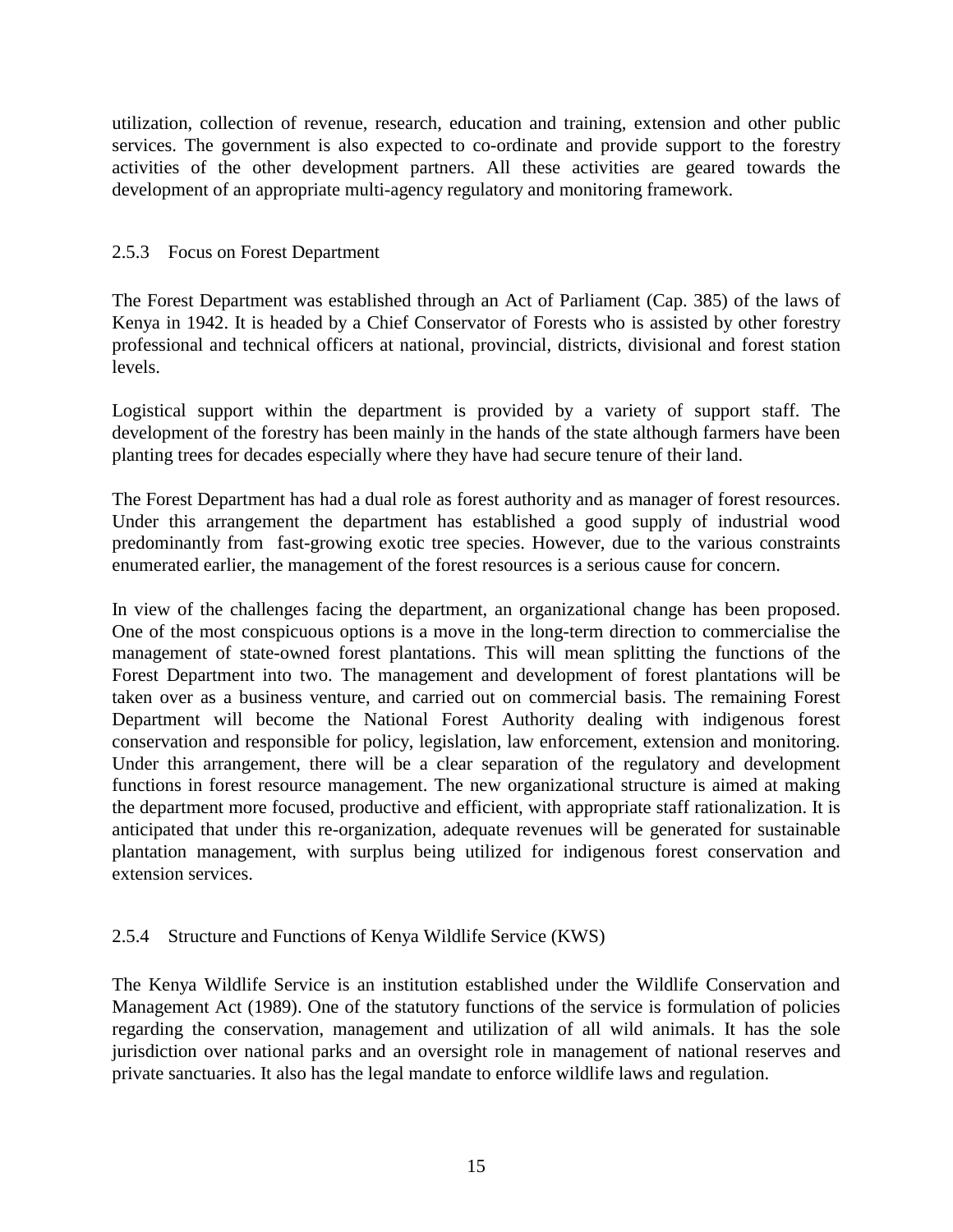In carrying out the above mandate, KWS has recognized the need to form partnership with stakeholders (including private researchers, group researchers, Forest Department through Memoranda of Understanding, etc) and local people living adjacent to protected areas for effective and sustainable management of the natural wildlife heritage. The future vision of KWS is to focus on mobilizing the competent authorities and stakeholders, educating them on the importance of biodiversity, on user-rights policy and in providing the skills needed to participate in conservation programmes.

# 2.5.5 The Private Sector

The role of private sector participation in the forestry sector has been mainly in forest enterprise use area especially within forest industry. These are however, plantation forests under private companies, tea & tobacco that are well managed and are based on short-term fuel wood cycles to cure their raw materials. Within such estates, *Eucalyptus spp* is the dominant and preferred species. The information on the exact area under the above forests is however not available.

A number of such companies have shown interests in leasing government forestland to grow trees for their use. Therefore if an enabling environment is created, a number of these private firms could secure deforested government land for reforestation programmes and in the process ease the government's role in forest development.

Individual farmers have however been planting trees outside the gazetted forest estate for a long time, especially when they had secure tenure of their land. They constitute a very large and important sector in forestry related private sector. With the intended shift in the reorganization of forestry sector, the role of private sector/local communities in future forestry management will continue to play an increasingly important role in tree planting and forest management.

# 2.5.6 Research and Education

There are a number of institutions involved in forestry-related research and education on the research aspect. Kenya Forestry Research Institute (KEFRI) has the overall mandate to conduct research in forestry issues in Kenya. KEFRI co-operates with other research bodies within and outside Kenya carrying out similar research, liases with other organizations and institutions of higher learning in training and on matters of forestry research and in disseminating research findings. KEFRI strategic plan is to undertake more discipline-oriented and prioritised research programmes, and develop a flexible problem oriented research structure based on core research programmes in farm forestry, natural forests, plantation forests and dry land forestry.

Kenya Forestry College is an institution that trains at sub-professional level and is the main trainer of technical cadres for the Forest Department. Professional forestry training is done at both Moi and Egerton universities.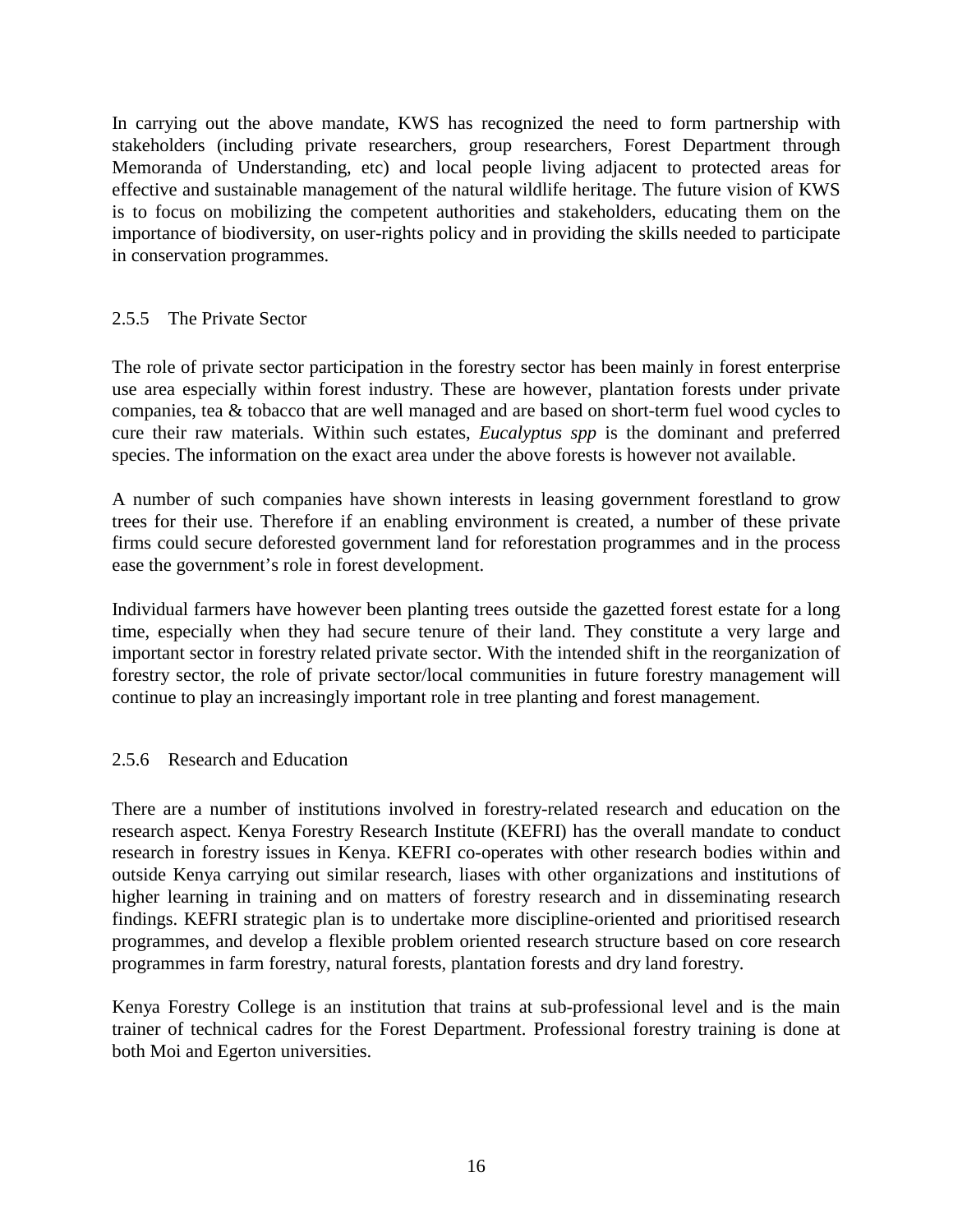# 2.6 DEVELOPMENTS IN THE AGRICULTURAL SECTOR AND THEIR IMPLICATION ON FORESTRY

#### 2.6.1 Overview

Since independence, Kenya has continued to rely heavily on agricultural sector as a base for economic growth, employment creation and foreign exchange generator. Agriculture has been the mainstay of the Kenyan economy. The share of agriculture in Gross Domestic Product (GDP) declined from 36.6% during 1964-73 to 26.2% during 1990-95. The agriculture sector's share in GDP is projected to decline from 27.9% in 1996 to 26.0% in 2001. Unless urgent interventions are carried out, this share is projected to decline further by 2020.

The small-scale agricultural sector is the single largest source of employment in Kenya absorbing over 51% of the labour force. On the National Level, the plan is to create 2.6 million jobs annually by year 2001. Of these jobs, small-scale agriculture is projected to create 1.08 million or 41.6% of the new jobs.

While there is no doubt that agriculture is the mainstay of the country's economy, agriculture as a land-use option cannot be seen in isolation from other related land-use sectors. It is by emphasizing too much on one sector and de-emphasizing on other sectors that has made sustainable agriculture development rather difficult in Kenya. The fact that Kenya has no comprehensive land-use policy has meant that agriculture development (expansion) has infringed to some extent on forestry conservation, biodiversity conservation, water conservation, etc. Urban development has also occurred at the expense of forestry and agriculture.

The forestry sector has also been weak in using its development potential to compete with agriculture in resource allocation. While a lot of research has gone into agriculture development and agro-based industries, the same cannot be said of the forestry sector and its associated industries. While agriculture has been vibrant, the forestry sector has remained largely traditional despite the overwhelming productive and industrial potentials. Lack of information on the forestry potential, importance and the difficulties involved in valuing forest resources have also contributed to the poor performance of the forestry sector.

#### 2.6.2 Subsistence Nature of Agriculture

The fact that a majority of Kenyans live in the rural areas means that majority of Kenyans depend on primary products. Most farmers in the rural areas produce or attempt to procure their own food for subsistence.

Since people have been accustomed to growing their own food, over time, there is usually presumed food insecurity if one is not able to grow their own food for consumption. This means that more land is brought under cultivation to grow own food and in most cases, the land in question is usually forest land. Food security is however more to do with income security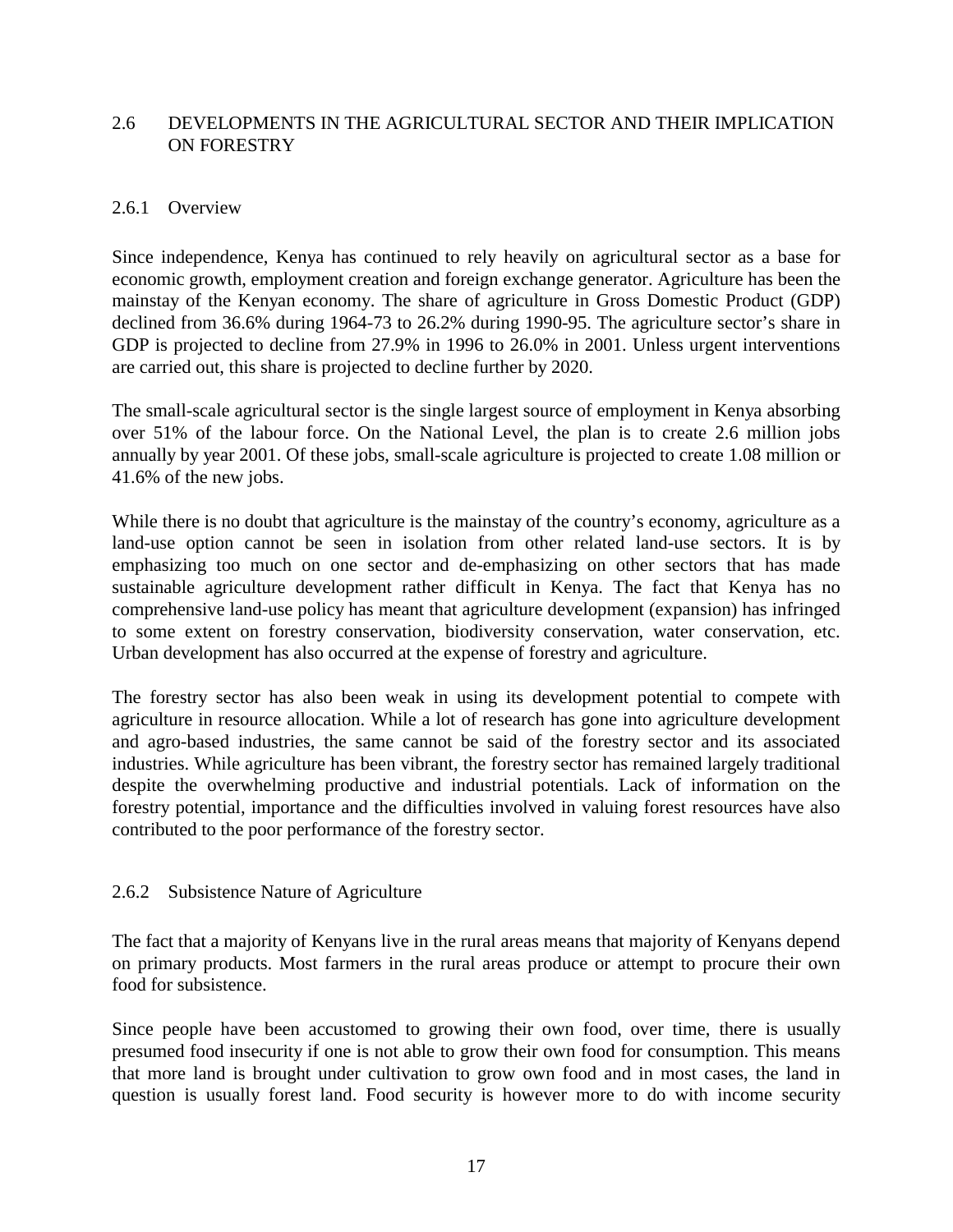(regular incomes) rather than growing own food. If the trend changes from subsistence agriculture (growing own food) to income security (regular incomes), then the land can be allocated to what is best suited to produce (rational allocation of resources).

This way, forests can be expanded and protected where they have comparative advantage over any other land-use. Factors that have made forestry not competitive enough (like credit incentives) must be addressed. This way, farmers will be able to allocate their natural resources to the most sustainable and productive use, and which might not necessarily be agriculture. Policy on food security has to be addressed to reflect the real issues (food and income security).

# 2.6.3 Public Versus Private Goods

Forests are largely seen as public goods while agriculture is treated as a private good. Property rights are an incentive in resource management and conservation. Since agriculture falls largely within private property domain, it enjoys legal and economic incentives, which makes it grow and develop.

Forestry, on the other hand, is largely a public good therefore greatly affected by its common use. As a common property resource, forestry enjoys less personal initiative for its protection, at the same time exposed to less investment incentives to develop it. By assigning user rights to stakeholders, forest may receive better protection and development resources and the urge to convert them to other uses may be greatly reduced.

Similarly, fishing, bee keeping and eco-tourism practised by forest-adjacent communities would be sufficient incentives to protect the forest if the property/user rights are put in place.

# 2.6.4 Policy Environment

Kenya has no comprehensive land-use policy and this has meant that we have allocated our resources on very narrow land-use considerations, which are greatly influenced by the politics of the day.

Alternative uses of land must be sought and supported with incentives for the take-off while the necessary infrastructures must be put in place to support food security (communication, transport and marketing). There must also be an emphasis on income security as opposed to growing own food.

To some extent, agriculture expansion has meant sacrificing forests, both gazetted and ungazetted. There has been tremendous increase of area under tea. The expansion of tea growing has meant conversion of 6,000 ha of forests, although in partial compensation, the tea plantations are supposed to be a buffer zone to protect the forest from future encroachment.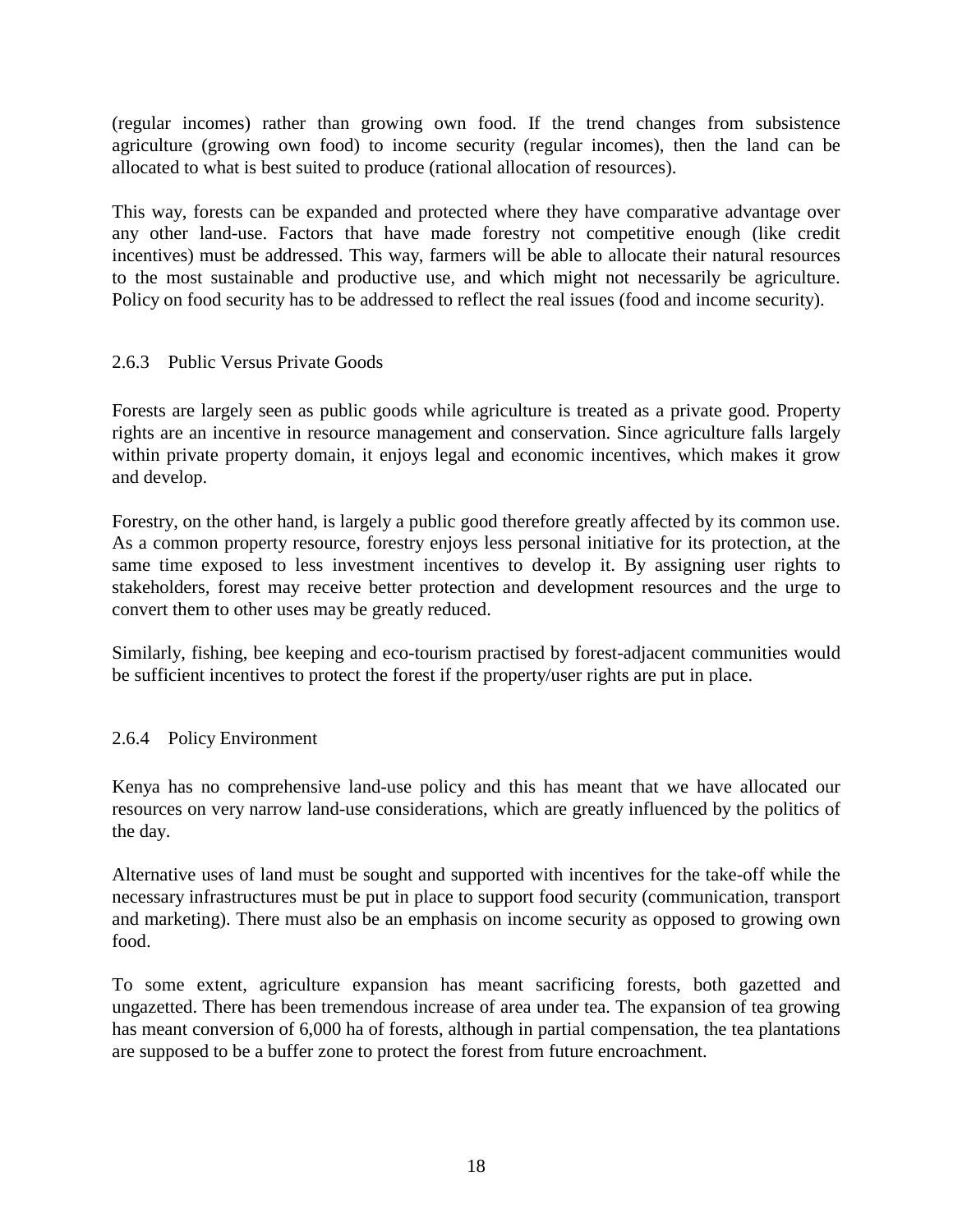Although agriculture was commonly considered more important than forestry, now it is clear that forestry supports agriculture and other sectors that are related to agriculture like livestock, fisheries, energy and rural employment. Of interest here is the need to clearly articulate the role of forestry in providing clean water for irrigated agriculture, livestock keeping, industrial and domestic use and electric power generation. Consequently, the sustained development of these other sectors must be understood to directly depend on the good health of our forestry sector.

#### 2.6.5 Legislative Schemes

Settlement Act among the agricultural-related pieces of legislation is the most important in expansion of agriculture. Forestland is usually seen as idle land (mainly by politicians) and for this misconception, many of the settlement schemes have been created by excision of forest land. Again because of the ease of valuing resources under agriculture, it is possible to visualize the importance of agriculture enterprises as compared to forestry enterprises, which are difficulty to discuss and measure. Forestry problems are usually long term in nature and will tend to remain obscure in the short term, just to appear in compounded nature in the long run.

#### 2.6.6 Institutional Linkages

There are no elaborate linkages between agriculture and forestry. This means that agriculture development may at times affect forestry indirectly. The issue of agricultural subsidies and other incentives like credit (not available in forestry sector) has encouraged people to invest more in agriculture and, at times, at the expense of forestry.

Any agricultural intervention that affects forestry development will, in the final analysis, affect agriculture and thereby, leave people worse off than before. A good example is the conversion of forests into agricultural land and the subsequent loss of the catchment's function. This leads to reduced water flow and less water being available for irrigation. There is thus need to have linkages between agriculture and forestry in terms of ecological functions and conservation of resources like soil, water and biodiversity. Impact assessments should be strictly followed for any change in land-use while forests need to be valued for their physical resources, functional roles and for their use and non-use values.

# 2.7 INDUSTRIAL DEVELOPMENT AND ITS DIRECT AND INDIRECT IMPLICATION ON FORESTRY

# 2.7.1 Historical Background

Kenya's post-independence industrialization process was based on an import substitution strategy. Through this strategy, rapid growth was attained in the manufacturing sector during the first two decades of independence in 1963. However, this strategy developed some weakness and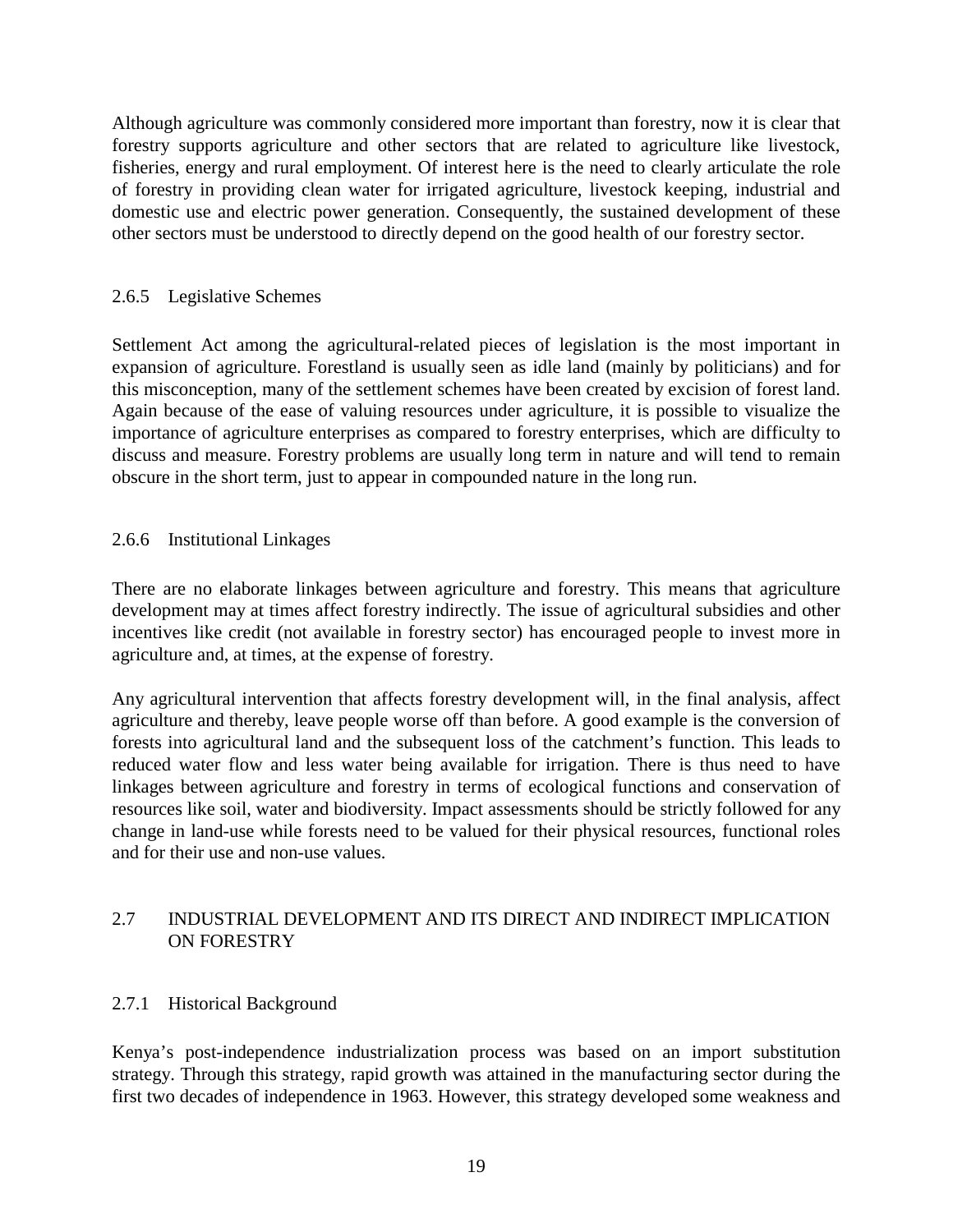problems as some industries turned out to be inefficient with high production costs. The protection of local industries reduced domestic competition and created monopolies that lead to continuous raised consumer prices. The industries also found it more profitable to produce for a highly protected domestic market than for the export market and hence resulting in anti-export bias (Development Plan, 1994-96). Since 1990, industrial growth declined sharply because of continued global recession, poor weather conditions, shortage of foreign exchange, inflation and political uncertainty and inefficient resource allocation.

# 2.7.2 Current Industrialization Status

Kenya targets to become one of the newly industrialized countries (NIC) by the year 2020 and the government's efforts are focused on encouraging new investors. Manufacturing by the primary industries within the country are mainly agro-based and include fruit and vegetable processing, vegetable oils and fats, bakery, alcoholic beverages, dairy, fish, leather tanneries, cotton textiles, pulp and paper, timber and wood products. The other category of industries are in chemical and mineral industrial sector and engineering industrial sector which include pharmaceutical, fertilizer industry, pesticides, plastics industry, cement and lime products, glass industry, petroleum and oil product industry, iron and steel industry, transport industry, motor industry, electrical and electronic industry.

With market liberalization, some agro-based industries have been facing acute competition from imported products. This has led to the collapse of some industries especially the public-owned ones. The public-owned industries have been performing poorly resulting to the government embarking on privatising its interests.

Industrial and commercial sectors being the engines of faster development, they are expected to provide significant employment opportunities for the rapidly growing labour force. However, there is very little growth in employment in these sectors and therefore there is always a labour surplus. The current economic situation within the country is forcing some industries to retrench work force and therefore making the employment situation worse. The government is now encouraging the small scale and *jua kali* enterprises to develop and play an important role in job creation.

# 2.7.3 Industrialization and its Implication on Forestry

The Eighth National Development Plan (1997-2001) reiterates the broad national goals of poverty alleviation, eradication of illiteracy and disease, and the creation of employment mainly through industrialization. There is however a very strong forward and backward linkage between agricultural and industrial sectors. These sectors will therefore continue to be the vehicles for economic growth. Resulting from the unreliability of agricultural sector due to weather vagaries, poor infrastructure, low domestic savings and unfavourable investment climate, it is unlikely that NIC status will be achieved in the planned period.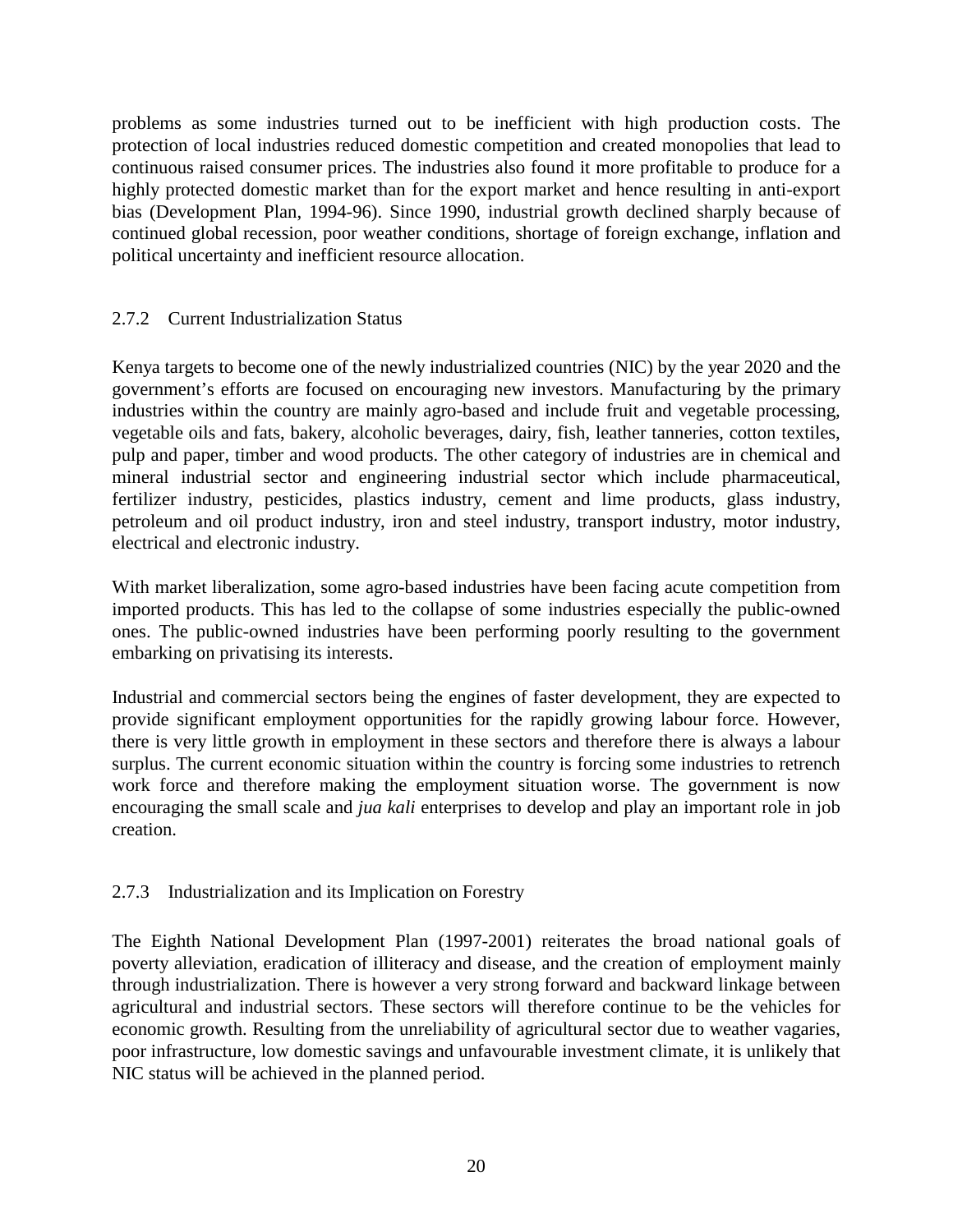As Kenya transforms into a NIC, one of the major challenges to be faced will be promotion of industrialization without compromising environmental quality. One of the acute problems that arise as a result of industrial development is pollution in form of solid wastes, gaseous pollutants (sulphur dioxide and other toxicants from industrial effluent which may have local and regional effects). Forestry plays a beneficial role in terms of reducing the carbon in the atmosphere and fixing it into woody material (sequestration).

During the initial stages of industrial development, packaging was mainly of paper products made from plant fibres where forestry had a big contribution. However, the trend is changing to plastics packaging, which is not easily biodegradable leading to several tonnes of plastic wastes, which are not environmentally friendly. Development in the petroleum industry has also affected the use of plant fibres, as synthetic ones are preferred.

Currently, there is a shortage of wood products as the consumption of forest products by the forest industries has been higher than the forest establishment. This inefficient management of the resource base has resulted in environmental degradation. To achieve efficient resource management, there is need to develop environmental management tools which include laws relating to the management of regional and international shared resources, environmental pollution, environmental impact assessments, environmental auditing, monitoring and evaluation.

The horticultural industry is growing very fast in Kenya and is supported by forestry in the supply of support sticks for horticultural crops. This industry is contributing significantly in the export market.

# 2.7.4 Forest Industries and Raw Materials Availability:

Since 1982, logging of hardwoods from indigenous forest has been banned, and the wood-based industries have therefore been relying on plantations and farmlands. The main plantation species used in the building industry are cypress and pines. These plantation species account for 76% of the total area planted (KFMP, 1994). Until recently, the rate of harvesting industrial wood exceeded the average rate of replanting which threatens the long-term supply of industrial wood in the country.

Forest industries can be classified as wood based and non-wood-based, these being further subdivided into mechanical wood industry and the pulp and paper industry. Kenya's mechanical wood industry includes saw milling, wood-based panels manufacture (plywood, particleboard and fibreboard), wood processing and pole production.

There are about 450 sawmills in Kenya, which produce about  $200,000m^3$  of sawn wood. These industries face the problems of depletion of hardwood stocks from natural forests and softwoods plantations, low recovery rates of 25-40% due to poor machinery and pollution caused by residue disposal problems.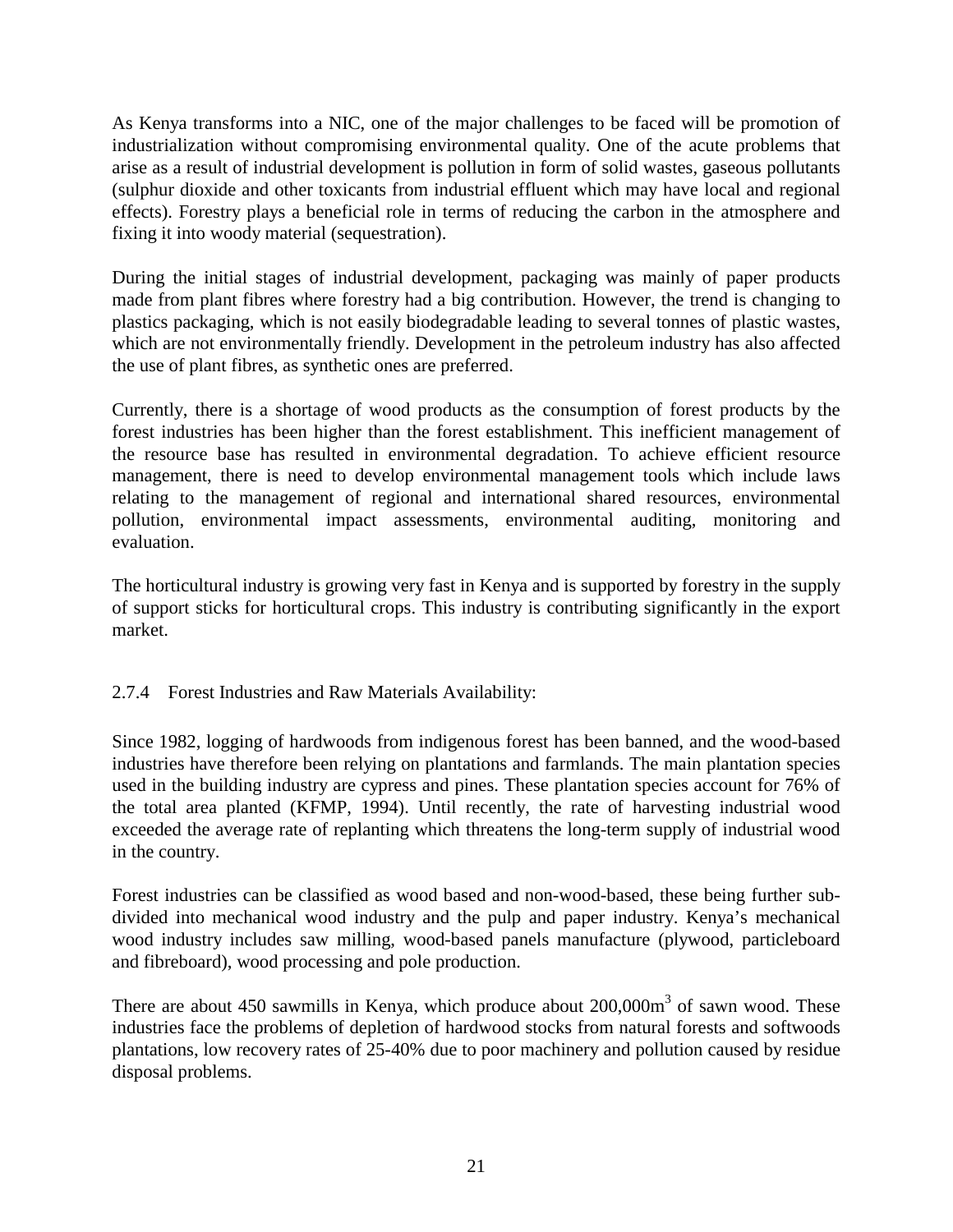The production of poles and post for construction and transmission markets forms a significant industry. About 50% of the total industrial wood production goes to pole market (KFMP, 1994). A lot of these poles will be expected to be supplied from the farm forestry in the future.

The wood-based panel industry comprises three plywood mills, one particleboard mill and one fibreboard mill (KFMP, 1994). The furniture and joinery industry consists of a large number of small diversified artisan workshops absorbing 15-20% of the sawn wood and panel output.

Tea and Tobacco industries use fuel wood from forest resources in drying and curing. With the increasing cost of industrial oil, most tea factories are converting their boilers to fuel wood fire.

Industrial development is likely to lead to improved income level and this is expected to lead to a shift in demand resulting from change in preferences and technology. It is therefore envisaged that the above changes will translate into efficient production systems and less dependency on extractive forest uses.

# 2.8 DEVELOPMENT IN THE SERVICES AND OTHER SECTORS

# 2.8.1 Construction

With industrial development it is expected that incomes will improve and people will invest in the development of better housing. This will increase the demand for scaffolding and use of timber in housing. As a result, there will be increased pressure on forest and tree resources.

# 2.8.2 Water supply

There will be increased demand for water resource. To cope with this demand for water resource by the year 2020, forest resources require to be conserved and protected sustainably.

# 2.8.3 Health

There is likely to be an increase in use of herbal medicine as evidenced by a variety of products got from e.g. *Prunus africana* bark in the treatment of prostate cancer and Neem (*Azadirachta indica*) in the treatment of malaria and other diseases. In order to have sustainable supply of the herbs from some of these very useful trees, it is important that their production be commercialised and regulated through the envisaged forest policy. Many other indigenous trees are used in herbal medicines for human beings and/or livestock. Their importance, especially in the ASALs, cannot be overemphasized given the sparse distribution of human health and veterinary services centres.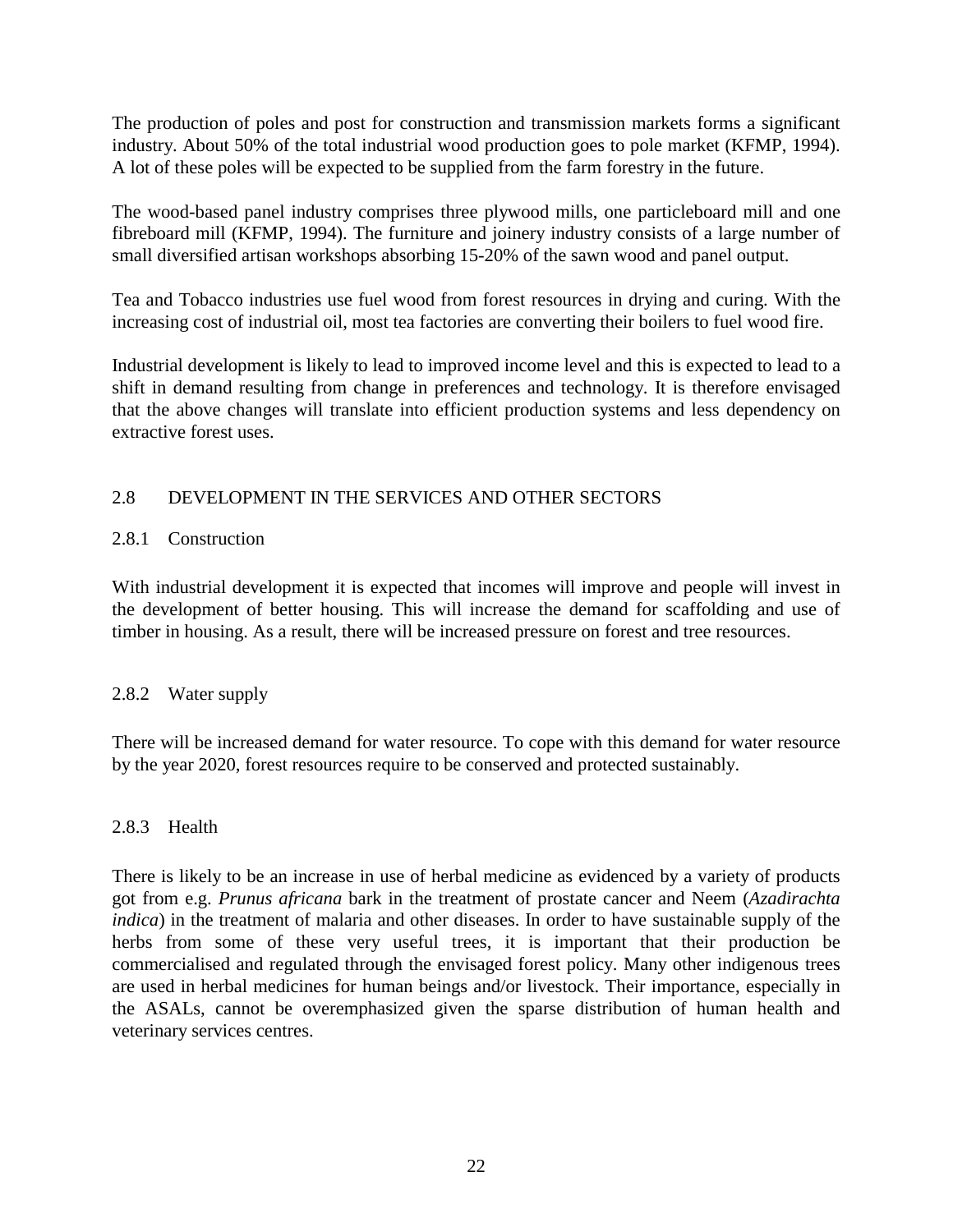#### 2.8.4 Eco-Tourism Development

Kenya has a network of protected areas spread over representative ecological zones and ecosystem ranging from the coastal mangrove estuaries through arid and semi arid plains to high land forests and alpine tundra. This diverse and spectacular heritage forms the backbone of the country's tourism industry. The tourism industry in Kenya is a precursor for the development of the eco-tourism sector. The management of this new emerging sector falls within the mandates of Kenya Wildlife Service (KWS) and the Forestry Department (FD) by virtue of the two institutions being charged with the responsibility to manage the protected area systems. The two institutions FD and KWS therefore entered into a memorandum of understanding for the joint management of some key forest blocks with potential for eco-tourism development. Again both the two institutions have recognized the need to form partnership with local communities living adjacent to those protected areas including the NGOs and private firms to encourage joint participatory management by all stakeholders. In some of the conservation programs, communities benefit through economic incentives by sharing gate fees or having a percentage of the collected royalties ploughed back to the respective county councils.

In contrast to the wide spread mass tourism sector in Kenya, the development of eco-tourism sector infrastructure has been restricted to zones with diverse or unique biodiversity. These zones have tended to cover mostly the forest reserves with an exception of eco-tourism infrastructure developed for the mount Kenya National Park. At the moment, eco-tourism activities are concentrated within Araboko-Sokoke Forest Reserve, Kakamega Nature / Forest Reserve and Mount Kenya Park/Forest Reserve. Within these sites, the supportive infrastructures such as accommodation have been developed by the private sector and county councils. It should however be noted here that over the years, FD had developed good accommodation infrastructure in all key stations country wide in the form of guest houses for eco-tourism sector. These facilities were not maintained and therefore collapsed.

The challenges that need to be overcome in-order to enhance eco-tourism development should therefore include the following:

- Provision of clear legislative mechanism to guide the development of eco-tourism
- Improvement of capacity to monitor impact of development of other sectors on ecotourism
- Improvement of capability to plan for and to develop eco-tourism infrastructure
- Development of a comprehensive land-use plan to reduce conflicts
- Improvement of security within the eco-tourism zones
- Decimation of information to improve public awareness on the potentials of the sector
- Institutionalisation and strengthening of capability of regulatory authority for the sector

If developed properly, eco-tourism as a non-extractive form of forestry activity especially within the indigenous forest zones has enormous potential in generating foreign exchange at the same time providing employment opportunity for the locals and a forum for education and scientific development. To achieve the benefits from eco-tourism, it is imperative that the government should provide an enabling environment where all the stakeholders have appropriate roles to play.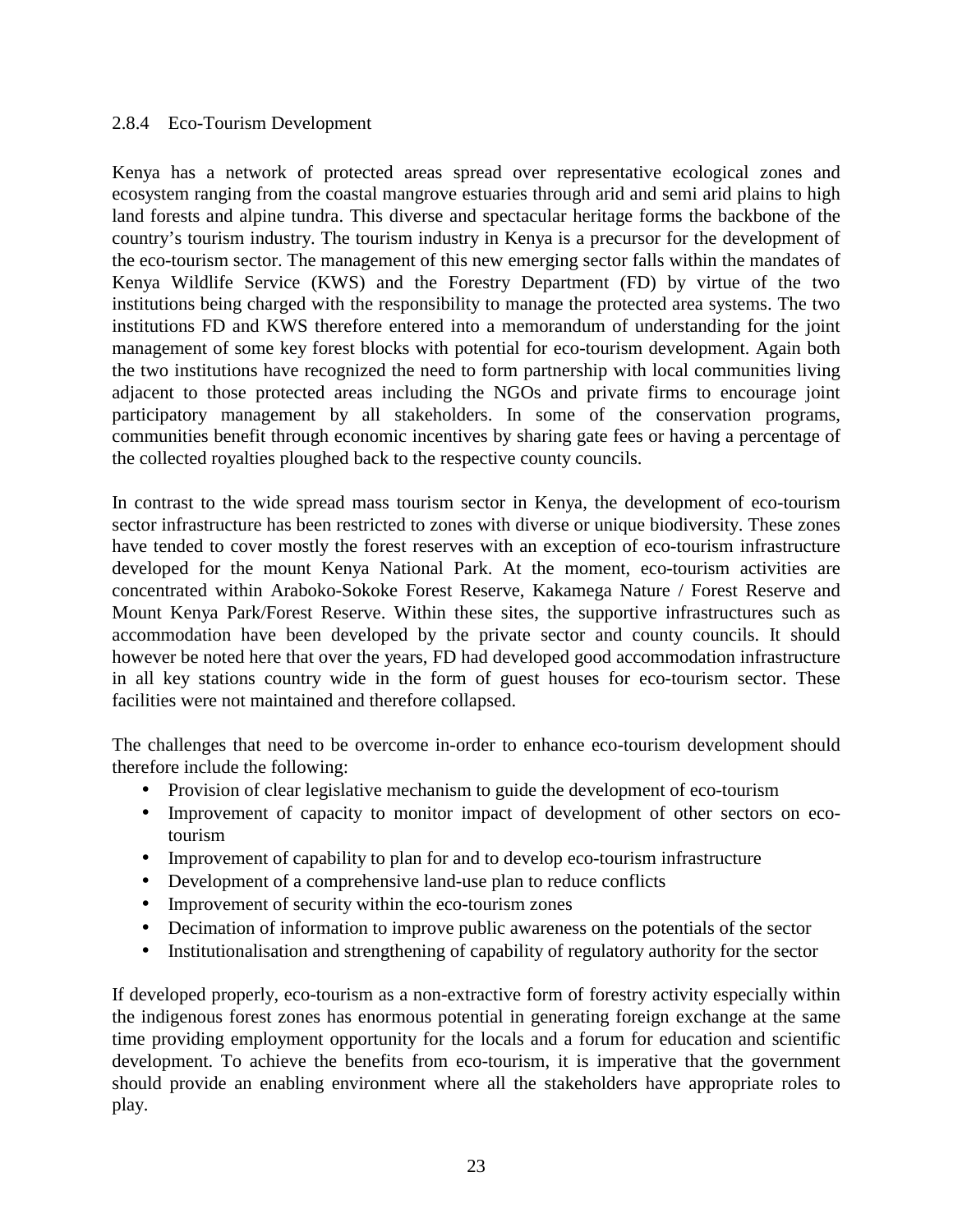As more people start to appreciate the roles of eco-tourism potential and the need for a more balanced resource utilization, it is anticipated that more people will take the challenges thereby increasing the variety of attraction and thereby becoming competitive in this important sector.

# 2.9 CHANGES IN ENERGY USE AND THEIR IMPLICATION ON FORESTRY

# 2.9.1 Energy Use in Kenya

# o *Wood fuel:*

Over 80% of Kenya's population is dependent on wood fuel for their domestic energy needs. Wood fuel caters for between 70 and 80% of the country's final energy demand and provides for more than 93% of rural household energy needs. In urban areas, use of wood fuel is predominantly in the form of charcoal rather than firewood. It is estimated that about 80% of the urban households' wood fuel demand is met by charcoal.

Cooking and space heating represents the largest single demand for fuel wood. There are many rural and urban small-scale industries using fuel wood or charcoal as a source of energy in processing their products. Examples include tobacco and tea curing, brick-making, fish drying, bakeries and small-scale workshops.

The major government agencies concerned with energy issues are Forest Department and Ministry of Energy. The Ministry of Agriculture and Rural Development mainly complements the two agencies (FD and Ministry of Energy) in terms of on-farm wood production and domestic energy conservation. Other agencies, government and non-government, also collaborate with the three agencies in promoting energy utilization and conservation in various ways.

Most of the country's wood fuel comes from forests, woodlands, shrublands and farmlands. Government gazetted forests cover about 2.5% of the country and are mainly found in the high and medium potential areas of the country, which are only 20% of the total land area. The government plantation forests provide most wood fuel for industries.

# **Sources of wood fuel in Kenya**

An assessment of vegetative cover of Kenya was done for the Water Master Plan (1992) and its interpretation modified by KIFCON (1994a), with re-mapping to correspond to the broad vegetation units defined by White (1987). The Kenya Forestry Master Plan (1994) has estimated that closed indigenous forests, woodlands and bushlands, farmlands and settlements and protected area industrial plantations have between them a total of 48.6 million ha of wood. These are distributed as shown in Table 2 below.

Table 2: Sources of Wood fuel in Kenya (millions of ha)

| Year<br>Source/ | 2000 | 2005 | <b>2010</b> | 2015 | 2020 |
|-----------------|------|------|-------------|------|------|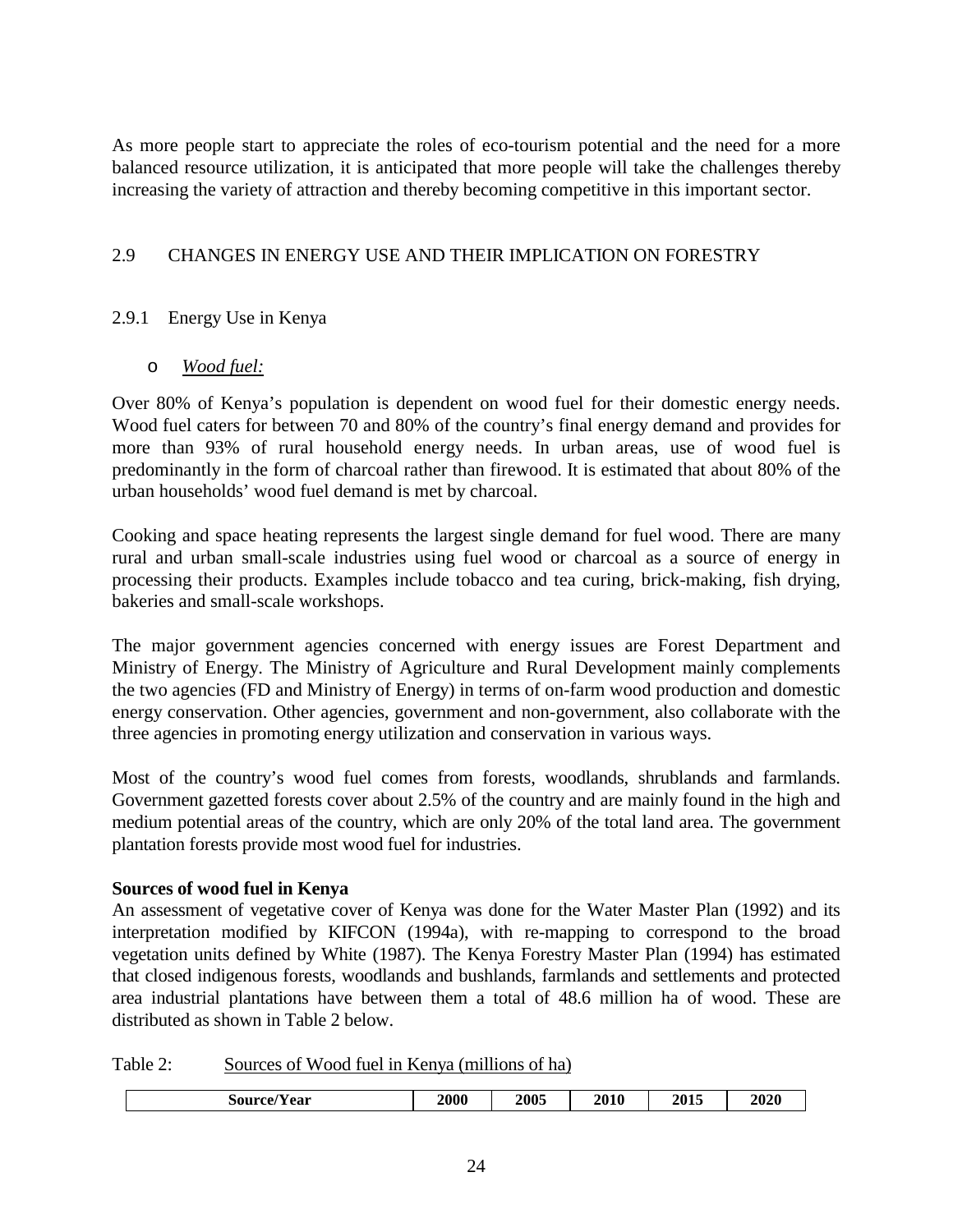| Closed indigenous forests                    | .27    | 1.245  | 1.22   | $-195$ | 1.17   |
|----------------------------------------------|--------|--------|--------|--------|--------|
| Woodlands and Shrublands                     | 37.15  | 36.875 | 36.6   | 36.325 | 36.05  |
| <b>Farmlands and Settlements</b>             | 10.02  | 10.32  | 10.62  | 10.92  | 11.22  |
| <b>Protected Area Industrial Plantations</b> | 0.134  | 0.118  | 0.107  | 0.093  | 0.078  |
| Total                                        | 48.574 | 48.558 | 48.547 | 48.533 | 48.518 |

 *Source: KFMP, 1994*

#### $\checkmark$  Closed Indigenous Forests

One of the main sources of wood fuel is the gazetted closed indigenous forest. This contains stocks of non-commercial species, which are used primarily for rural wood fuel as well as construction poles and timber. It is estimated that about 5,000 ha of the closed forest are being lost each year to both authorized excisions and illegal encroachments. A 1994 estimate (KFMP, 1994) indicated that the average closed indigenous forest growing stock is  $176 \text{ m}^3/\text{ha}$ , which includes stem and branch biomass. From these forests, the sustainable annual wood fuel is 0.9 m<sup>3</sup>/ha. The decline in closed indigenous forest size is expected to be steady at an estimated 5,000 ha every year to reach 1.17 million ha in 2020. Wood production from closed indigenous forests consists of 60% wood fuel, 27% timber and 13% poles. Hence, in the year 2000, these forests are estimated to carry wood fuel stocks amounting to 105.6 m<sup>3</sup>/ha or a total of 154.4 million m<sup>3</sup>. The wood fuel stock will decline to 99 m<sup>3</sup>/ha or a total of 115.8 million m<sup>3</sup> by 2020.

#### $\checkmark$  Woodlands and Shrublands

Over 80% of the country is arid and semi-arid (ASAL) and contains over 80% of the country's forest resources. The population is sparse and shortages of wood are not severe. People do not cut down trees for wood fuel but gather fallen wood. However, this situation has been changing over recent times as much of the charcoal used in urban centres such as Nairobi, Mombasa, Kisumu, etc. comes from these areas. This has caused serious deforestation in most ASALs and the continued increase in urban population is expected to accelerate this situation. Decline in area under wood has been estimated at 5,000 ha annually (KFMP, 1994), especially in unmanaged areas. These areas will decline to 36 million ha by 2020.

Woodlands, shrublands and wooded grasslands currently cover about 37.2 million ha and are mainly found in the rangelands but also occur in the medium and high potential areas. This woody vegetation is under threat, mainly from opening up of new farming land, followed by charcoal production (Leach and Mearns, 1988). In settled ASALs and where tenure has been established, trees are being protected and planted. The forestry master plan (KFMP, 1994) estimated that the average growing stock of the woodlands, shrublands and wooded grasslands is about 16 m<sup>3</sup>/ha of woody biomass with an annual increment of about  $0.115 \text{ m}^3/\text{ha}$ . The stock will attain a high of 19 m<sup>3</sup>/ha by 2020. Elsewhere, savannah woodlands and reasonably productive bush have been estimated to have standing tree stocks of about 20-30  $\text{m}^3$ /ha (ETC, 1987). Degraded savannah and dry bush, on the other hand, have  $7-10 \text{ m}^3$ /ha of wood (Leach and Mearns, 1988).

Woodfuel production from woodlands and bushlands is  $89\%$  (14.24 m<sup>3</sup>/ha or a total of about 530 million  $m^3$  in 2000) and the sustainable annual woodfuel production is 2% of the inventory. The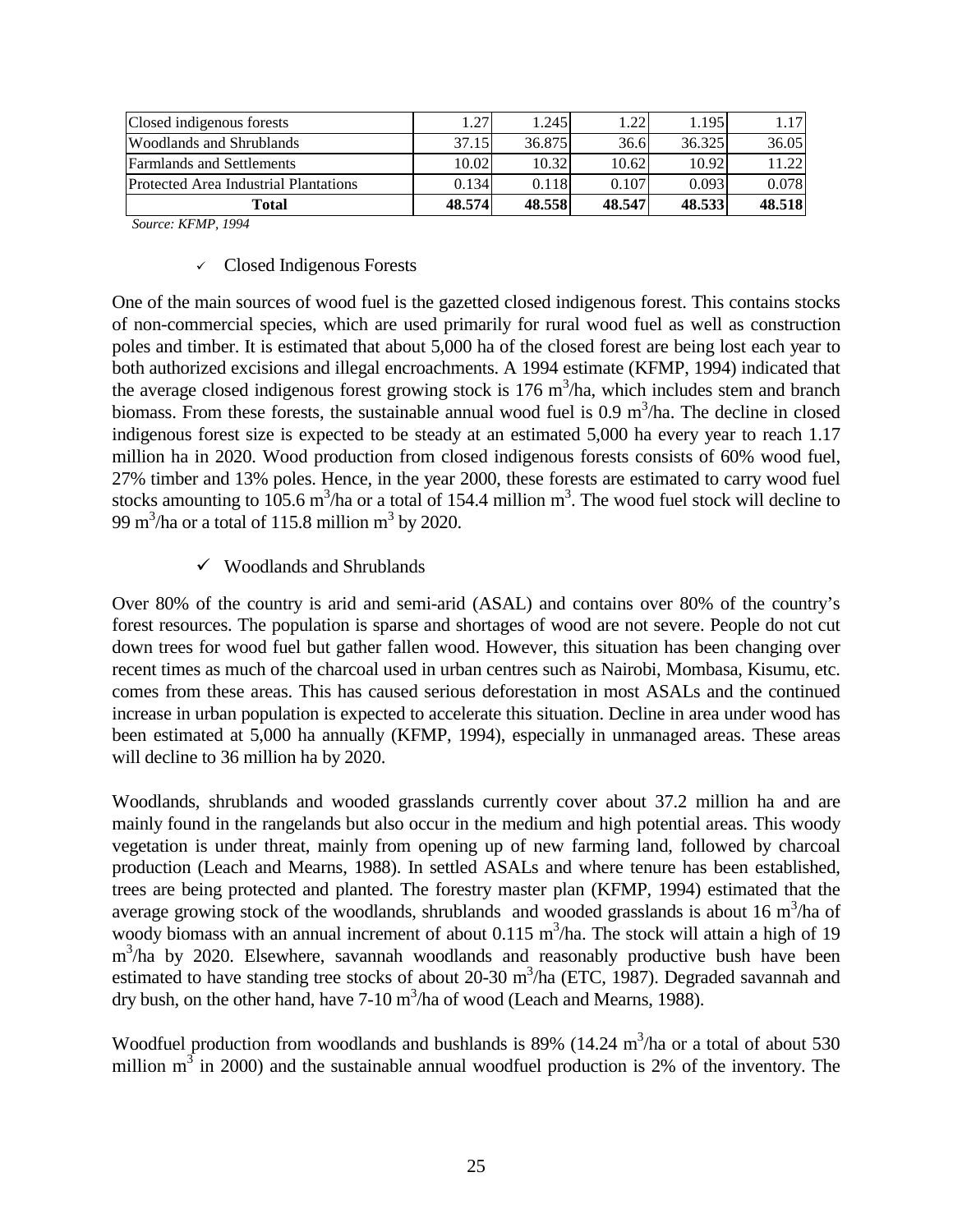total amount of woodfuel in these forests will drop by about 20 million  $m<sup>3</sup>$  to an average of 510 million  $m^3$  by the year 2020 (KFMP, 1994).

Charcoal production in the rangelands is an important income generation option and is done by most households on small-scale basis. Sometimes people get together in organized groups and produce charcoal on a substantially larger scale. During the dry season and extended periods of drought, charcoal production for cash income becomes more important when other types of activities fail to produce sufficient household income. It is estimated that around 20% of marketed charcoal originates from these sources.

The productivity of these areas is quite low  $(1 \text{ m}^3/\text{ha/yr})$  and intensive clearing of vegetation for agricultural land and subsequent charcoal production has caused long-term resource management problems. Since these areas are ecologically fragile, full recovery of degraded land takes 40-50 years, and this has forced the migration of large numbers of people and animals. With continued and increased influx of human population from the high-potential agricultural areas to the rangelands, it is likely that charcoal production will become the primary rather than the secondary objective of land clearing operations in these marginal areas. It is difficult to ensure that these operations are carried out on a sustained-yield basis or in an environmentally sound way. These harvesting procedures will be devastating and will have irreversible negative impacts on soil and water resources and on agricultural productivity.

# $\checkmark$  Farmlands and Settlements

Most farmlands are found in the high potential agricultural lands, which cover less than 20% of Kenya's land area. More than 25% of the country's wood supplies are located in these areas and most of the resources are in protected forests. These areas also accommodate about 80% of the population of Kenya and have a high potential for annual biomass production. Most charcoal production is from land being cleared for agricultural development. These operations are smallscale and have the primary objective of facilitating land clearing and not specifically to produce charcoal (Agatsiva, 1997; Leach and Mearns, 1988). This source is unsustainable for charcoal production since it is a once-only operation and is further limited by the size of the resource as most arable land is settled.

Wood production from farmlands and settlements, according to KFMP (1994), consists of 73% wood fuel, 20% timber and 7% pole. The amount of wood in farmlands and settlements available for wood fuel in the year 2000 then is estimated at 9 m<sup>3</sup>/ha (or a total of about 82 million m<sup>3</sup>). The farmlands and settlements are expected to provide more wood for fuel attaining a maximum of 15 m<sup>3</sup>/ha or a total of 155 million m<sup>3</sup> by 2020.

# $\checkmark$  Forest Industrial Plantations

Forest industrial plantations under the management of the Forest Department cover less than 170,000 ha with a growing stock of 332  $m<sup>3</sup>/ha$  of wood biomass (KFMP,1994). A steady decline is estimated to put the amount at  $320 \text{ m}^3/\text{ha}$  in 2020 while the area under forest will decline to 78,000 ha or less by 2020 if the trend of non-planting and excisions observed in the 1990's continues at the then estimated rate (KFMP, 1994). Wood fuel plantations from these areas serve many industrial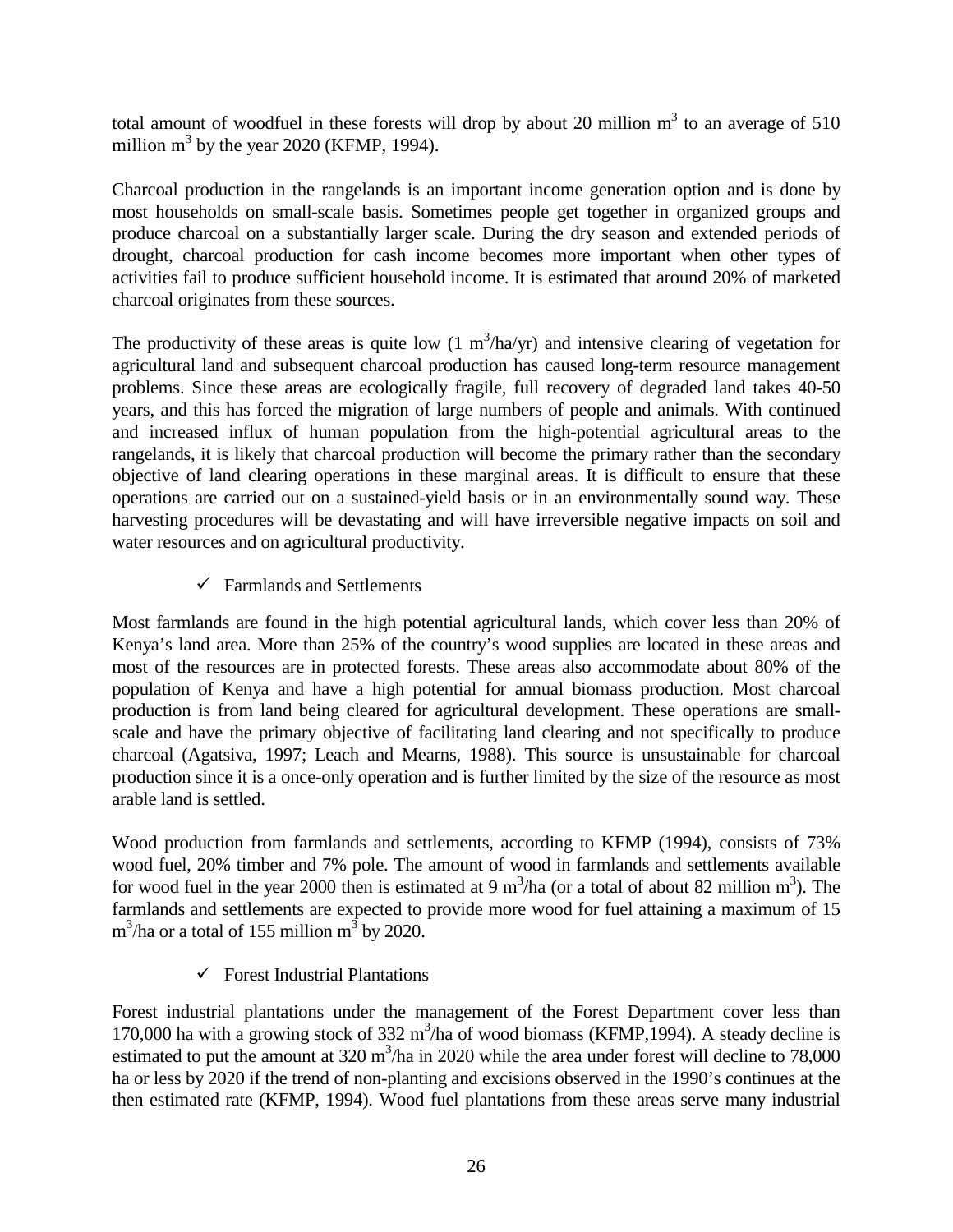requirements such as the tea and tobacco industries. Fuel wood salvaged as waste wood from plantations and sawmill sites supplies about 20% of the country's fuel wood requirements as detailed below:

| Source/Year                          | 2000 | 2005       | 2010 | 2015 | 2020 |
|--------------------------------------|------|------------|------|------|------|
| Closed indigenous forests            | 176  | 176        | 176  | 176  |      |
| <b>Woodlands and Bushlands</b>       | ⇁    | 18         |      | 19   |      |
| Farmlands and Settlements            | 13   | 16         |      | 23   |      |
| <b>Forest Industrial Plantations</b> | 332  | 320        | 320  | 320  | 320  |
| <b>Total</b>                         | 538  | <b>530</b> | 534  | 538  | 542  |

Table 3: Wood Biomass Inventory (m<sup>3</sup>/ha, 1994 Trends)

Source: KFMP. 1994

#### **Wood fuel Species**

Species preferred for woodfuel (charcoal and fuelwood) vary from place to place. In the drylands, *Zizyphus mauritiana, Acacia senegal, A. seyal, A. tortilis* and *Eucalyptus grandis*, among others, are the most preferred species. In the high potential agricultural areas, the most preferred woodfuel species include *Croton megalocarpus, Eucalyptus* spp., *Acacia mearnsii, Afzelia quanzensis, Olea europaea* var. *africana*, etc. When suitable wood fuel species are cleared, any available species can be selected to meet wood fuel demands.

#### **Standing Stock Wood Biomass**

Farmlands and settlements will produce an increased amount of wood fuel from 7.7 million  $m<sup>3</sup>$  in 2000 to a high of 15 million  $m<sup>3</sup>$  in 2020, an overall increase of 67%. This will only be possible if sustainable resource management strategies are adopted. On the other hand, wood fuel production will decrease in other land-use categories with the exception of FD forest industrial plantations, which will produce a modest overall increase of 6% from 0.42 million  $m^3$  in 2000 to 0.44 million  $m<sup>3</sup>$  in 2020 based on assumptions made by KFMP (1994). The situation has changed slightly as some forestland has been alienated for agricultural and other developments in recent years.

Overall, available wood varies between 0.1 tonnes/ha in poor woody biomass cover categories to 317 tonnes/ha in woodlands with taller and bigger trees. This represents the standing or wet weight. Poor roads, rugged terrain, poor security and land-tenure problems sometimes hamper accessibility of some of this wood.

| Land-Use/Year                           | 2000   | 2005   | 2010   | 2015   | 2020   |
|-----------------------------------------|--------|--------|--------|--------|--------|
| Closed indigenous forests               | 1,143  | 1.120  | 1,098  | 1.076  | 1,053  |
| <b>Woodlands and Bushlands</b>          | 10,508 | 10.430 | 10,352 | 10.274 | 10,196 |
| <b>Farmlands and Settlements</b>        | 7.746  | 9.418  | 11.079 | 12.947 | 14,731 |
| <b>FD</b> Forest Industrial Plantations | 416    | 352    | 361    | 380    | 443    |
| Total                                   | 19,813 | 21,320 | 22,890 | 24,677 | 26,423 |

Table 4: Accessible Sustainable Wood fuel Production by Land-use Category (' $000 \text{ m}^3$ )

*Source: KFMP, 1994*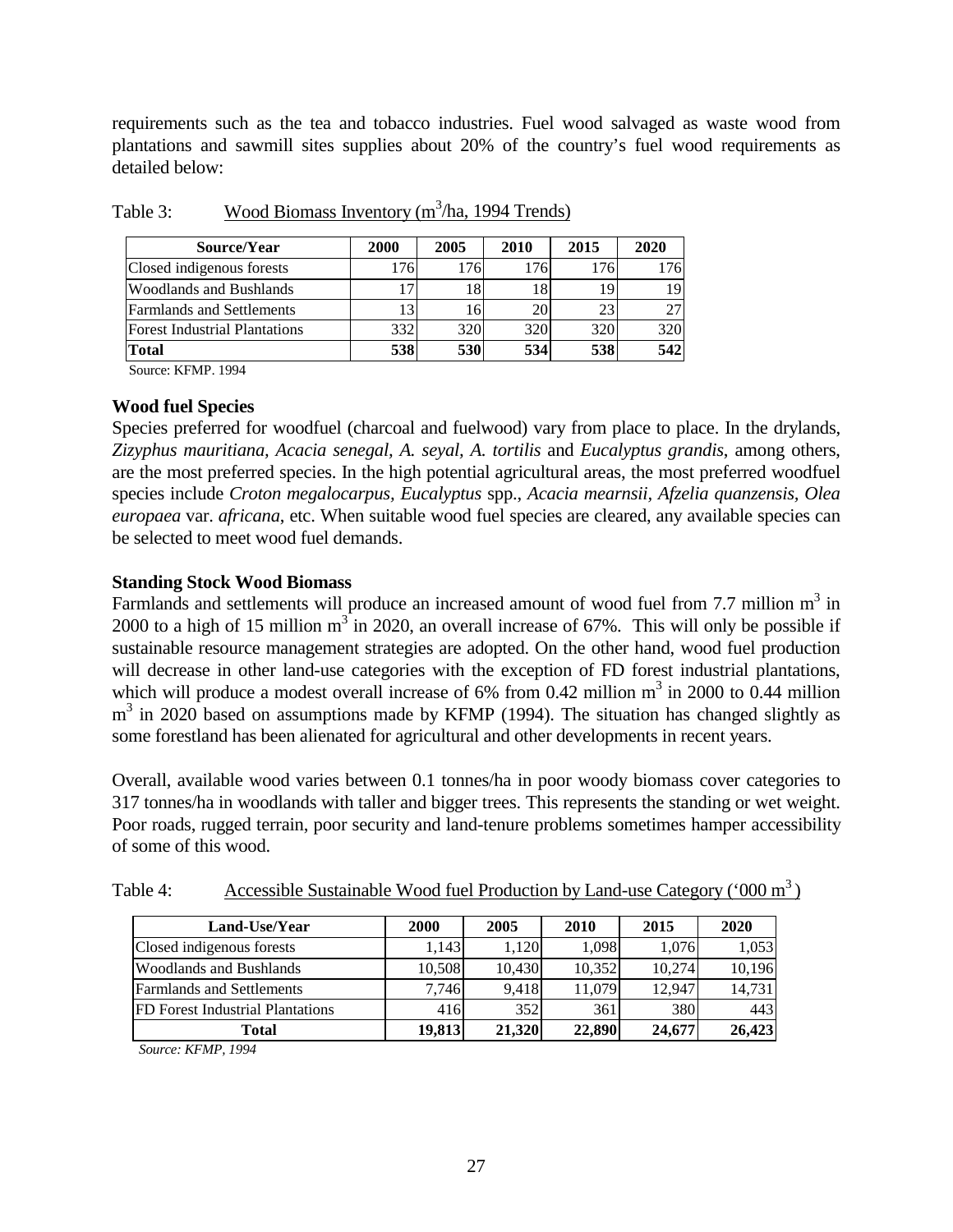Most of the wood is found in the southern rangelands such as Narok and Kajiado, while Kiboko, Kibwezi, Masongaleni, Taru, Bachuma and Samburu are major charcoal-producing areas along the Nairobi-Mombasa road and are the major charcoal-supply sites for the two towns. Numerous points along this road sell charcoal in varying quantities every day. The majority of the trees along the road have a diameter of less than 12 cm and at this rate of exploitation, these areas could become deficient areas in the near future.

The northern rangelands have less wood fuel since most woody species have stem diameters of less than 5 cm and therefore are unsuitable and often uneconomical for charcoal production. Also, demand zones are far away from markets and, therefore, it is uneconomical to transport charcoal. Woody production from other lands consists of 95% wood fuel.

#### **Scenarios of Woodfuel Supply and Demand Dynamics**

Under sustainable forest management strategies and on 5-year intervals, total wood fuel demand will increase by between 16% (between 2000 and 2005) and 12% (between 2015 and 2020). Over the 20 years under consideration, the demand for wood energy will increase from 23.9 million  $m<sup>3</sup>$  to 40.1 million  $m<sup>3</sup>$ . On the other hand, and based on similar 5-year periods, the total accessible sustainable supply (all wood) will increase at between 6% (between year 2000 and 2005) and 8% (between year 2010 and 2015 and also between 2015 and 2020). Over the 20-year span under analysis, accessible sustainable supply of all wood will increase from 25 million  $m<sup>3</sup>$ to 33.1 million  $m<sup>3</sup>$ . If non-sustainable wood supply and wood fuel substitutes are included, the total supply will increase from 27.7 million  $m^3$  in 2000 to 38 million  $m^3$  by 2020. However, after 2000, there will be a deficit that will rise gradually, reaching about 1 million  $m^3$  in 2005 to a high of about 6.8 million  $m<sup>3</sup>$  by 2020, manifested mainly as deficits of wood fuel. The annual rate of increase in charcoal demand is projected at 11.4%, which will result in a shortfall of about 23.3 million tonnes by 2010. (KFMP, 1994; Agatsiva, 1997)

The need to increase stock to meet current and rising demand goes without saying. Farm forestry has been playing an increasingly leading role in wood production not only for wood fuel but for a wide range of needs and is expected to continue doing so in the next 20 years. Suitability of available wood resources to meet local wood fuel demand depends on many factors, including distance to population centres, incomes and budgets of households, availability of tools for cutting and climate.

There exists a relationship between wealth and fuel use. Households with more income tend to use kerosene, gas or electricity, while poorer ones go for agricultural residue and animal dung. This would result from decreased availability of wood fuel. As income increases, energy use also increases.

At least 80% of urban wood fuel demands by households are met by charcoal. Charcoal use amounts to about 1.4 million tonnes annually (10-14 million tonnes of wood fuel, at 10-14% recovery). Traditional forest and farm-based wood supplies are being used faster than they are being replaced. At 10-14% conversion rate, charcoal production is not efficient.

# o *Petroleum:*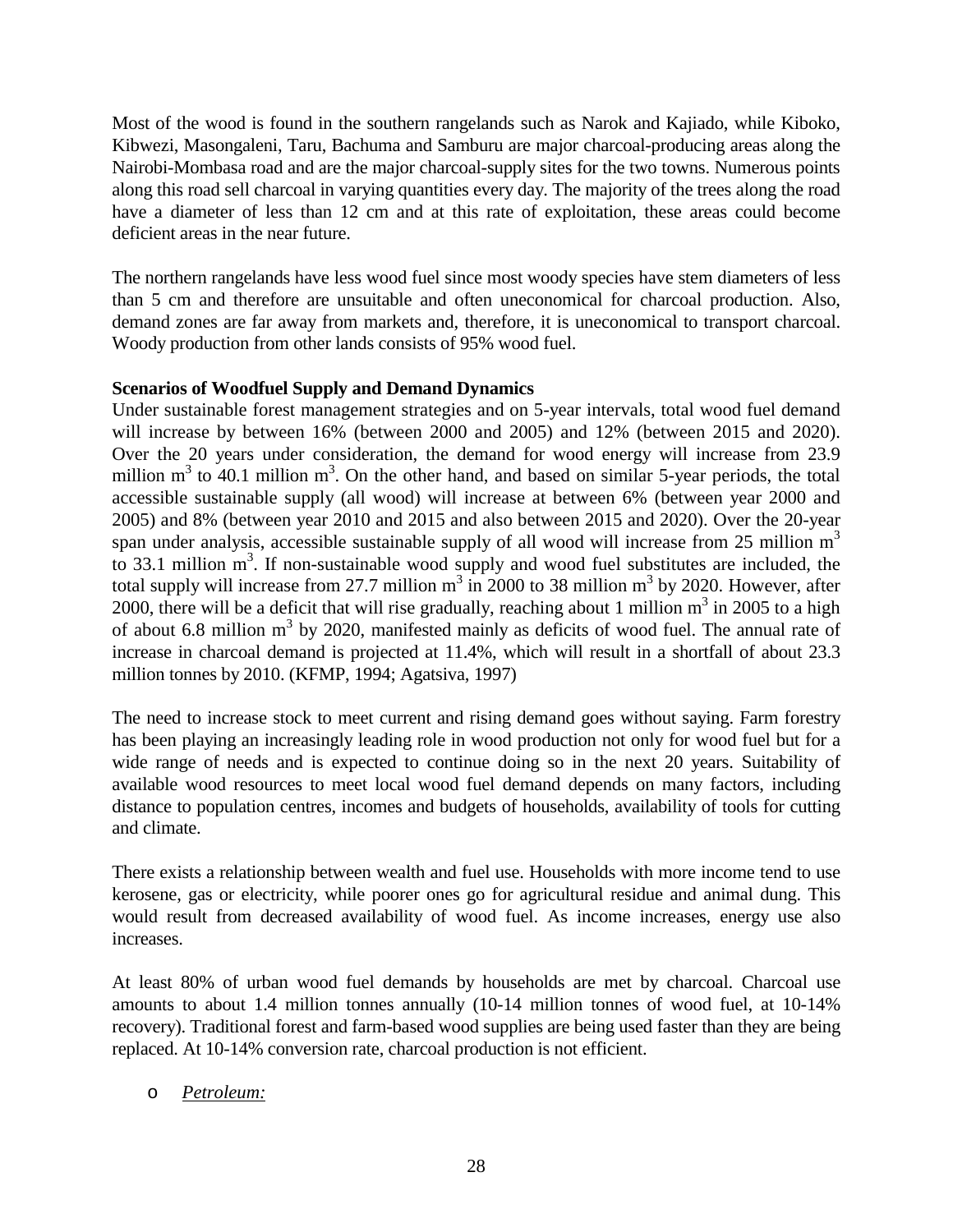Petroleum is the major source of energy used by commercial and industrial establishments. Overall, imports of crude oil and refined products rose from 2.8 million tonnes in 1997 to 5.9 million tonnes in 1998, with the refinery processing some 1.7 million tonnes of crude oil in the same period (Annex 3).

Total domestic demand for petroleum products in 1998 was 2.3 million tonnes. The trend in consumption of petroleum is highly dependent on economic performance of the country. With improved economic performance it is expected that petroleum as a source of energy will continue to rise.

# o *Electricity:*

Electricity is the third largest source of energy in Kenya after wood fuel and petroleum fuels. However, it is second to petroleum fuel as a source of commercial energy.

Demand for electricity by domestic and small commercial establishments went up by 8.2%, mainly as a result of the expanding micro and small-scale enterprises sector as well as the increase in human settlement particularly in urban areas. This has resulted in overloading of the national electricity grid leading to frequent power outages, failures. Reforms in this sector could lead to better management and efficiency resulting to affordable tariffs and direct shift from wood fuel dependency especially in urban centres.

# o *Alternative Energy Sources*

# **Solar Energy**

Solar energy is proving to be very popular and appears to be an attractive option, especially where accessibility of energy from the national electricity grid becomes less guaranteed. However, this source of energy has not been fully utilized due to the relative cost of the systems, lack of standards and poor consumer education. Kenya is estimated to have over 120,000 solar home systems rated at approximately 1.3 MW of power currently operational. Most of the systems are the 2- to 4-lamp installations costing approximately KSh 950 to 1,400 per watt  $\pm$ 20%.

# **Wind**

Wind energy has been used in Kenya for water pumping purposes since the beginning of the last century. A major advantage of wind energy is its cost-effectiveness of incremental at particular sites. Lack of appropriate technology and effective promotion strategies have, however, hampered the exploitation of this source of energy, which could be harvested as an alternative to wood-fuel.

# **Biogas**

Biogas, which is appropriate for rural areas, has been adopted in Kenya. It can help lower household demand for wood fuel and commercial fuels. Constraints hampering exploitation of this source of energy include lack of extension programmes, technology and high capital cost.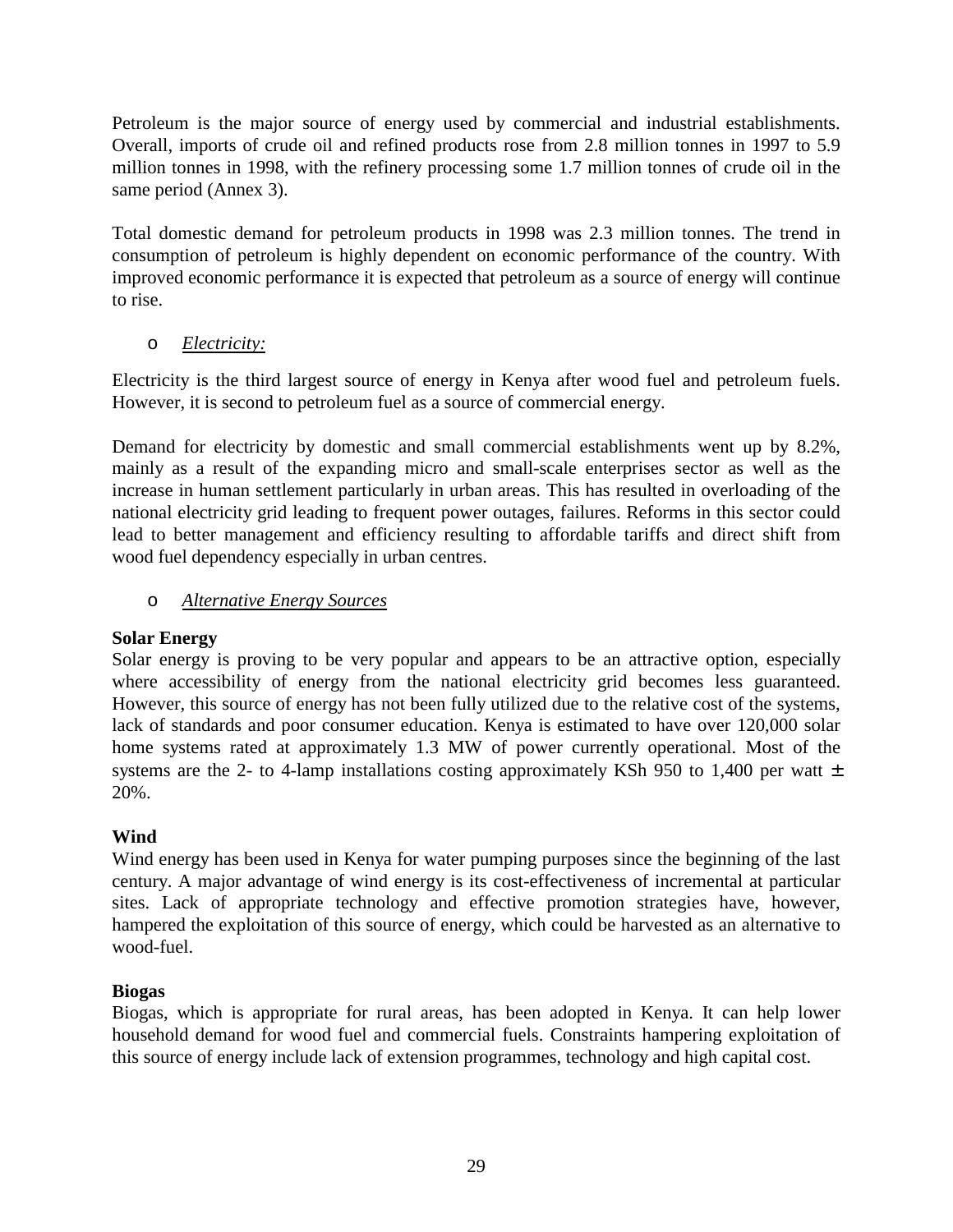#### 2.9.1 Major Issues

The major challenge facing Kenya today is poor economic performance, the ensuing problems of rising unemployment and increasing levels of poverty. Under this situation, the future of the economy is not bright and therefore it has necessitated the county to put in place policies and strategies to stimulate economic growth to generate necessary job opportunities for the country's expanding labour force. This calls for enhanced efficiency in utilizing available energy and other resources so as to maximize productivity and ensure rapid and sustained economic development without straining the environment and especially the forest estates, which act as primary biomass reservations.

The broad issues in energy that require addressing in future include the following:

- Whether future energy use can be restrained so that it grows substantially less rapidly than does economic output (economic efficiency)
- Whether domestic sources of energy can be available in the long run to support the production of goods and services desired by the country
- Whether the cost of that energy, including environmental and health costs, can be sufficiently low to sustain expected standard of living
- The high dependency on wood fuel contributes to forest and tree cover depletion thereby destroying the fragile ecosystems and rainfall catchment areas while lowering productivity
- If the economy does not improve over the period under review, it is expected that more people in both the urban and rural areas will continue to relay on wood fuel as source of energy due to high costs of other alternatives
- Low exploitation of domestic non-biomass energy resources due to three major constraints, i.e
- Existing resources with the exception of solar energy are located far from main consumption centres
- Their valorisation requires high capital investments
- There is lack of financial resources to develop these resources
- Poor distribution and outlets for petroleum products and electricity in the rural areas where the bulk of population lies
- Weak planning, co-ordination and monitoring and evaluation capabilities in the field of household energy. This includes insufficient allocation of financial resources to the household energy issues and lack of comprehensive and integrated strategies

#### 2.9.3 Priority Action Programmes

The Kenya government recognizes some critical areas of focus for development of the energy sector. The priority action points are:

• Improvement and rationalization of supply of the rural energy through concerted action on: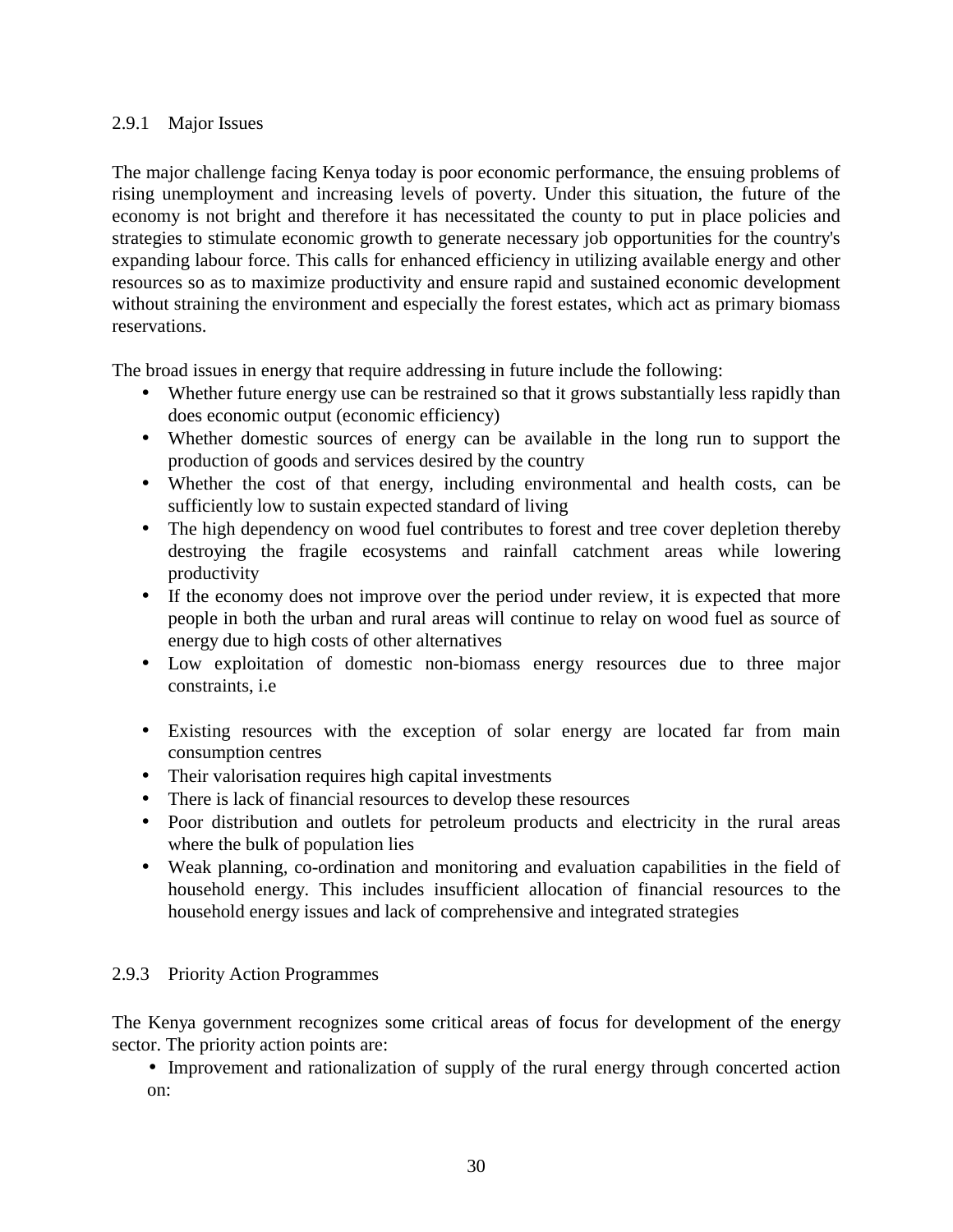- Improvement of woody resources management and replenishment.
- Expanded development and utilization of substitute fuels for cooking such as kerosene, electricity and charcoal briquettes.
- Improvement in efficiency of cooking through use of more efficient cooking devices and techniques of food preparation
- A more rigorous campaign on alternative energy especially solar, wind and biogas
- Diversification of conventional energy sources with major emphasis on development of local geothermal and hydro sources of energy
- The creation of Rural Electrification Fund at 5% levy on energy used in part responses to this need
- Expanded participation by the private sector
- Vigorous application and utilization of new and renewable sources of energy with a view to substituting wood fuel, agricultural waste and cow dung in some areas
- Educating the public about energy conservation and promoting efficient utilization and management of energy use

In this programme of action, some specific action areas include:

- Specific conservation efforts targeting specific types of technology
- Government fuel efficiency standards
- Policy and institutional initiatives to realize the full measure of feasible energy savings
- Easily understood information on comparative economics, which help people towards choices that save money and energy
- Development of a Code of Practice, specifications and standards especially for the renewable forms of energy, which operate without specific standards and quality control mechanisms

# 2.10 ECONOMIC LIBERALISATION

The single most important determinant for meeting Kenya's economic aspirations is the extent of the country's success in export to world markets. The industrial and trade sectors have a crucial role to play in this strategy. With respect to trade liberalization, the most important elements of Structural Adjustment Programmes (1980/1981) have been liberalization of prices and marketing systems, financial sector policy reforms, international trade, budget rationalization, divestiture and privatisation. With the implementation of trade liberalization, imports and exports of forestbased products are likely to improve and reduce pressure on forests. Other investors are likely to exploit the potential existing in Kenya.

It is also expected that local demand for high quality forest products will increase trade and expand the contribution of the sector to the national economy. At the same time, local dependency on wood fuel for domestic energy will drop resulting into the long-term conservation of the nation's forest resources.

# 2.11 TECHNOLOGICAL CHANGES IN THE FORESTRY AND ALLIED SECTORS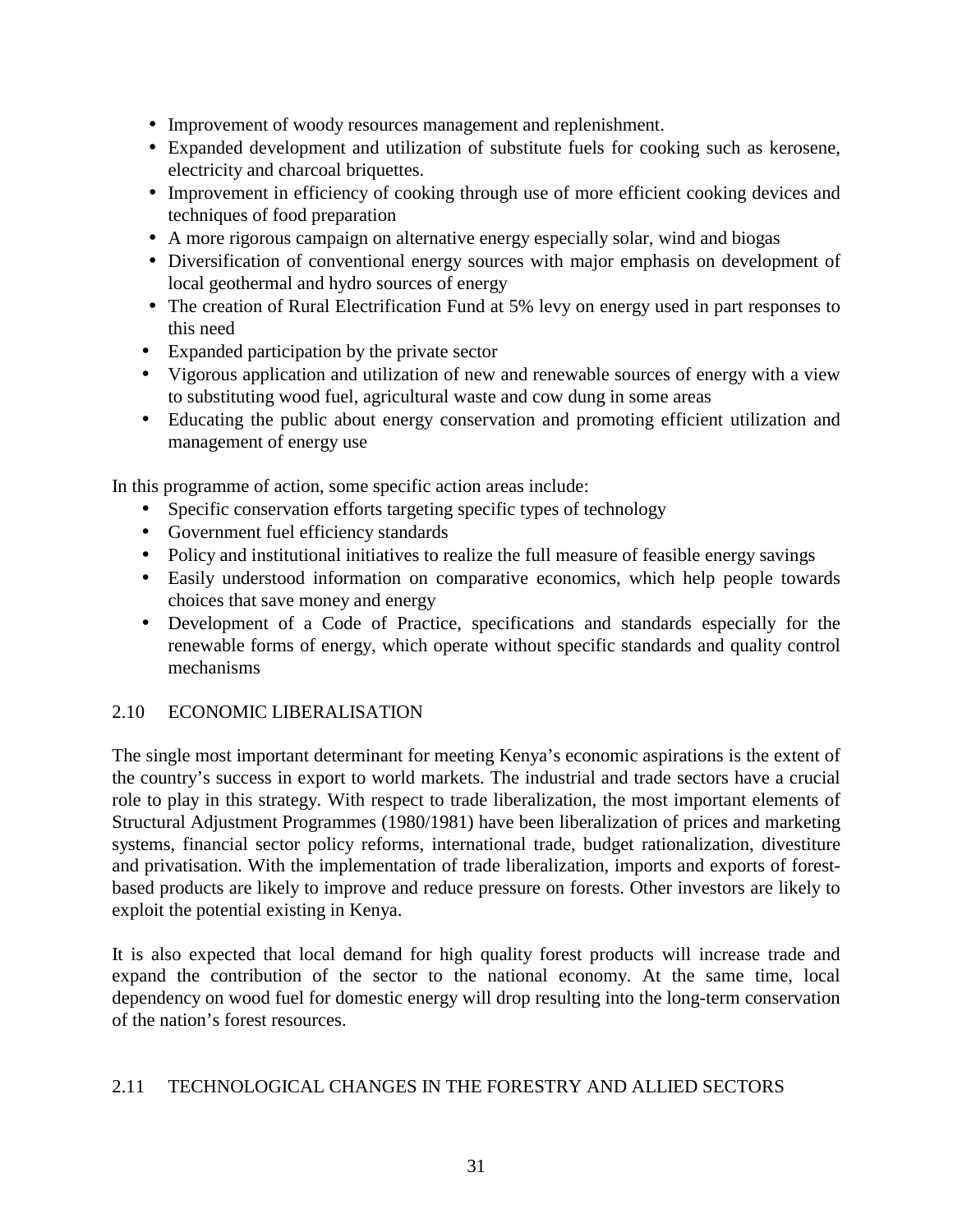#### 2.11.1 Overview

The technology in forest-related industries has been improving very slowly in terms of operational efficiency due to the high cost of investment that is involved and the uncertainty on availability of raw materials. This slow progress in technological change has resulted in the current use of obsolete technologies.

It has also been noted that some current developments in allied sectors such as plastics industries and alternative energy sectors already have significant impact on the forestry sector.

# 2.11.2 Pulp and Paper Making

Currently, pulp and paper making in Kenya utilizes two methods, mechanical and chemical pulping methods. However, both processes are inefficient and not environmentally friendly hence room exists for improvement. There is scope for use of wood substitute materials such as sugar baggase, banana stems, papyrus and bamboo for pulp and paper production.

Wood and bagasse are the dominant biomass fuels used in Kenya. Bagasse is being used by the industry only. An excess amount of 270,000 tons of bagasse is available from the sugar industry. The total amount of bagasse used amounts to slightly over 1 million tons annually. Surplus of bagasse could mainly be used for industrial power and steam generation. For wood fuel replacement bagasse would have to be dried and briquetted, which might make it uneconomic to use especially in the households.

# 2.11.3 Tree Improvement and Propagation

Since the introduction of exotic fast growing commercial tree spp. at the beginning of the last century, there have been efforts to improve productivity through use of proven superior provenances. Seeds from these provenances have been utilized to develop the planting stock. With proper management the productivity of our plantation has been in the average range of approximately  $300-400 \text{ m}^3$  per hectare. Due to management problems this production has been declining steadily. It is however envisaged that with the involvement of competent and commercially oriented players the productivity through improved management can be improved as a first step measure.

In order to further improve on productivity, some new improvement techniques will need to be explored through the use of:

- Clones obtained from selected superior individual trees. This will ensure propagation of desired genotypes for specific management objective. These include high calorific values for firewood or fibre characteristics for pulp production.
- Hybridisation: will have similar results as in agriculture. In forestry use of hybrids will increase the planting range while maximizing on the superior characteristics of the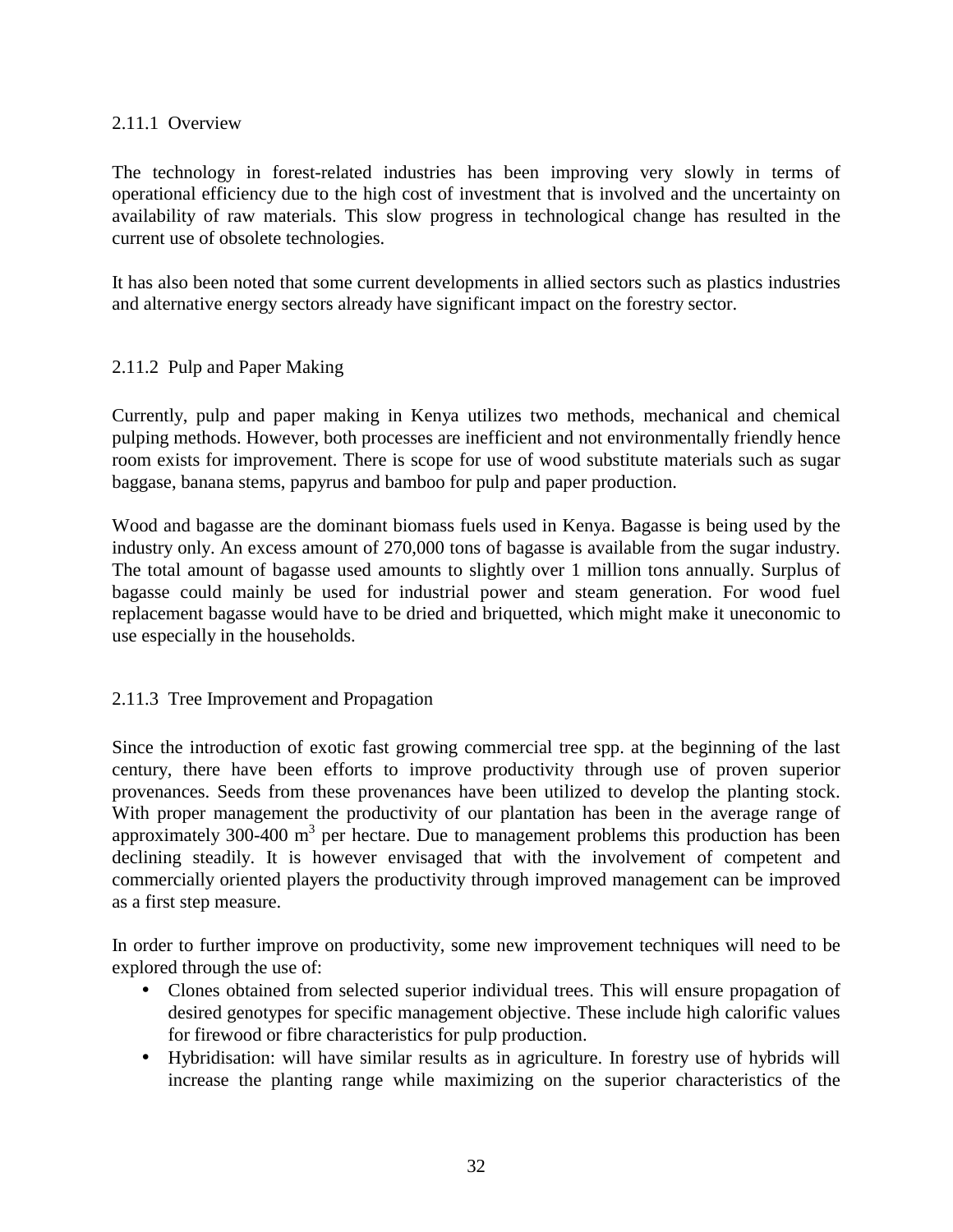species. Included in these is the hybridisation between drought tolerant species and fast growing species.

- Pest management and particularly the Integrated Pest Management Systems, has been applying biotechnology by use of gene probes in diagnostic services.
- Tissue culture technology is gaining momentum in forestry as a tool of bulking up of selected individuals. With this technique species with poor natural regeneration and poor seed reproduction can be multiplied rapidly and selectively. There are many such instances where tissue culture will in future be a superior tool of trade, thereby impacting positively on forestry development.

In general, forestry development in Kenya should harness biotechnology techniques in order to claim its place in the modern management particularly as we move towards private sector and enhancement of conservation of the fast declining natural resources. These techniques and many others will optimise on productivity and mitigate losses in order to optimise on utilization of the forestry resources.

# 2.11.4 Conversion

The documented wood conversion efficiency currently in Kenya stands at 25 to 30%. (KFMP, 1994). This level of efficiency is wasteful. With improved technology there is capability of increasing efficiency to over 50%. The implication of this scenario means improvement of supply of raw materials, culminating in improved forest conservation.

#### 2.11.5 Processing and Utilisation of Non-Wood Tree and Forest Products

Currently Kenya lacks appropriate technologies in processing and utilization techniques for nonwood tree and forest products. There is therefore a need to invest in appropriate technologies to fully maximize the potential of the non-wood tree and forest products especially in ASALs. The non-extractive use of forest resource such as eco-tourism will in future contribute significantly to forest resource conservation and management.

#### 2.11.6 Alternative Energy Sources

As previously mentioned, there is a potential in the use of wind power, biogas and micro-hydro schemes to meet the country's energy requirements. The shift from wood-based energy to alternative energy sources would mean reduced pressure on forests.

#### 2.11.7 Plastics Industry

The emergence of plastics industry especially in the packaging industry has greatly reduced pressure on wood-based packaging materials. This has however, brought negative environmental impact. With the anticipated public environmental awareness, there is likely to be a shift in future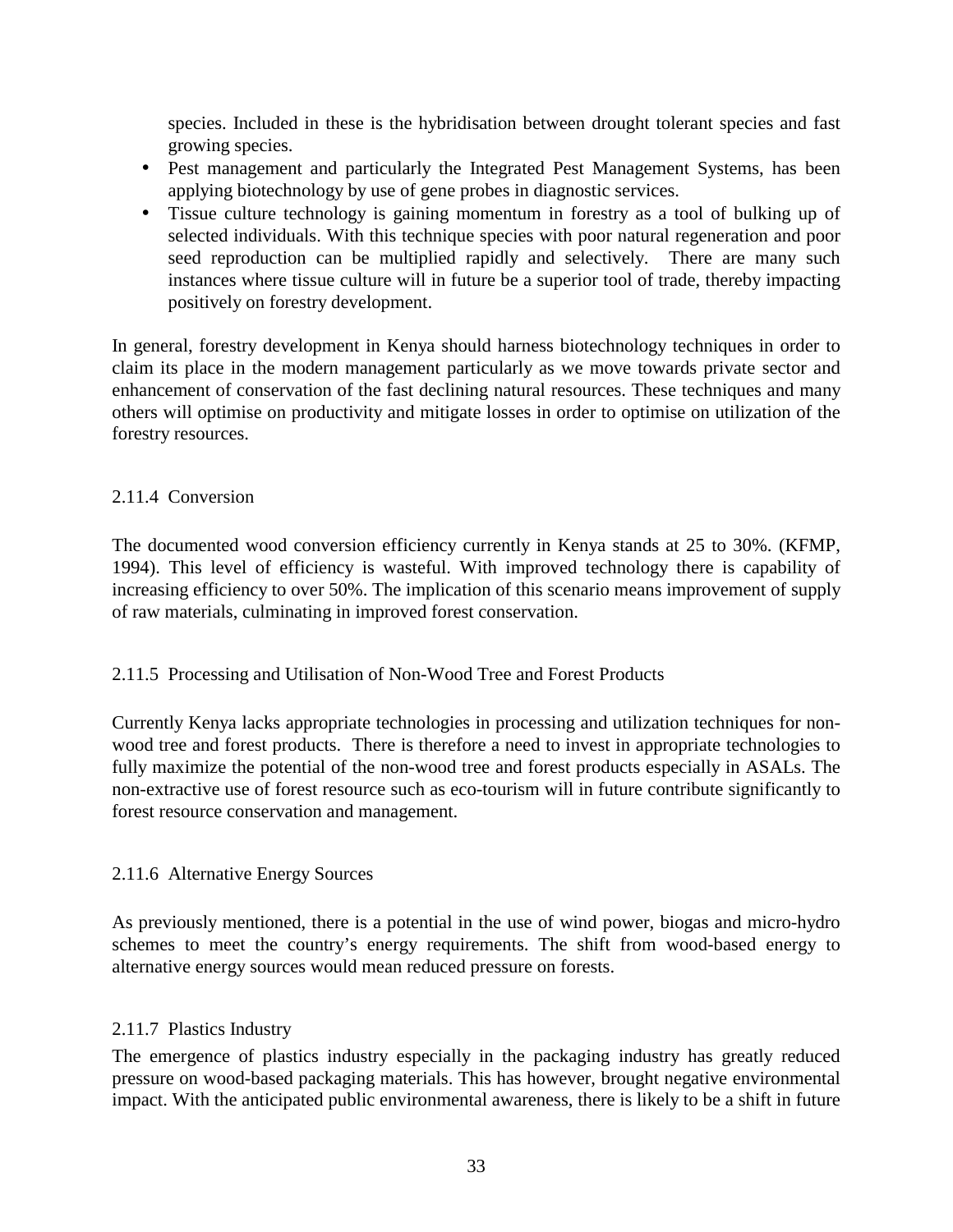from plastics-based packaging to biodegradable materials. This will likely have a negative impact on the forest resources conservation .

# 2.12 OTHER FACTORS THAT MAY CONTRIBUTE TO CHANGE

In addition to the major change drivers discussed above, the following are other, mainly external, factors that may affect the sector in various ways:

- Major changes in weather and natural catastrophes
- Political climate and governance
- Adherence to national, regional and global conventions and protocols
- Regional stability
- Major outbreak of diseases and pests

# **3. CURRENT STATUS OF FORESTRY SECTOR AND THE VISION FOR THE YEAR 2020**

# 3.1 STATE OF NATURAL FORESTS IN KENYA

# 3.1.1 Extent and Distribution of Indigenous Natural Forests

The latest inventory done in 1994 by Kenya Indigenous Forest Conservation Programme (KIFCON) came up with a differentiation between two types of forest cover. The total indigenous forest cover in gazetted forest areas was estimated by KIFCON (Wass, 1994), to be 1.06 million ha (excluding the mangrove forests along the coastline), while the area of indigenous closed canopy forest outside the gazetted forests was estimated to be 180,000 ha (0.18 million ha). Besides the gazetted forests, the country has a total of about 37.6 million ha of natural woody vegetation consisting of 2.1 million ha of woodlands, 24.8 million ha of bushlands and 10.7 million ha of wooded grasslands.

Most of the closed canopy forests are concentrated in the high and medium potential zones of Kenya where, incidentally, the human population and agricultural production are also concentrated; hence there is potential conflict between closed canopy forest and agriculture. Within the arid and semi-arid zones, closed forests are fewer and are found concentrated mainly on isolated mountain ranges and along river courses, both permanent and seasonal, with the rest of this zone being composed of woodlands, bush-lands and wooded grasslands.

An extensive cover of mangrove forests are found along the coastline, which is estimated to total 54,355 ha (0.54 million ha.), a figure which was not included in the national forest cover estimated by KIFCON (Wass, 1994).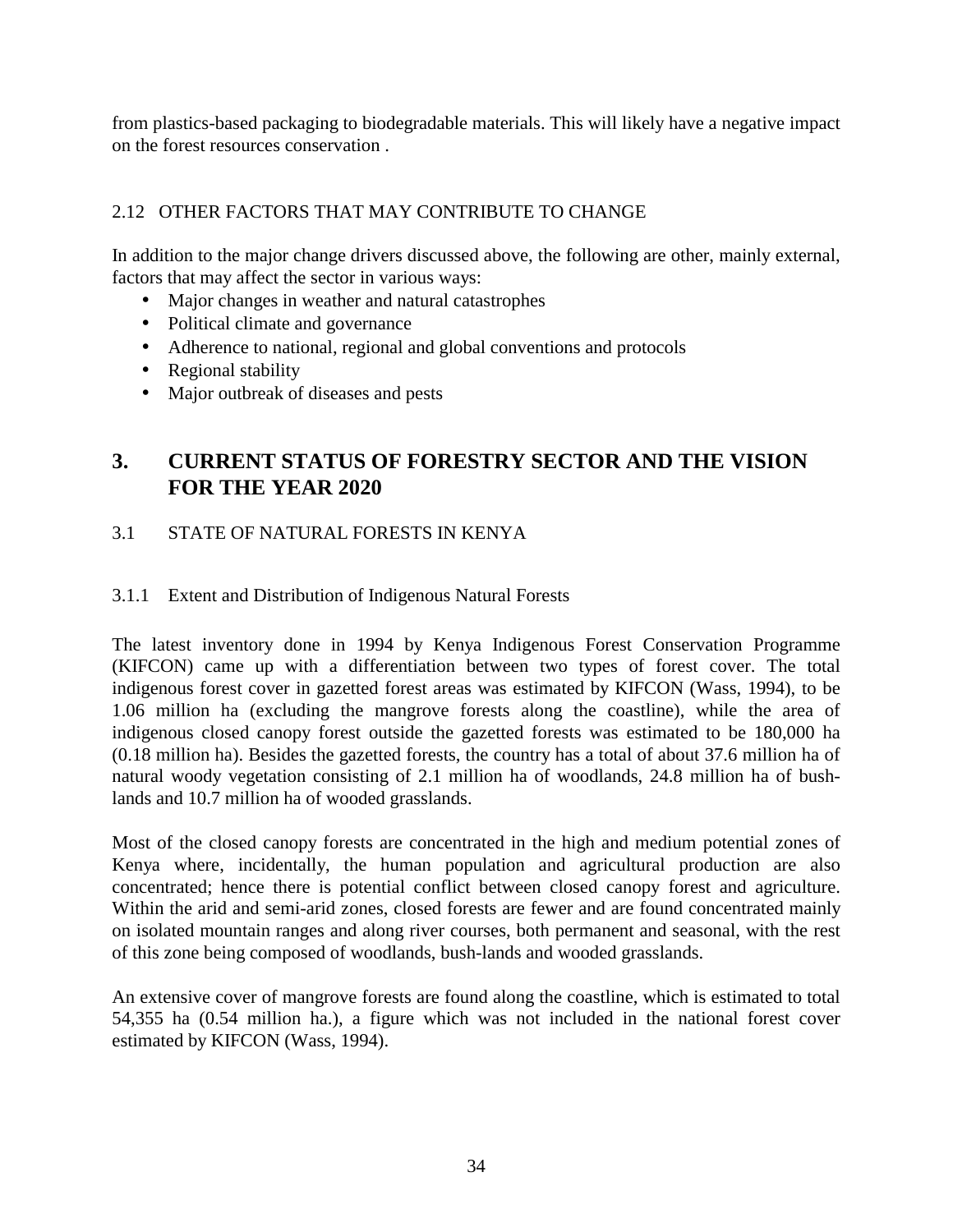#### 3.1.2 Current Status of Natural Forest Management

The management of the natural forests and that of the forest resource in general is governed by the national forest policy which is implemented mainly by the Forest Department, since most forest land falls under its jurisdiction as gazetted forest reserve. The Kenya Wildlife Service (KWS) has management responsibility for all indigenous forests falling within national parks, national reserves and game sanctuaries. These two organisations recently signed a Memorandum of Understanding (MoU) for joint management of selected indigenous forests of particular importance. In addition to the above gazetted categories of forests, other natural forests are found falling under trust lands, lands held in trust for the local people under the jurisdiction of the local authorities commonly known as County Councils. These forests are managed by the local county councils and in some cases with assistance of the Forest Department and KWS. Forests falling within gazetted national monuments are managed by the National Museums of Kenya (NMK).

Following a presidential decree in 1985 that banned commercial exploitation of natural forests, there is no formal indigenous forest management in Kenya to date. In the recent past however, other forms of non-traditional forest management are emerging based on non-extractive uses. The current policy initiative has also proposed participatory forest management strategies based on benefit sharing, with the forest adjacent communities.

In general terms, the national parks and reserves enjoy stronger political support in conservation than gazetted forest reserves where management is low keyed. The Forest Department at the moment lacks adequate funding and other resources for effective management of the forest resources. Hence, most of the natural forests are currently facing a lot of threat from human activity that include illegal encroachment, excisions, charcoal burning, poaching of timber and other forest products and forest fires originating from adjacent farmlands. If this trend persists it is expected that the total area under national forest will decline substantially to give way to agricultural activities. This portends a catastrophe in view of this limited resource and its direct/indirect linkage with agricultural activities.

Over-exploitation and lack of proper management is also rampant in most of the forests falling under the local authorities in trust lands, some of which are faced with threat of extinction. A few of the small parcels of natural forests especially at the coast (*Kaya* forests) have been preserved by the local communities for religious and other ceremonial purposes who exert a lot of traditional control over their use. Their future lies to a large extent in the hands of these communities. Other problems facing the conservation and management of indigenous forests involve the following:

- Forest excisions for human settlement and agriculture as a result of high population pressure;
- Lack of proper management plans for most of the forest reserves
- Forest research has been focusing on plantation forestry and indigenous forests have largely been overlooked:
- Lack of involvement of adjacent communities and other stakeholders in conservation and management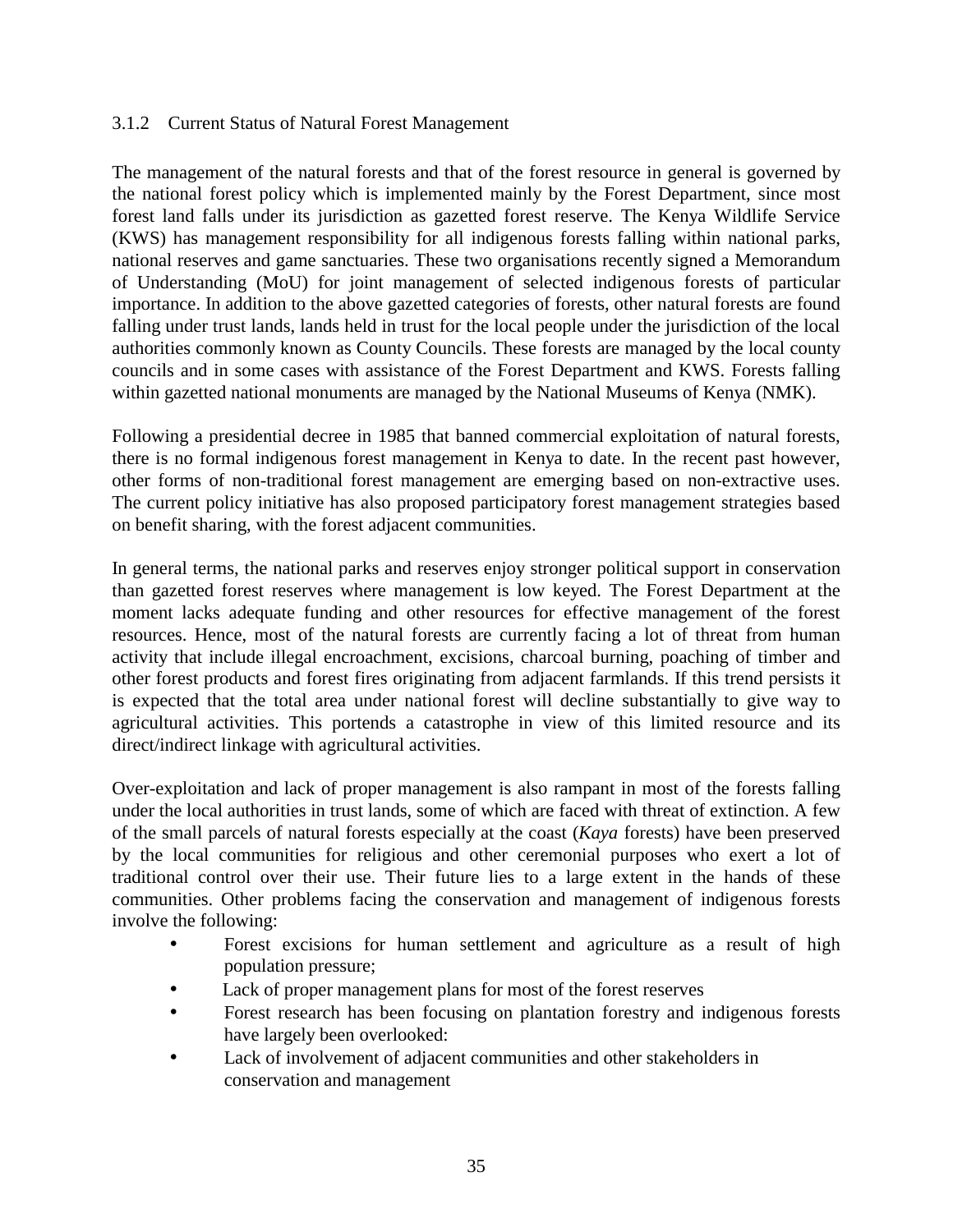• Lack of information on the location, size and structure of privately owned natural forests

Under the above circumstance, it is envisaged that the area under natural forest will remain under pressure for conversion to other uses thereby, reducing significantly the total area during the period under review. In the last 10 years, it is noted that the country has experienced the worst forest excisions ever, rating at 5000 ha yearly.

# 3.1.3 Goods and Services

# o *Commercial Exploitation:*

It is estimated that more than 50,000  $m<sup>3</sup>$  valued at KSh 350 million are poached from the natural forests annually despite the ban from 1985 (Wass, 1994). Illegal felling by timber poachers has lead to over-exploitation to such an extent that most of the species of commercial value have become almost depleted and very few high quality mature trees can still be found. Some limited removal of wood products from the natural forests by licensed individuals is currently allowed but these are limited to fuel wood, deadwood for carvings, withies, poles and posts.

Since the ban has not yielded the deserved results and in view of the fact that sustainable management may offer some limited returns, it is probably the right time to review the ban and allow limited exploitation based on the concept of sustainable forest management. The communities neighbouring these resources should be given the first opportunities under this arrangements in order to develop a sense of ownership for future sustainability.

# o *Non-wood Products:*

The natural forests provide a wide range of non-wood products ranging from medicinal herbs, honey, food (meat) from trapped animals, fish (trout), fruits, vegetables, fibres, nuts and tubers which form an important source of food to forest-adjacent households especially during periods of drought and famine.

# o *Soil and Water Conservation:*

Natural forests play a very significant role in environmental conservation and water catchment protection as most of the water sources in the country originate from these areas. It should however be noted that most of Kenya's electric energy needs are met from hydro-electric sources which are intricately linked to forest management.

# o *Conservation of Biodiversity:*

A wide range of both flora and fauna species are found within Kenya's natural forests, some of which are endemic to specific forests in the country. Out of these, the rare and endangered forestdependent species are found in these forests hence the conservation of these forest areas are of vital importance.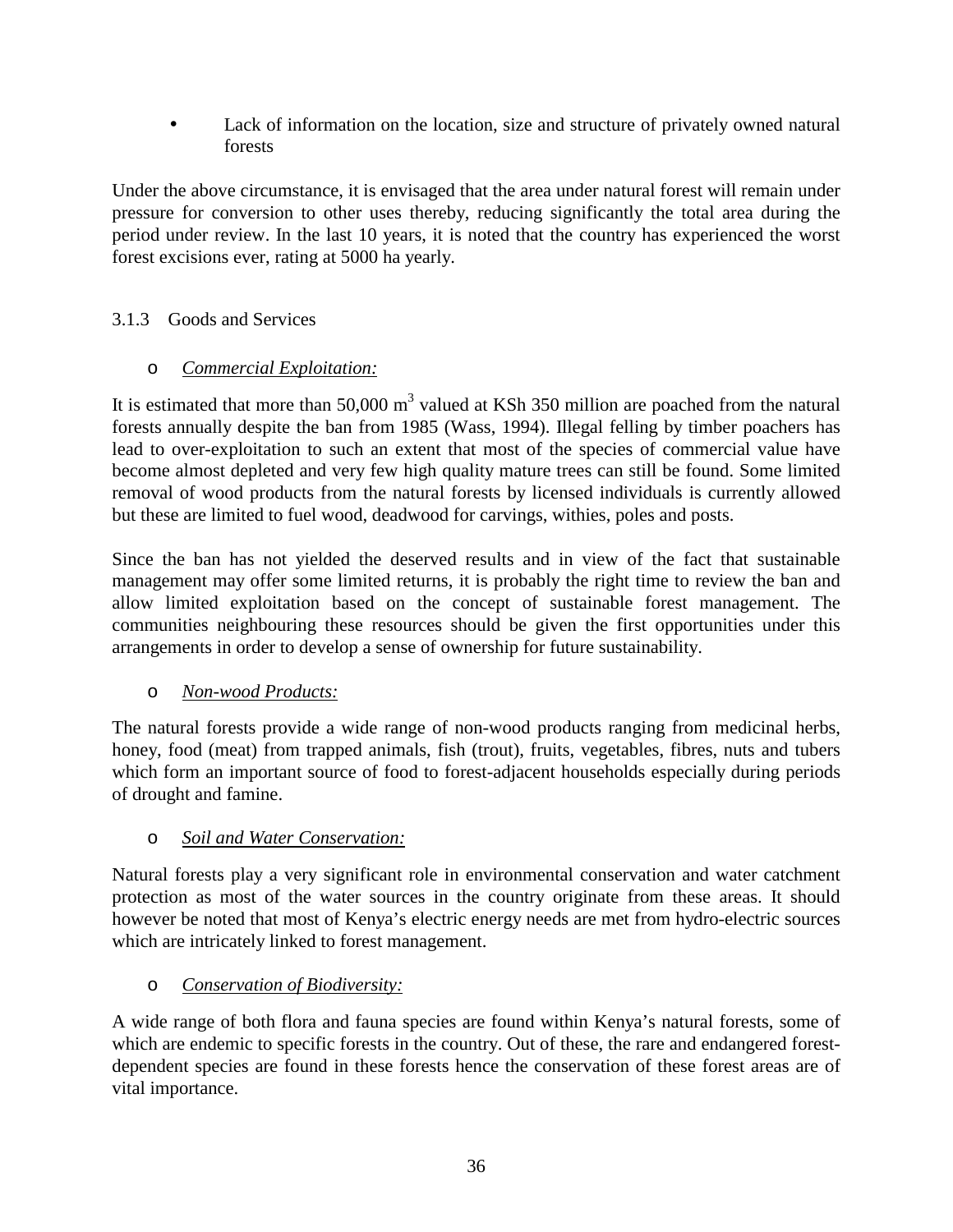# o *Recreation, Education and Research:*

Forest recreation (e.g. eco-tourism) is today becoming very popular whereby natural forests and other natural formations are attracting a large number of eco-tourists into the country. In addition, many scientific and other social studies are carried out in natural indigenous forests yielding valuable local, regional and global benefits.

# o *Provision of Habitat for Traditional Forest Dwellers:*

Traditional forest dwellers, composed of scattered communities estimated at 10,000 households, have lived deep inside the forests since time immemorial and depend on forests for their subsistence needs. Their presence was not considered a threat to the forest resource. In addition to these traditional forest dwellers, a new breed of forest dwellers have recently encroached and in some cases invaded the forest reserves illegally and are the ones currently causing destruction in these forests. This group of people legally known as forest squatters reside, cultivate and carry out other illegal activities within the forest reserves without permission of the department and are estimated to be over 4,000 households in various forest reserves. The increasing population pressure on land, bearing in mind that these forest reserves are found within the highly productive areas where human population and agricultural activities are also concentrated, has largely brought about this encroachment into forest reserves. This squatter issue poses the biggest threat to the management and conservation of forest reserves in Kenya today though the government has been trying to solve the problem with varying degrees of success.

# o *Grazing Havens During Drought Periods:*

Forest reserves especially those situated within the dry zone forest regions provide refuge for the surrounding pastoralists communities who move into those areas to graze their animals during the dry seasons and periods of severe drought.

# o *Cultural and Religious Roles:*

Many natural forests or specific areas within the forests play a significant cultural and religious role for the surrounding communities where certain rituals and ceremonies are performed.

# o *Carbon Sequestration:*

Natural forests in addition to other vegetation cover act as carbon sinks hence playing a global role of reducing the amount of carbon dioxide in the atmosphere and decrease in the green house effect.

# 3.1.4 Estimate of Current Standing Wood Product Volumes

The latest forest inventory by KIFCON in the indigenous natural forests in Kenya estimated the total standing volume in Kenya's forests (i.e. sum of timber, pole wood and fuel wood) at 200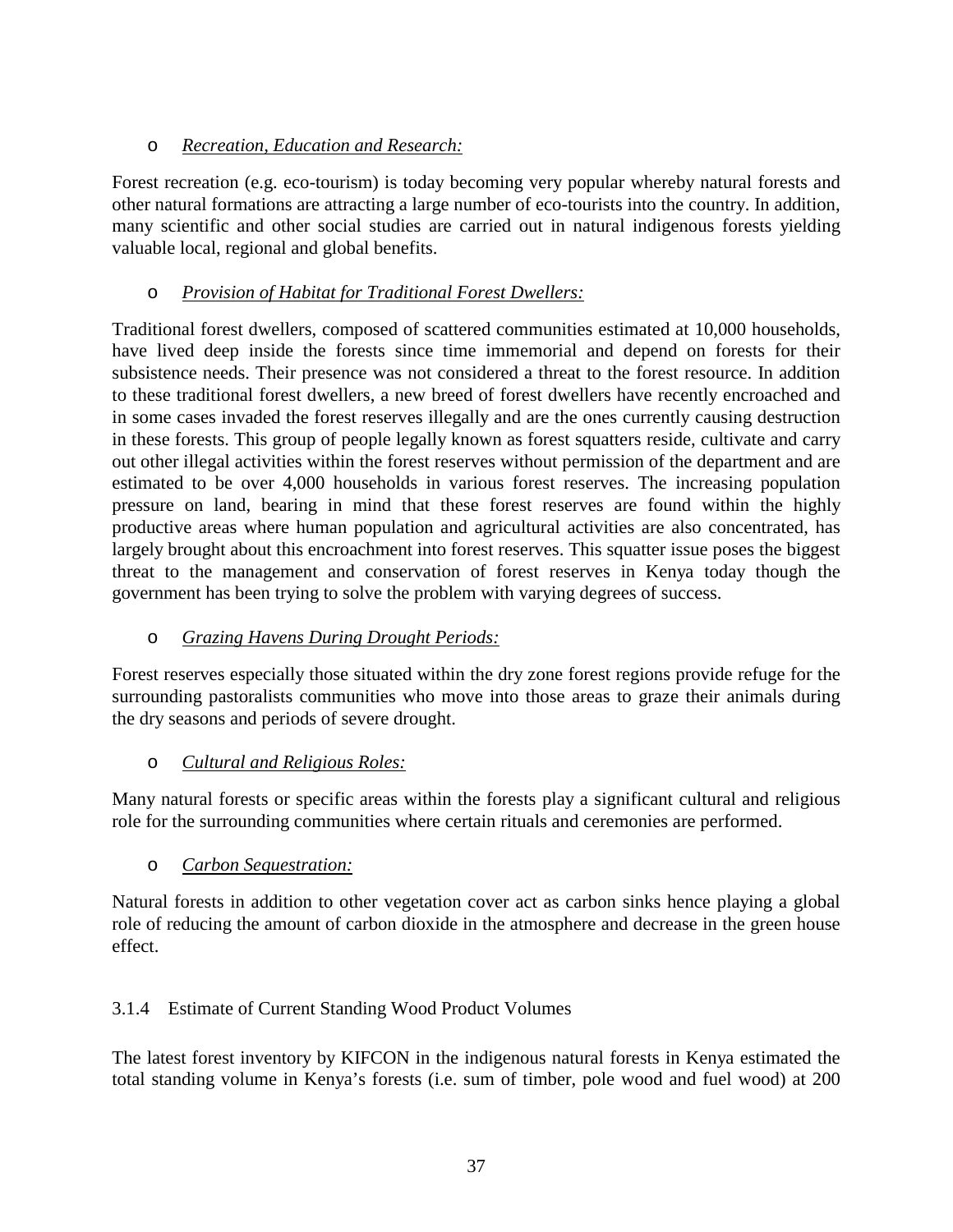million  $m<sup>3</sup>$ . The timber volume alone was estimated at 47 million  $m<sup>3</sup>$ . Besides the species composition, also the timber volume per forest region shows some difference:

- The coastal forest region contains the lowest mean standing volume per ha. The mean timber volume in the closed canopy forest is estimated at under  $4 \text{ m}^3/\text{ha}$
- Within the dry forest, the timber volume per ha is estimated to average  $47 \text{ m}^3/\text{ha}$
- In terms of area and stocking of commercial species, the montane forest zone forms the most important zone. It contains the highest mean total volume per ha with standing volume estimated at 253 m<sup>3</sup>/ha and an average timber volume of 61 m<sup>3</sup>/ha. Majority of the vegetation is of secondary growth following past logging. In the more accessible areas the vegetation is sometimes converted into plantation forests. The remaining undisturbed primary forests are mainly confined to the deep inaccessible areas, mainly in the Mt. Kenya area.
- Within the western rainforest region, the standing volume is estimated at 230 m<sup>3</sup>/ha and the mean timber volume at 78 m $\frac{3}{4}$ /ha

# 3.1.5 Estimate of Sustainable Yields of Timber, Poles and Fuel Wood from Kenya's Natural Forests

The total sustainable yield from the natural forests is estimated at  $1.5$  million m<sup>3</sup>. These figures do not take into consideration the areas falling within nature reserves, national parks and other forest areas currently or which may in future be zoned as protected areas where no harvesting is allowed. Equally important to note is the fact that no permanent sample plots (PSPs) have been maintained in the indigenous natural forests in Kenya to monitor growth and yields from those forests, hence no data is available on the growth rates or annual increment to accurately determine the sustainable yields from these forests.

With proper controls and sound exploitation based on sustained yield management with strict annual allowable cuts from each forest area, there are great prospects for modest utilization of the timber, fuel wood and pole wood resources from these natural forests on a sustainable basis as inventory studies have shown that the sustainable volume of hardwood that could be extracted from Kenya's natural indigenous forests is considerably higher than the present amount used by the wood industry in Kenya today.

# 3.2 STATE OF PLANTATION FORESTRY

# 3.2.1 Overview

Just before independence, the Forest Department prepared a guide to long-term industrial plantations investment and forest-based industries, particularly pulp and paper. The target was for 136,000 ha of sawn timber plantations and 24,000 ha of pulpwood plantations to be established by 1980. These plantations are made up of about 86% exotic softwoods (mainly pines and cypress), 10% Eucalyptus and the other 5% indigenous hardwoods and softwoods. The exotic softwood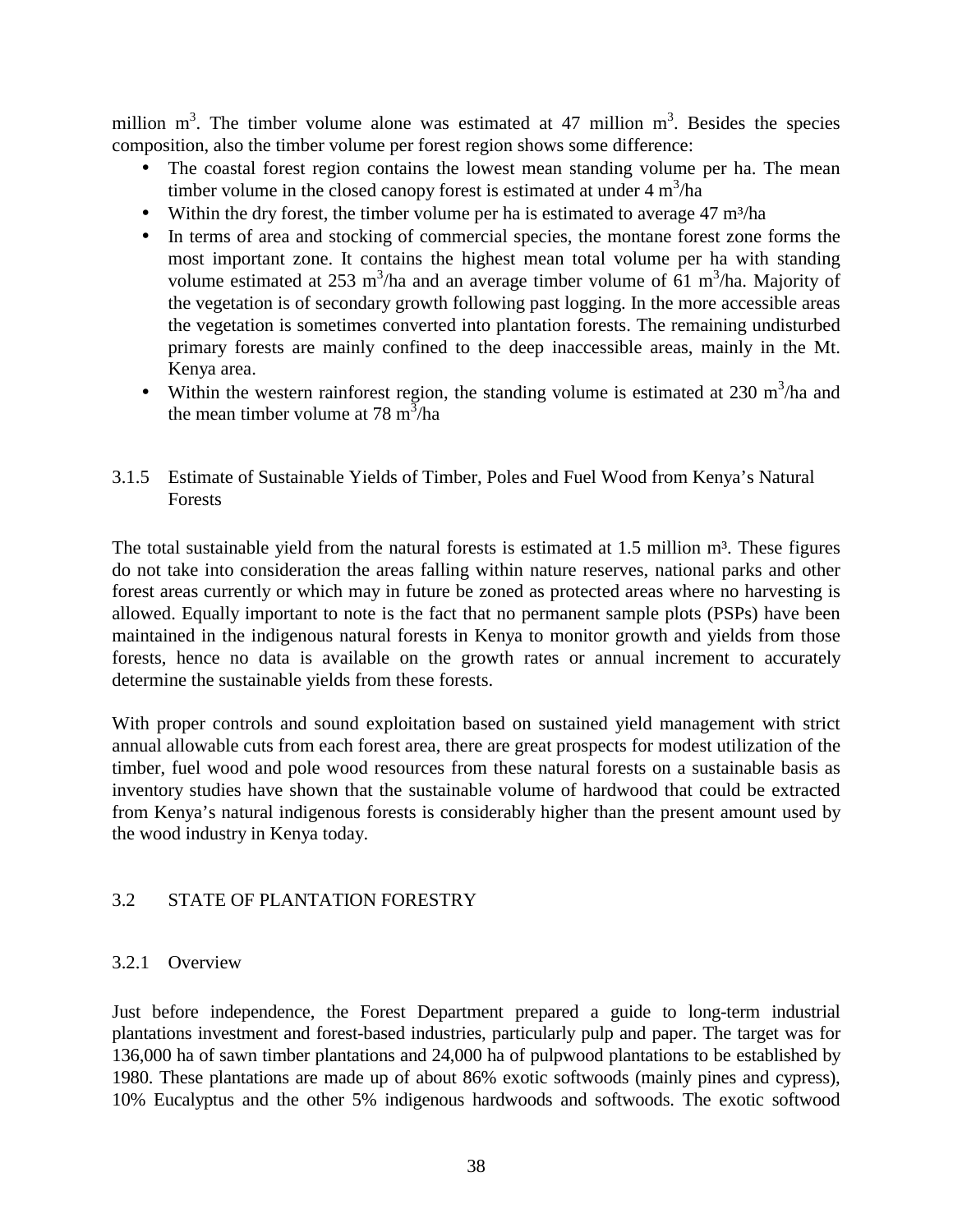plantations form the bulk of Kenya's industrial wood raw material, while the eucalyptus are primarily for transmission poles, fuel wood and to some extent, pulpwood and fibre-boards in the west of Rift Valley.

# 3.2.2 Area by Species

An analysis of plantation stocking in the county carried out by Forest Department in 1999 indicates that the country had a stocked area of approximately 78,000 ha by November 1999. Of this area, 48.8% was cypress, 34.7% was pines and 8.3% was *Eucalyptus* spp. This area is in contrast to a stocked area of about 163,820 ha by 1992 (KFMP, 1994) and a projected 134,000 ha by year 2000.

# 3.2.3 Area Distribution by Age

From the analysis, the areas covered by cypress plantations dominate age classes 0-28 years while pine plantations dominate age classes above 29 years. This is due to the higher preference for cypress for harvesting by saw millers. On the other hand, plantations aged over 35 years comprise of over 7,000 ha of pines and only 600 ha of cypress. This can again be attributed to inaccessibility in some areas, thus hampering the harvesting process.

On average, every year there are between 100 and 800 ha of cypress plantations between ages 0-10, while on the other hand there are between 100 and 300 ha of pines of the same age class. This material forms the basis for supply for the period 2015-2025.

Plantation aged 11-28 years average about 2,300 ha/year. Species distribution scenario is 1,000 ha for cypress and 800 ha for pines per year. This will form the timber supply base for the years 2002- 2015 if harvesting is at age 28-30 years.

For the short term, plantations aged 24-30 years average about 1,000 ha per year for cypress and 900 ha per year for pines, giving a total average of less than 2,000 ha per year of clear-fell which is far below the current allocation which averages 6,500 ha per year.

The emerging scenario is one with large areas of over-mature pines, which need to be harvested immediately. Plywood factories at Elburgon, Nakuru and Eldoret can access the material. Other remnants of over-mature pines are found in inaccessible areas in Mt. Kenya and the Arberdares.

# 3.2.4 Resource Distribution by District

The overall national volume distribution of industrial plantation as at end of 1999 shows that large volumes of *P. radiata* are manifested in plantations aged over 34 years which amounts to approximately 1.5 million  $m<sup>3</sup>$ . Preference for cypress by the market is responsible for these large volumes of over-mature pines which are found mainly in Koibatek, Kericho, Kakamega and Mt.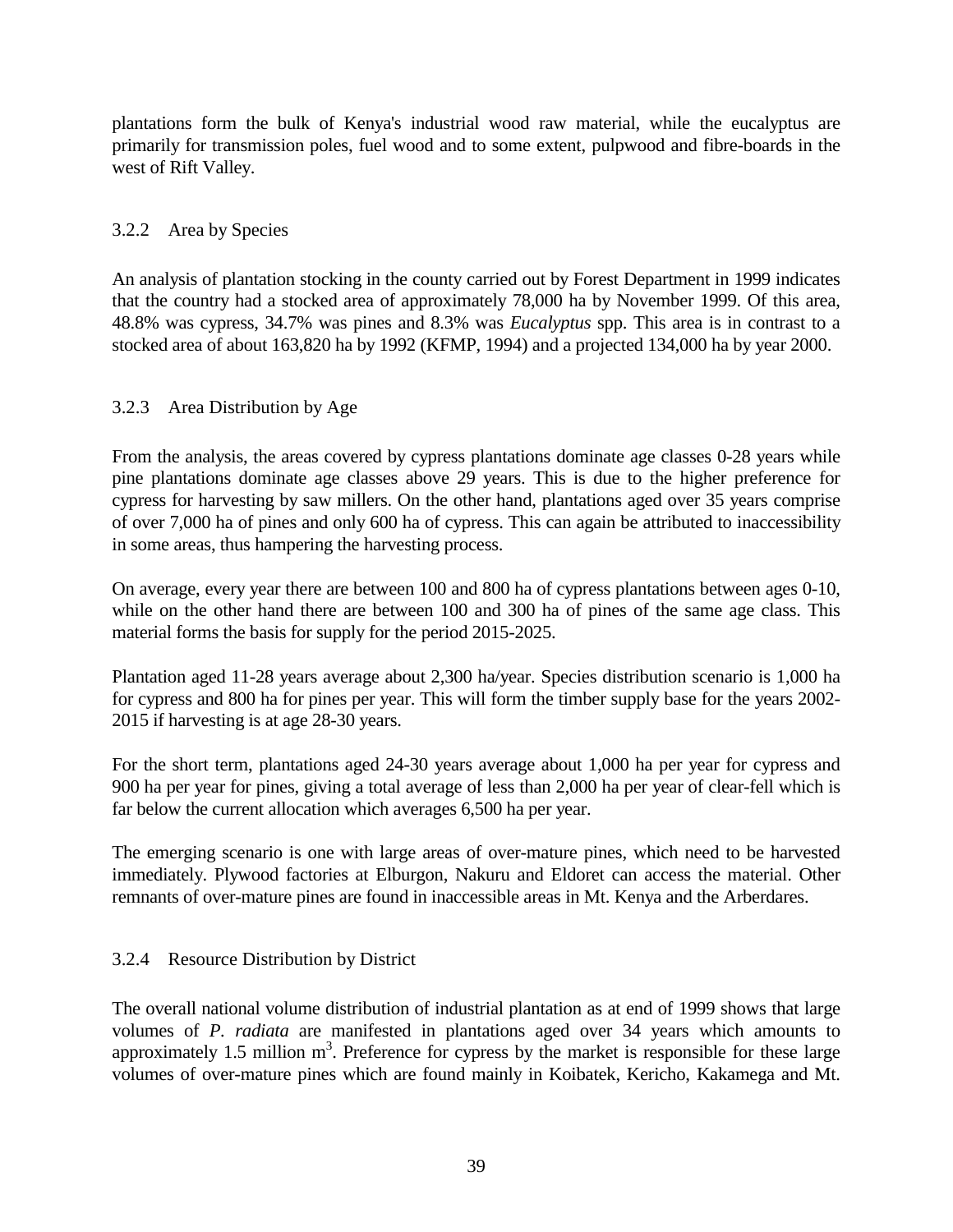Elgon districts. The volume of cypress drastically declines beyond age 28 years. Old cypress plantations are only found in inaccessible areas.

The total volume of pine and cypress plantations above age 30 is approximately 5.2 million  $m^3$ . For plantations aged 26-30 years, the volume of pines averages about  $280,000 \text{ m}^3/\text{year}$  while cypress is about  $300,000 \text{ m}^3/\text{year}$ .

# 3.2.5 Rationalization Strategies

# o *Plantations Establishment and Treatment:*

While the normal planting programme averages 3,000 ha per annum, areas allocated for clear fell are in excess of 6,000 ha per annum. The resultant allocations have had a very serious effect on plantation management (sylvicultural treatment and establishment) and have contributed to an accumulation of approximately 40,000 ha of planting backlog.

The method used to establish plantations is the *shamba system,* which is locally known as nonresident cultivation (NRC). Currently this system is being used in all major plantation districts. NRC remains the best system of plantation establishment with potential benefits to both the Forest Department and the cultivator. It offers an opportunity for reduced cost of establishment and improved survival rate on one hand and increased food production and employment on the other. This approach has the potential to reduce land use conflict, particularly if the allocation process is fair and provides for continuity of farming benefits. However the following needs to be done in order to improve management of NRC:

- Both the forest officers and the cultivators should be compelled to strictly adhere to the set guidelines. The District Forest Officers and the Provincial Forest officers must closely supervise implementation of NRC to ensure that the guidelines are followed
- We should ensure that future opening is commensurate with the planting programme. A long-term plan to ensure that harvesting matches planting should also be put in place.
- There is need to establish dialogue with local communities with a view to getting their support in seedling production and tree planting. NRC Management Communities, representing the interests of farmers should be formed in every station with the Forest Officers taking the leading role in organizing the committees.
- The National NRC Management Committee should monitor implementation and management of NRC and also the dynamics of the system.
- In order to recognize NRC as a method of plantation establishment, there is need to give the system legal basis by gazetting the guidelines as subsidiary legislation to the Forest Act.

# o *Integrated Harvesting:*

If the plantations were to be managed for multipurpose use, the integrated harvesting system of the final crop would ensure optimal prices and revenues for the various categories of wood as well as their allocation to the most appropriate user.

o *Policy and Institutional Changes:*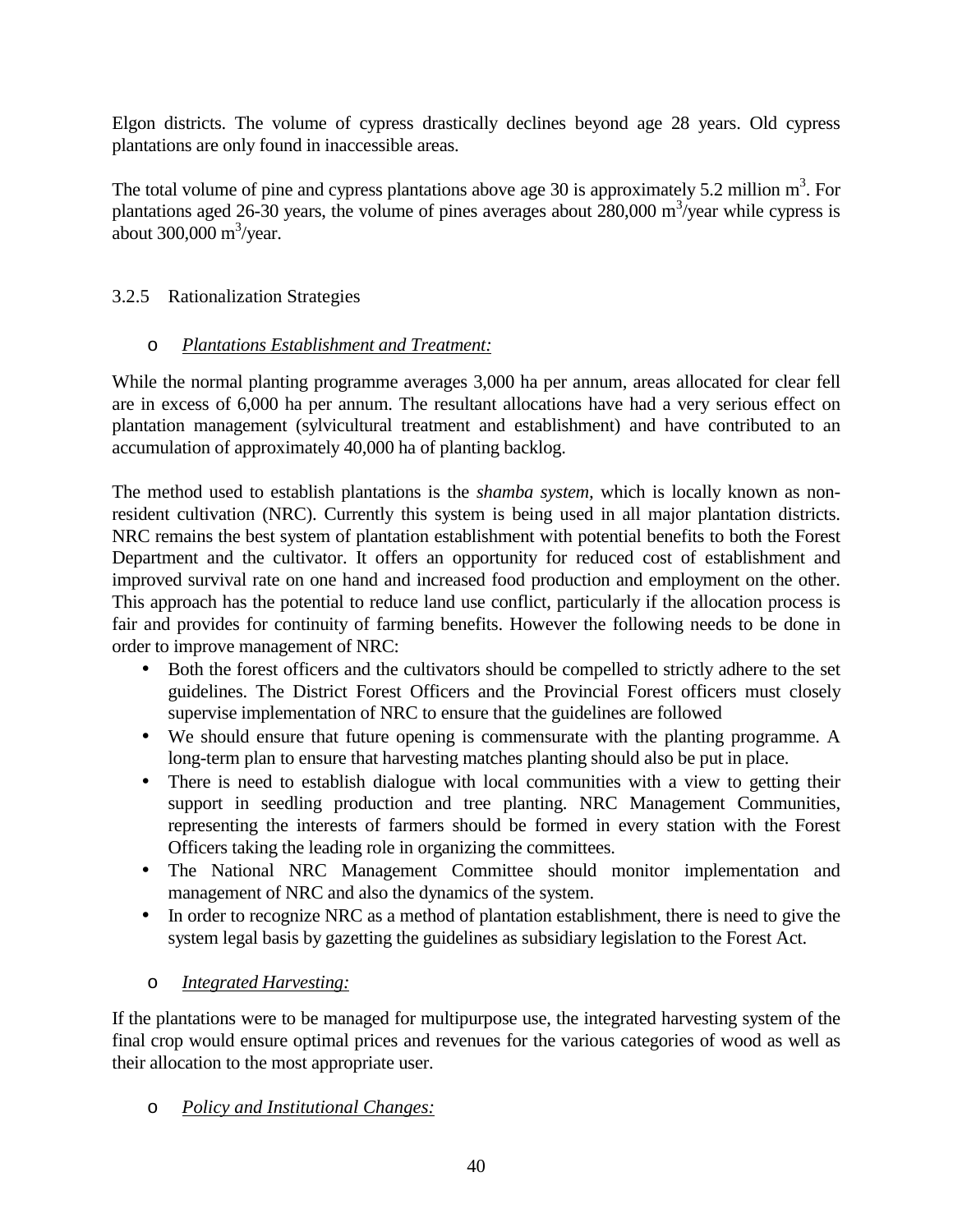In order for the forestry sector to play its role effectively in terms of providing goods and services and contribute to national economic development, policy and institutional reforms, well focused investments and adoption of sustainable forest management needs to be done.

Policy and institutional reforms are already in progress. A new forest policy and forest bill are at an advanced stage. There should however be a close follow-up to effect speedy completion. It is expected that the completion of the new forest policy and bill, will lead to the strengthening of the capacity especially expertise and logistical capability in the institution which will be charged with the management of the forest resource. To achieve this, the following interventions are envisaged:

- A detailed study, followed by its implementation, should establish an efficient management organization for forest plantations.
- Field implementation to rationalize the management of forest plantations.
- Medium term (5-15 years) to involve full transfer of management of forest plantations to a new efficient management organization
- Long term (15-25 years) to ensure that the long term objectives of the programmes is being met sustainably

# o *Investment in Plantations:*

In order to achieve sustained plantation forest management, there will be a need to carry out a well focused investment in the following areas:

- Capacity building in resource planning and management, impact assessment, geographical information systems (GIS), monitoring and evaluation.
- Research in non-wood tree products to enhance their economic potential
- Development of credit support to private forest investments
- Improving data and information for management planning through regular surveys and forest inventories
- Developing and improving marketing of forest products
- Streamlining the administration and management of the forest plantation enterprise

# o *Forest Plantation Management*

Management of forest plantations on public lands should primarily aim at increasing supply of forest-based products and services. Their management should be efficient, self-supporting, and profit-oriented so that they may contribute in supporting essential non-profit forest activities such as forest conservation. Efficient utilization of raw material shall take into consideration the knowledge of the market situation. In order to improve the management on public forest plantations, there is need to adopt the Kenya Forestry Master Plan scenario of a well-managed forest plantation sector, which proposes the following:

• Separation of the functions of the Forest Department by transferring the management of forest plantations to an efficient forestry enterprise. Under this scenario, the land remains under the ownership of the state. In the long run, it is envisaged that forest plantations will be managed by the private sector while the Forest Department will be expected to retain and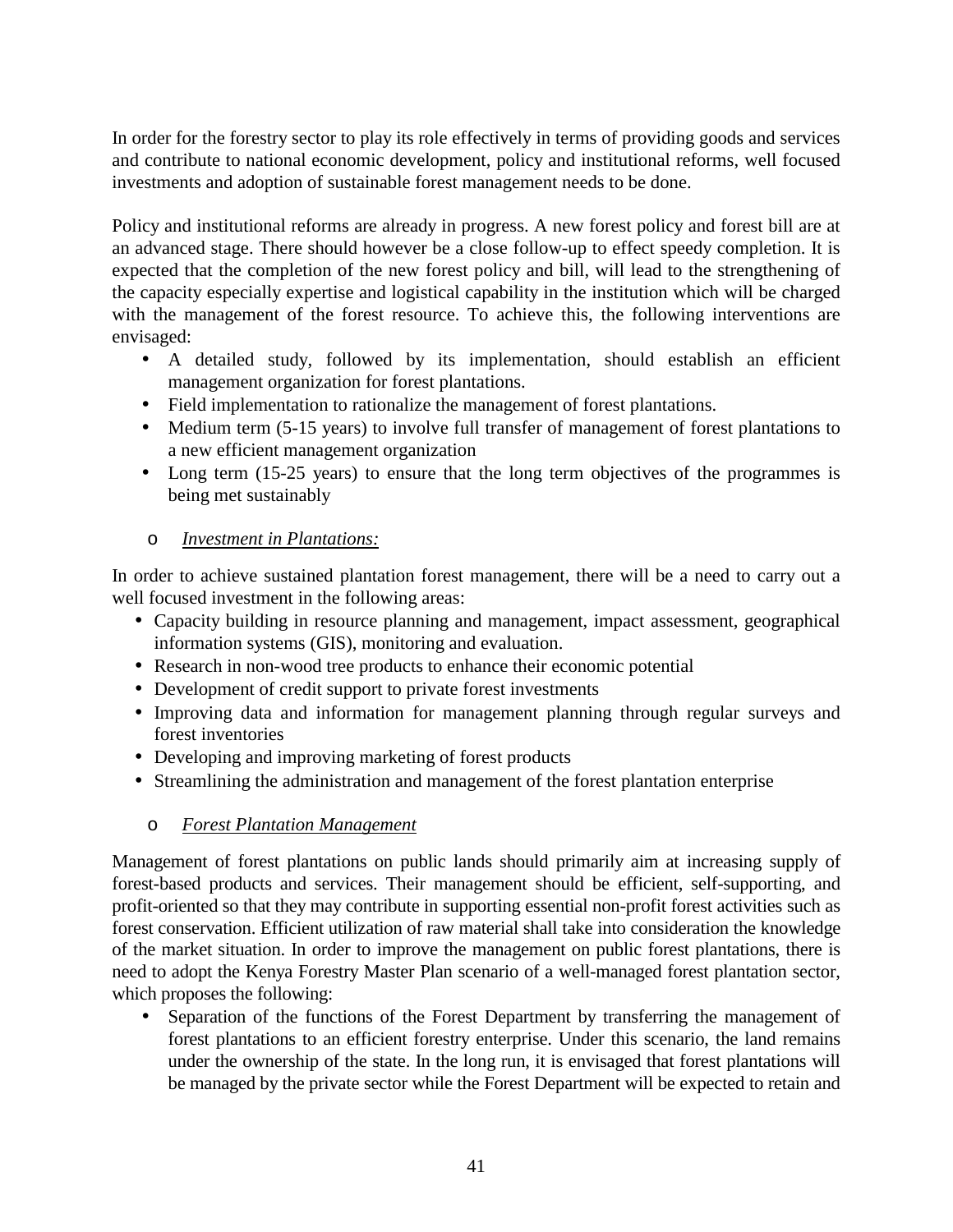strengthen its responsibilities as forest authority, principally in the fields of forest policy, legislation, regulation and law enforcement

- Reduction in cost and improvement in success of plantations established through NRC. This approach has the potential to reduce land uses conflict, particularly if the allocation process is fair and provides for continuity of farming benefits. Under NRC, survival rate is improved through weed control and improved protection against fire and animal damage. On the other hand, the farmers benefit through increased food production and family income
- Carrying out sylvicultural operations as prescribed in the management plans. This will improve growth rates and product quality
- Efficient collection of revenue and fair pricing of forest products

If the management strategy is implemented within a short term, the following projections are likely to be achieved:

| Scenario/Year   | 1995 | <b>2000</b> | 2005 | 2010             | 2015      | 2020 |
|-----------------|------|-------------|------|------------------|-----------|------|
| urrent scenario | 48   | 134         | 118  | $\Omega$<br>LU 1 | 02<br>ر , | 70   |
| Future scenario | 48   | .45         | 154  | !64              | 166       | .74  |

Table 5: Projected Area of Forest Plantations ('000 ha)

| Table 6: | Projections of Sustainable Wood Yields from Forest Plantations ('000 m <sup>3</sup> ) |  |  |
|----------|---------------------------------------------------------------------------------------|--|--|
|          |                                                                                       |  |  |

| <b>Current Trend/Year</b>   | 1995  | 2000  | 2005  | 2010  | 2015  | 2020  |
|-----------------------------|-------|-------|-------|-------|-------|-------|
| Timber                      | 1,768 | 2,078 | 1,760 | 1,804 | 1,901 | 2,214 |
| Woodfuel                    | 354   | 416   | 352   | 361   | 380   | 443   |
| <b>Master-Plan Scenario</b> |       |       |       |       |       |       |
| Timber                      | 1,791 | 2,167 | 2,002 | 2,362 | 2,704 | 3,174 |
| Woodfuel                    | 358   | 433   | 400   | 473   | 541   | 636   |

# 3.3 STATE OF TREES OUTSIDE FORESTS

# 3.3.1 Extent of Tree Cover

According to the proposed Forest Policy, the future of the Forestry Sector lies outside the gazetted forests. This is imperative given the fact that the gazetted forests are less than 2.5% of the total land area of Kenya. The country has a total of about 37.6 million ha of natural woody vegetation outside the forests. A further 9.5 million ha of woody vegetation is found in farmlands and settlements (Wass, 1994).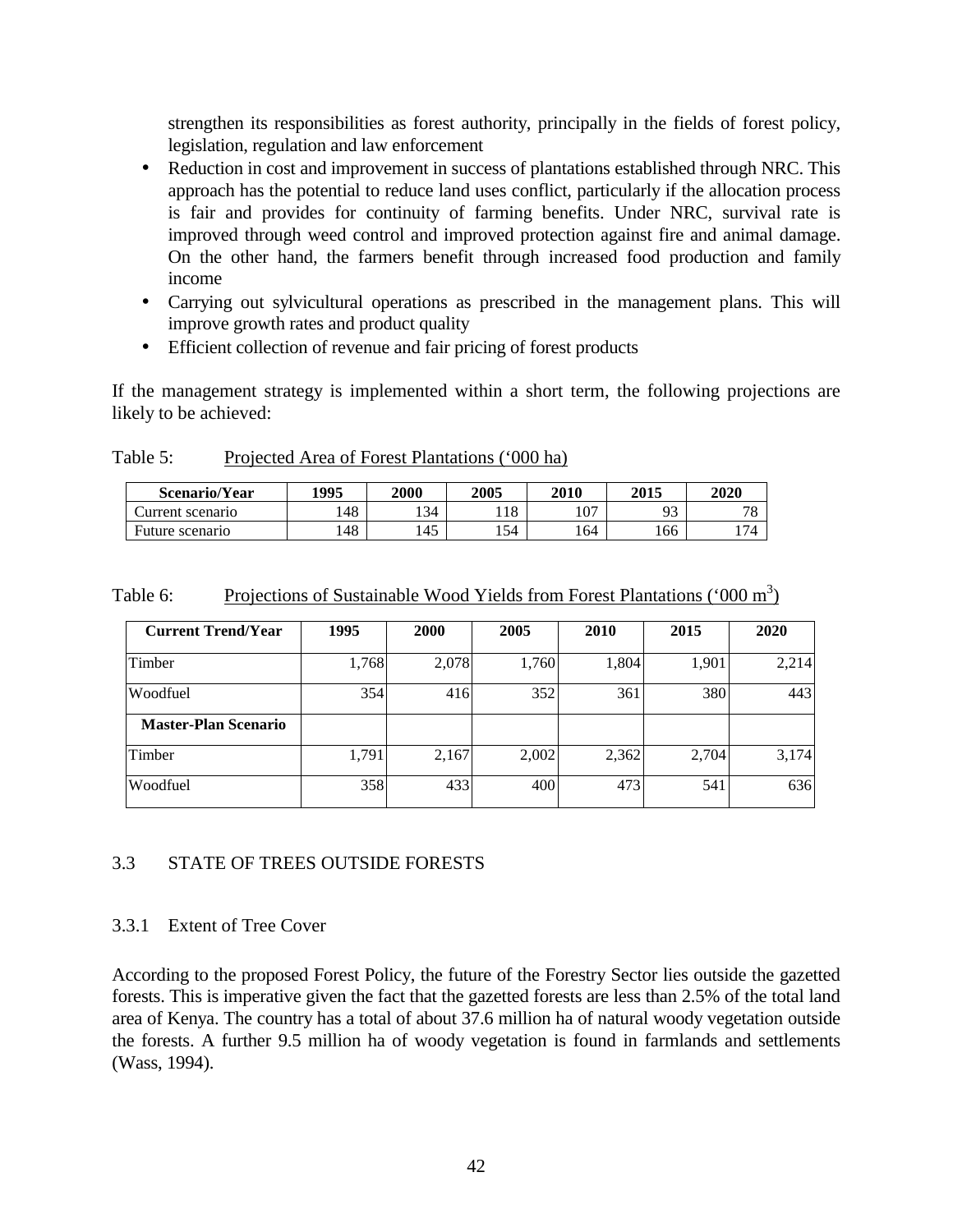Woodlands and bush-lands do not have formal management strategies and they are mainly used for grazing. There are huge potentials for non-wood tree products, which can be incorporated to strengthen the management strategies. These forests are in the semi-arid and arid lands (ASALs) and are in most cases faced with the problems of drought. They act as important fodder reserves for wildlife and livestock, especially during the dry periods. The most important factor, which influences management, is land tenure. Land in ASAL is mainly owned by communities. In Eastern and Coast provinces, however, there is permanent cultivation, and progress has been made in assigning property rights. It is largely in these areas with secure land tenure that tree improvement through management can be initiated. In order to address the intensification of resource use conflict a new land use policy will need to be developed including land tenure arrangements.

There is also a need to address the problem of inefficient charcoal production technologies. Since the traditional charcoal kilns have an efficiency of about 15%, by introducing modern kilns, ploughing back a proportion of less money collected by the local authorities in afforestation programmes, promotion of food security to reduce forest/environmental degradation and promotion of other income generation activities than charcoal production alone. This way farmers can increase their benefits substantially (even double) besides improving on conservation by judicious utilization and processing of resources. About 70% of the charcoal produced in the country at present comes from the ASALs. However, wood deficits forecast to occur after year 2000 will increase to such an extent that they can no longer be met by charcoal imports from ASALs.

#### 3.3.2 Management Issues

Plantation forests under companies (tea and tobacco) are usually well managed and are based on short fuel wood cycles with *Eucalyptus* spp as the main species. For non-wood forest products, only *Acacia mearnsii* plantations (under farms and companies) have a history of good management. Most of these plantations however, have been converted into agriculture.

For the production of fuel wood, agroforestry programmes, mainly in the high potential areas, have successfully been the main source of wood energy. In the same agroforestry programmes and farm woodlots, farmers have also managed to produce commercial timber and poles (*Grevillea robusta, Cupressus lusitanica, Pinus patula, Eucalyptus* spp, *Markhamia lutea, Vitex keniensis* and *Melia volkensii*).

# 3.3.3 Farm Forestry

Farm forestry has taken over a substantial part of the wood production function of the indigenous forests and large-scale forest plantations. The country's farms are located mainly in the high and medium potential areas.

The results of farmers' efforts can be seen from the Kenya Forestry Master Plan (KFMP, 1994) survey of woody biomass, which indicated that about 40% of the woody biomass outside closedcanopy indigenous forest are from planted trees, and that the total volumes of trees planted by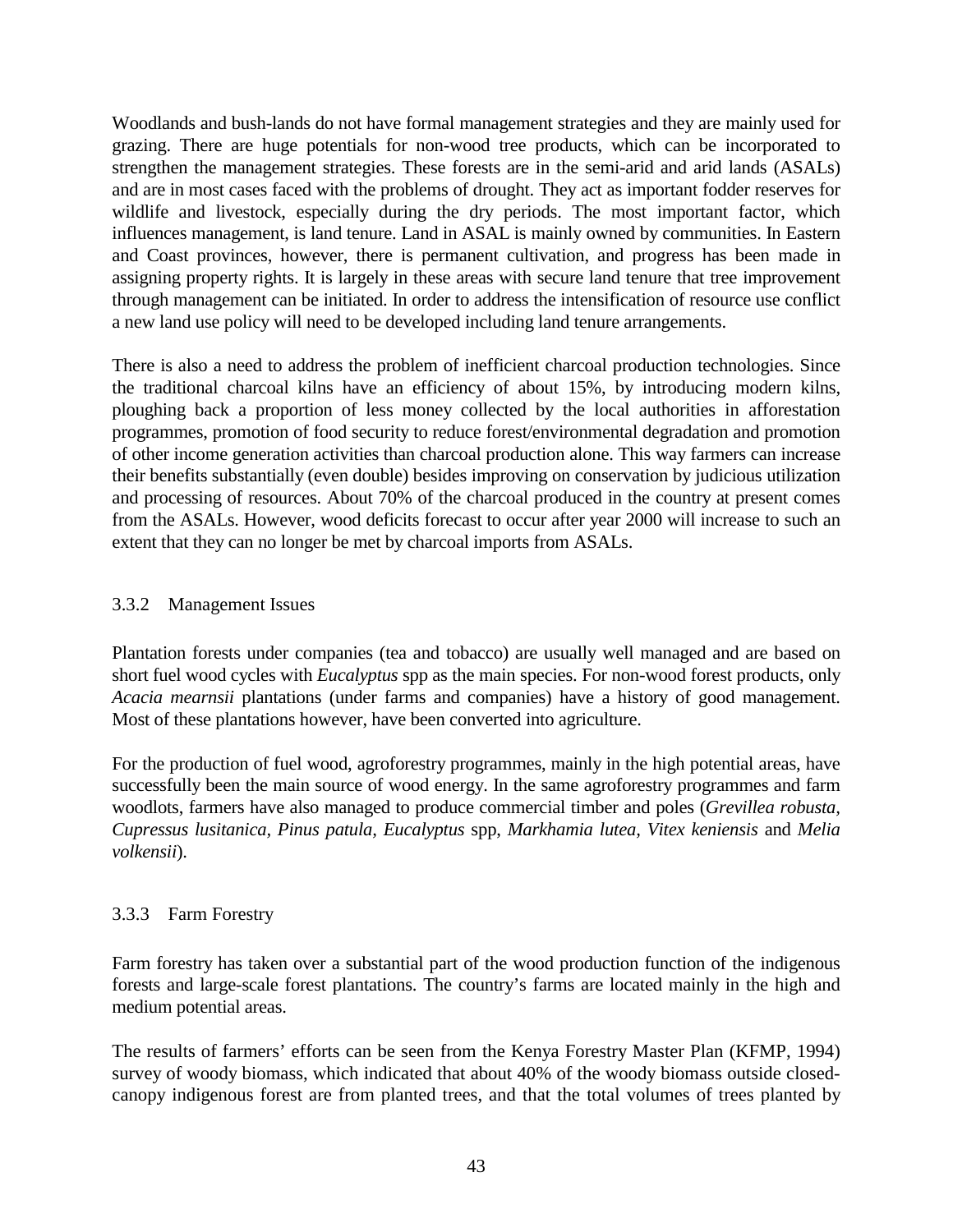farmers equals that of the closed-canopy indigenous forest and government forest plantations combined. From the results of this study, it is estimated that farmlands and settlements contain, on average, about 9.3 m<sup>3</sup>/ha of woody biomass, and that this is increasing annually at a rate of about  $0.5 \text{ m}^3/\text{ha}$ .

By 2020, KFMP, (1994) it is estimated that the farm forests (farms and settlements) will produce about 17,825,000  $\text{m}^3$  of wood which approximates to 80% of the total wood production in the country then. Agroforestry studies suggest that the present average wood biomass growing stock of 9.3 m<sup>3</sup>/ha (1995) could be raised to 27 m<sup>3</sup>/ha, an increase of 190%, without adversely affecting agricultural production. On current trends, assuming that the present rate of increase in tree planting on the farms continues, the farms will produce 9.4 million  $m<sup>3</sup>$  of wood in 2000 and about  $17.8$  million m<sup>3</sup> in 2020 (KFMP 1994).

It is projected that on current trends, the demand for wood in the high potential and medium potential districts will increase from 15.1 million  $m^3$  in 1995 to 30.7 million  $m^3$  in 2020. Wood fuel (firewood and wood for making charcoal) will account for about 86% of the total wood demand in 1995, and 89% in 2020.

# 3.3.4 Issues to be addressed

In order to maximize forest resource production outside the gazetted forest area, the following areas need to be focused on:

- In the Arid and Semi Arid Lands (ASALs), security of tenure is the major issue. To effect sound resource management, user pay principle has to be employed so that those using the resources have a responsibility to undertake efficient measures in the use of resources. By assigning property rights, the incentive to conserve the resource will have been created
- Resources management plans are largely lacking in the areas and efforts should be undertaken to draw participatory resource management plans
- Use of resources has to be diversified to include not only fodder and fuel wood production but also production of non-wood forest/tree products
- Resource owners of forests and trees should also be trained on the appropriate use and integrated utilization of tree resources. This will entail training in processing, value adding and marketing of non-wood tree products
- In high potential areas, the main shortcoming is lack of credit and this has made forestry a low priority investment option. The inefficiency of wood utilization in this area needs to change so that wood industries are able to absorb the farm produce in an efficient way.

# 3.4. STATUS OF NON-WOOD FOREST PRODUCTS IN KENYA

# 3.4.1 Non Wood Forest Products: The Kenyan Scene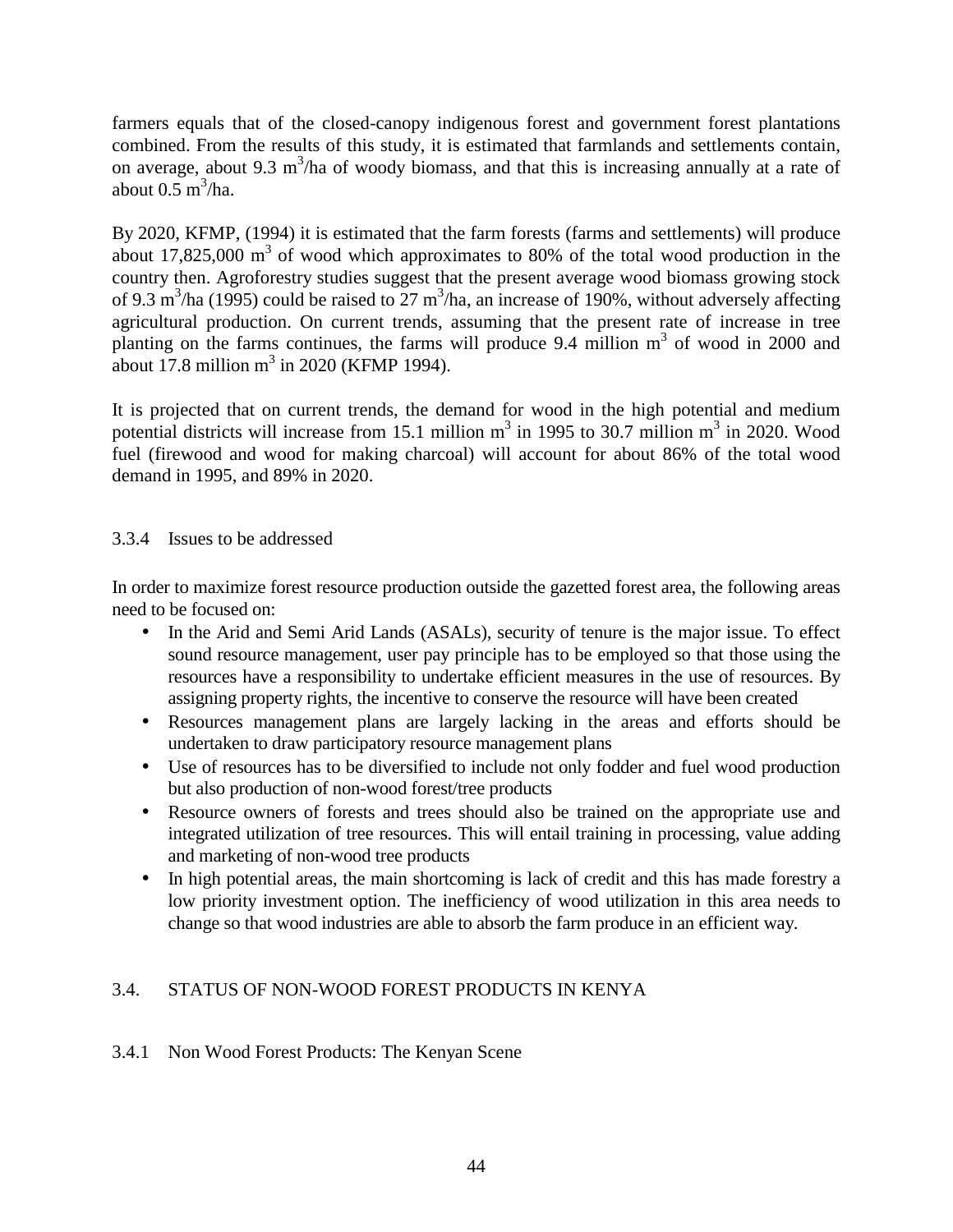According to a survey on production and marketing of NWFPs in Kenya carried out by Vomigel Ltd. (KAFU, 2000), NWFPs play an important role in Kenya's economy, generating about US\$40 million annually. The survey also found out that NWFPs are used for different purposes widely in Kenya, both at the household level and in industry, directly and indirectly.

The survey found that there are many players active in the NWFPs sector; both government and non-government are involved in different aspects of the conservation, management and exploitation of NWFPs and their trade. Most of the production, processing and marketing is done in uneconomical ways and practical strategies to address these issues have not been developed. Exploitation and marketing of NWFPs is affected by the following aspects:

**a)** The raw materials for NWFPs are often gathered from government owned or communal (as opposed to private) lands. Tenure systems on these lands may be more complex and rules of access are not as clear as on private lands. When users fear they may lose access to forest, they may be less likely to invest in the resource and monitor and control harvesting. This may cause conflicts between users while making plans for sustainable management becomes difficult.

**b)** Many NWFPs, such as mushrooms and fruits, are seasonal and depend on natural growth and regeneration, which makes their productivity unpredictable. Prices may vary depending on availability. The seasonality may be an advantage in that many of NWFPs are available during non-agricultural seasons. In this way, exploitation of these products can complement farming activities and fill gaps in household income flow.

**c)** Producers are frequently rural people and often poor or landless. Production is frequently small scale. NWFPs often provide income to people with limited alternative employment opportunities and low income.

**d)** The percentage of the final sale price for a NWFP received by the local-level collector, producer or processor is frequently extremely small. The often low profitability of NWFPs-based enterprises can be attributed to some factors such as the fact that trading is done individually, producers are unorganised and dispersed, individuals lack the necessary marketing skills and information to gain leverage in the market and individuals lack related business assets such as storage and transport.

**e)** Information on the exploitation of NWFPs is often lacking. There is little information available on exploitation of NWFPs attributed to many factors. Some of these include lack of training and experience with NWFPs on the part of foresters, who are trained in timber management and gaps in indigenous knowledge (concerning production and management of NWFPs) found within communities in considerable amounts. Research has generally focused on only a few products that are important on the international market (e.g. rubber, gum arabic).

**f)** Many NWFPs have only weak links to official marketing systems. There is little information available on exploitation of NWFPs attributed to many factors. Because NWFPs are often sold in informal markets, information about prices, product flow and marketing options is less well known than for major crops or for timber. However, absence of formal marketing channels can be advantageous since it is easier for small producers to gain access to these markets, and regulations are often less onerous than in government-regulated markets.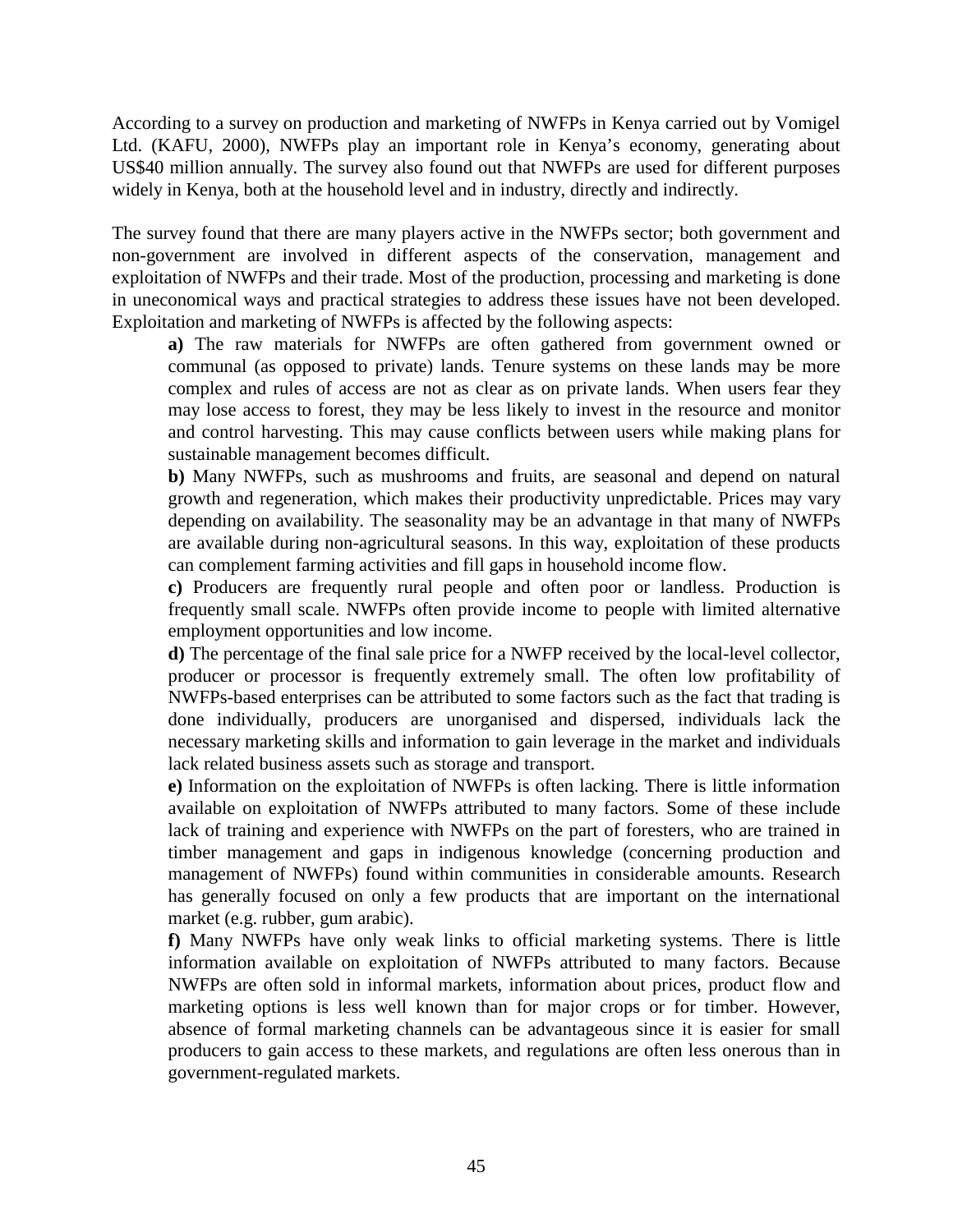NWFPs currently in the market in Kenya are herbal medicines, plant resins, plant gums, oleoresins, aloe vera gel and tannins. Those that are currently either used at subsistence level but could have market potential are wild fruits, edible mushrooms, indigenous vegetables, nuts, gum arabic, silk, aloe vera plus drink and traditional oils, resins and medicines.

A major marketing constraint for NWFPs is the exclusive control of forests vested in Forestry Department. The current forestry policy does not provide for involvement of communities in management and decision making for forests. A proposed policy and bill allows for community involvement in forest management and the role of non-timber forest products. This, and deliberate effort at promoting production of NWFPs on the farm will augur well for NWFPs development in Kenya.

Another bottleneck in growth of the NWFP industry is lack of structure in NWFPs information and knowledge dissemination. Thus only a negligible proportion of Kenyans are able to relate their livelihoods to NWFPs. Towards solving some of these problems, the Kenya Association of Forest Users (KAFU) has been formed with the aim to oversee and liase with stakeholders for increased sustainable productivity, value-adding and product quality control for NWFPs, in order to enhance trade in the products.

There are quantified values for the use of the forests by forest-adjacent communities and forest dwellers (Larsen, 1992), which is estimated at Ksh.850 million. Grazing and hunting of game meat accounts for nearly 60% of this amount. Other non-wood uses of the forest include fibres (Ksh 149 million), honey (Ksh 139 million) and others (Ksh 70 million). The proposed policy recognises the need to develop non-wood forest products, especially those that are found outside gazetted forests.

The present forestry extension strategies incorporate NWFPs in providing extension services to farmers and pastoralists. The Forestry Department endeavours to assist communities exploit resources on their farm holdings for the greatest benefits while recognising sustainability of the resources. Communities are therefore encouraged to manage trees under them for not only timber products but NWFPs as well. Two short-term project proposals have been written by Forestry Extension Services Branch (FESB) for donor support. These are:

- Gum arabic production development project in Marsabit, Kajiado and Samburu districts (duration: 3-5 years; budget: USD 3.6 million)
- Forestry Products development project in both high and low agricultural potential areas, addressing both wood and non-wood products (duration: 3-5 years; budget: US\$2 million).

Kenya Forestry Research Institute (KEFRI) is charged with the responsibility of carrying out research and development on forestry matters on behalf of the Kenya government. KEFRI's R&D activities are implemented through the following four core research programmes, listed in order of priority.

- Farm Forestry
- Natural Forests
- Dryland Forestry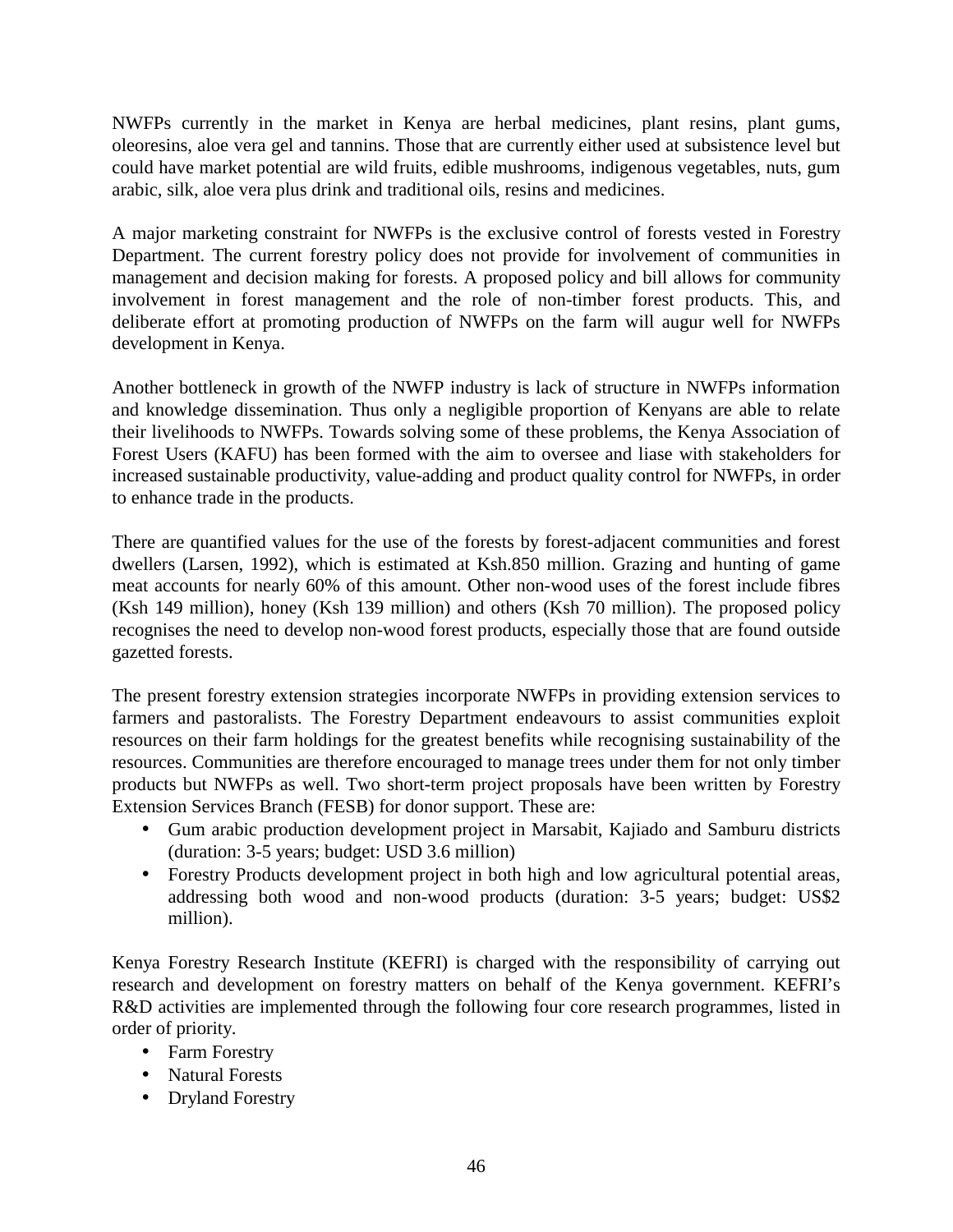• Forest Plantations

Research in the area of non-wood forest products is carried out in the four programmes listed above. It looks at:

- Improved utilisation of known and lesser known indigenous species for NWFPs
- Improving the harvesting and utilisation of NWFPs
- Development of marketing systems for products
- Policy issues on guidelines of harvesting-protecting the intellectual knowledge, benefit sharing and commercialisation

# 3.4.2 Common NWFPs in Kenya

o *Medicinal Plants:*

In Kenya, about 80% of the local population meet their Primary Health Care (PHC) needs through herbal medicines (Situma, 1999). In rural areas where about 20% of the medical services are realised, people are treated largely by use of traditional medicines. This is mainly due to inadequate supply of modern medicines, shortage of qualified medical staff, increased population and high poverty levels.

A good example of a medicinal plant with great potential is *Prunus africana* whose bark has a large cash value as a remedy against prostate disorders, a condition that afflicts many men over the age of 50. While western science 'discovered' prunus in mid-1960, its medicinal properties were known in African communities long before then.

Global trade in prunus remedies is estimated to be worth US\$220 million per year. The demand is expected to double or triple in the second millennium as the population in the North ages. The threat of extinction of the prunus tree is expected to increase as well. The tree matures in 15-20 years when its bark can produce the active ingredient for the medicine. Harvesting has not been done sustainably as most harvesters have been stripping the whole tree. When a tree is stripped bare in this way, the yield of bark is about 1 tonne (worth about US\$200, about a year's income for many of Africa's rural poor) but this leads to the death of the tree. Sustainable harvesting, on the other hand, would entail removing the lower part of 2 opposite quarters or panels of the trunk and allowing 8 years for regeneration before harvesting the other 2 quarters. The yield obtainable this way averages about 55 kg/tree/harvest and fetches around US\$10-20 when delivered to a processing factory.

In 1995, because of the threat of extinction of this tree species, the government of Kenya requested the Convention on International Trade in Endangered Species (CITES) to place the tree in Appendix II. This means that although trade is not banned, it must be strictly regulated under a licensing regime. Deliberate cultivation on farmers' fields is the only option that will ensure sustainability of bark supply.

# o *Gum Arabic:*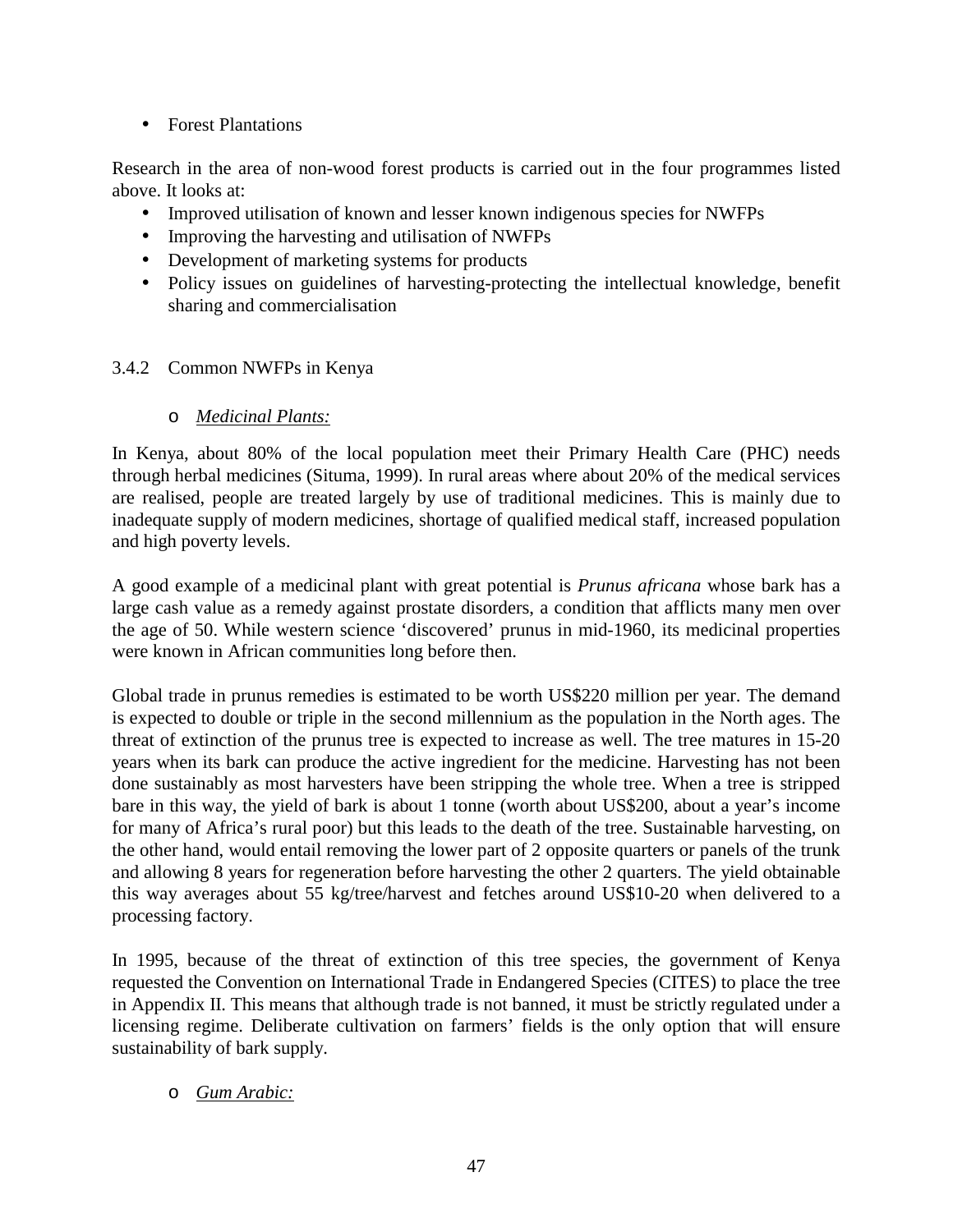Gum arabic is produced from *Acacia senegal* trees. Kenya is rated as one of the emerging important sources of gum arabic though the amount is little and the gum is of poorer quality when compared to the Sudanese gum, which is used as the international standard setter (Koppel, 1995; Kareko, 1999). Low production is attributed to land ecological degradation, rainfall shortages, disorganisation in trade networks, bureaucracy and focus on other products such as fuel wood and poles. Efforts are being made to revive interest through education of private entrepreneurships, effective involvement of relevant government agencies and creating more awareness on the importance of gum arabic and other NWFPs, as alternative sources of income generation, environmental conservation and other products (Kareko, 1997). Organisations playing a leading role in this area are Gum Arabic and Resins Association (GARA), the Arid Lands Resources Project (ALRP) of the Semi-Arid Lands Training and Livestock Improvement Centres of Kenya (SALTLICK) and Kenya Association of Forest Users (KAFU).

# o *Mushrooms:*

Mushrooms are an important source of food for a substantial proportion of people all over the world. In Kenya, use of mushrooms for food is rare except in the Pokot, Turkana, Luo, Luhya and coastal (especially Giriama) communities. In some communities within East Africa, the anthill mushrooms (Termitomyces) are a social food and one does not harvest and eat these alone but has to share with the rest of the community. Mushrooms also find use in dyeing, medicine, and ornamentation and as a lactating agent for breast-feeding mothers.

# o *Honey:*

Beekeeping as a forestry-related activity is not very well developed in forestry but new projects at forestry department, especially those addressing extension, are taking it up. Otherwise, the Apiculture and Emerging Livestock Division of the Ministry of Agriculture and Rural Development (MoA&RD) has officers up to the divisional level who are charged with the duty of promoting bee-keeping activities all over the republic.

Honey is a major source of income for some people in settled ASALs like in Ukambani (Mwingi, Kitui, Machakos and Makueni districts), parts of Rift Valley, Central province and indeed almost all parts of the country.

According to the 1998 annual report of the Apiculture and Emerging Livestock Division of MoA&RD, the country has 1,191,731 beehives. The amount of honey produced from these hives totals about 4,538,498 kg with a monetary value of Ksh.46,555,012. The corresponding values for beeswax are 273,899 kg and Ksh.1,766,600 respectively. These figures should, however, be taken with caution, as not all district reports are included in the national report due to nonsubmission.

An area of concern in beekeeping is failure to maximise honey production per beehive. This has been attributed to various problems chief among them poor harvesting techniques, failure to time properly when to harvest, depletion of honey by pests and climatic conditions as well as quality of pollen in season.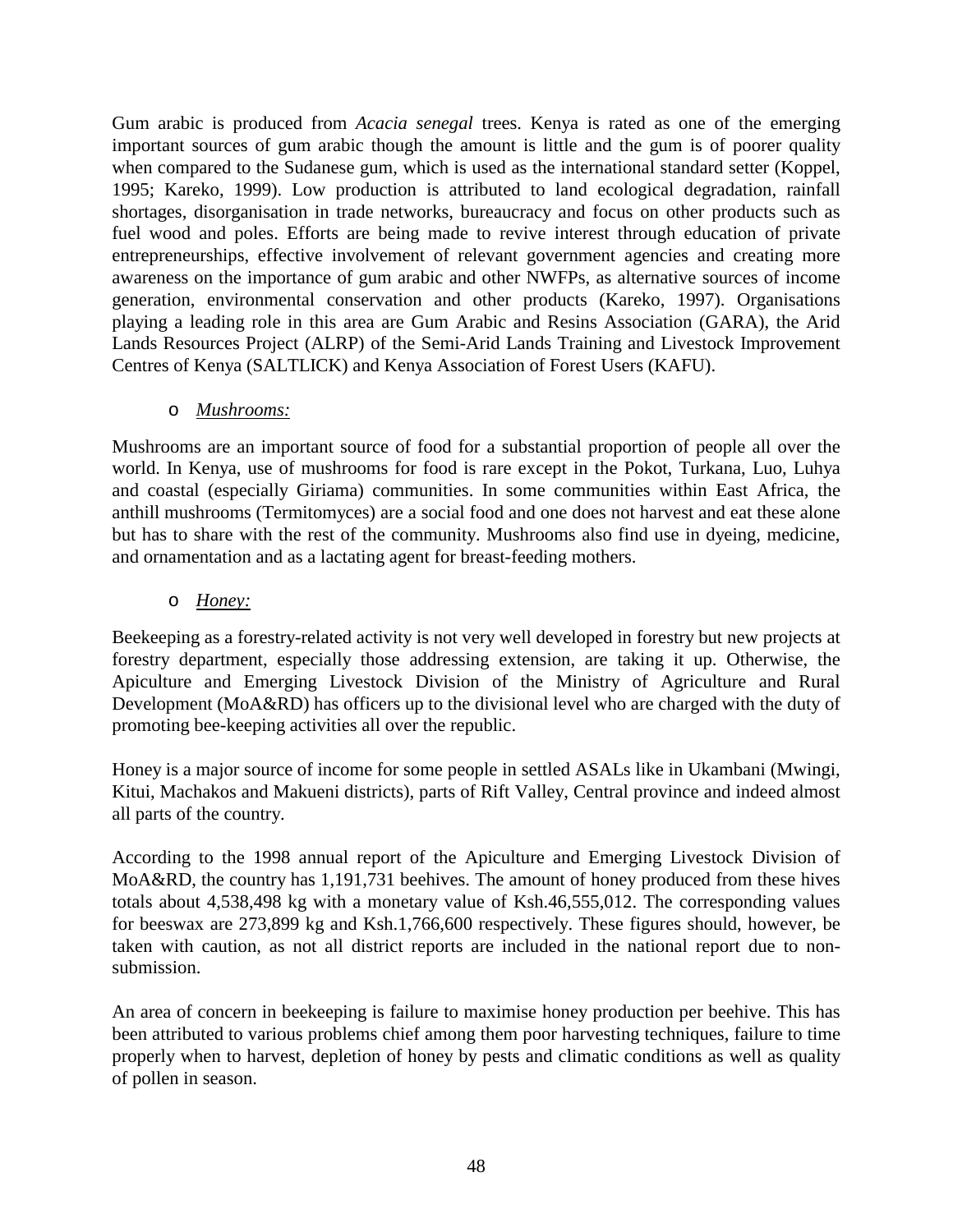In marketing of honey, there has been no reliable national assessment done to find out quantities, markets and prices. However, the agriculture ministry indicates that as much as 75% of the honey produced in the districts is utilised within the district and the rest sold to markets not very far off.

ICIPE is also acting as an intermediary between farmers and traders to assist the beekeepers in the marketing of commercial insect products. Through IFAD's support, the farmers benefit economically through the use of procedures designed at ICIPE to conserve and protect a fragile and eroding environment.

o *Fodder:*

Research has been going on to investigate the long-term effects of *Calliandra calothyrsus* fodder species at the Regional Centre of the collaborative KARI-KEFRI-ICRAF agroforestry research programme. This is being done with a view to finding the possibility of promoting *calliandra* as a viable source of fodder for small-scale farmers who are practising zero grazing for their livestock. Even before any conclusions are arrived at, many farmers have been growing this fodder shrub and using it.

# o *Wild and Domestic Silk:*

ICIPE, under the commercial insects programme, is promoting silk production from both wild and domestic silk moths. An extensive survey to identify indigenous species of wild silk moths has been conducted throughout Kenya and Uganda and two species (*Argema mimosae* and *Gonometa spp*) found that produce silk-fibres of high quality. Also, a new domestic silkmoth hybrid that produces high quality silk has been developed. Silk production has a great potential in this country especially if it is linked to forest conservation.

# o *Neem-based Products:*

The neem tree (*Azadirachta indica*) is increasingly in demand because of its myriad potential uses: in afforestation, as timber-firewood-fuel, as a shade tree, in plant and livestock protection, in animal care and hygiene and in human health. Although not indigenous to Africa, it has been planted as an exotic shade tree in many areas.

The Neem Project at ICIPE promotes the tree for its remarkable properties in controlling literally hundreds of insect pests of crops and public health importance. So far, the project has achieved some success in testing neem-based management technologies against plant pests. Large-scale neem planting has been accomplished by the Neem Awareness Project in 75 schools in Suba and neighbouring districts in Kenya, Adjumani in northern Uganda, Kwimba Reforestation Project in Mwanza, Tanzania, and in numerous homesteads in western Kenya.

The project has future plans that include a follow-up project (Neem-Health and Wealth Project), which will focus on developing neem extracts for medicinal, veterinary, and plant health uses. Research and training in production, mode of action and application will be emphasised as the foundation to efficient production and utilisation of the natural resource. The mechanism of action of novel neem compounds will be demonstrated and the modes of action of major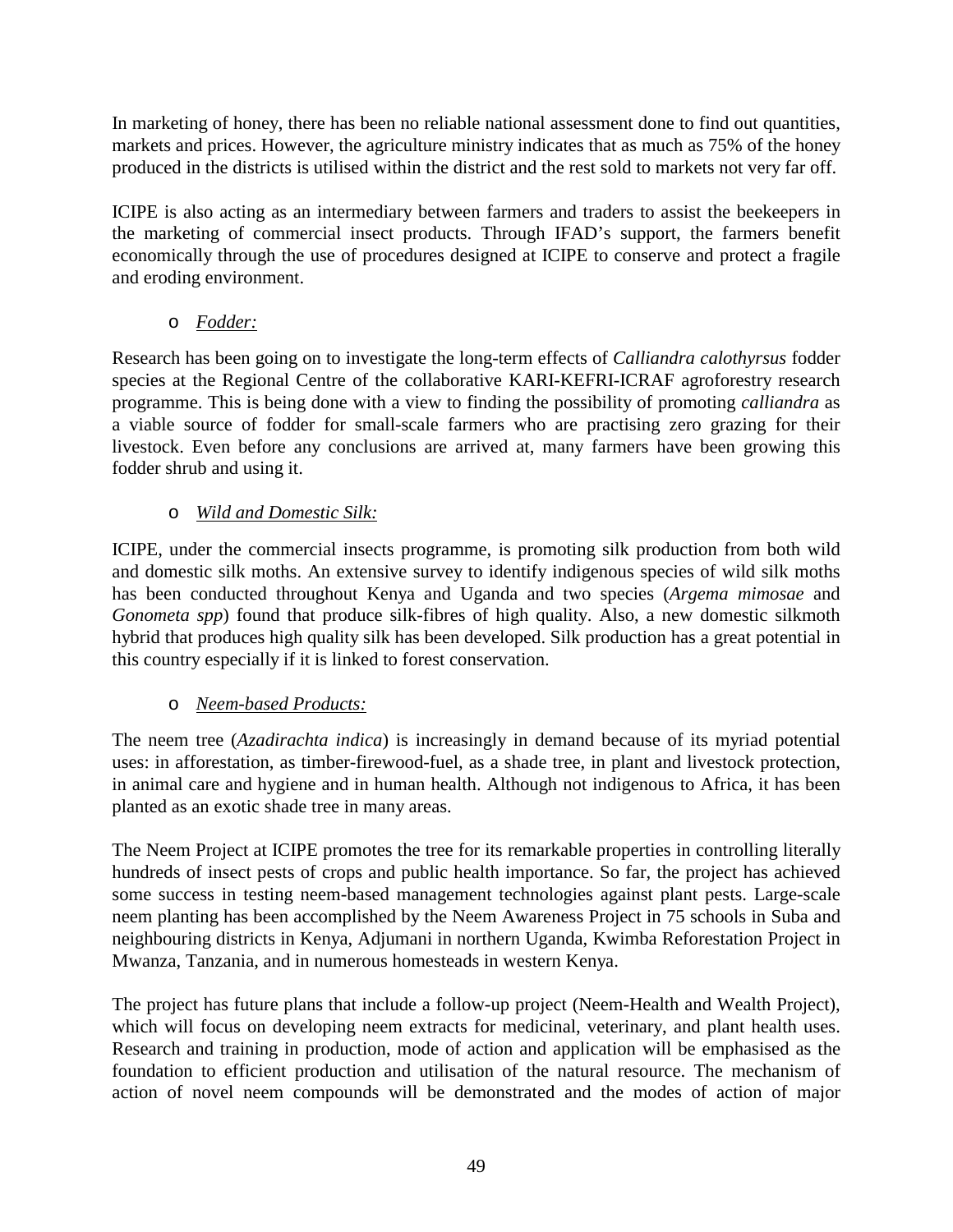bioactive neem constituents studied in selected lepidopteran and hemipteran pests. Information materials such as publications, booklets, flyers, audio-visual tutorial modules and documentary films will be prepared, distributed and disseminated through national extension channels in the target countries. Other related activities will also be carried out.

# o *Bio-insecticides:*

Plant products have been traditionally used by rural communities for protection against disease vectors such as mosquitoes and have also served as sources of mosquito repellents and insecticidal compounds for modern industry. Only a fraction of the world's plants have been analysed, in spite of the fact that more than a quarter of modern medicines are based on natural constituents derived from plants. As environmental destruction proceeds at an alarming rate, useful plants are being obliterated faster than they can be examined for their useful components.

The "Research and Development Partnership in Bioprospecting for Mosquito Repellent and Insecticidal Plants for East Africa: Capacity Strengthening Through Networking Programme" is a project being undertaken by ICIPE's Environmental Health Division in collaboration with a network of seven institutions in four East African countries. The network approach allows for pooling of facilities, expertise, experience and resources. The project's objective is to screen for mosquito-repellent and insecticidal plants and to develop technologies for use of these selected plants and plant products, particularly for mosquito control.

In future, the project envisages further strengthening the collaborative bioprospecting research and information network and improving research capability through seminars and training of students from the region. The mosquito repellent and insecticidal plants discovered will be analysed to determine the identity of the active components and to evaluate their toxicity. In addition, rural communities will develop new products and technologies for use of the selected plants in mosquito control, with special reference to their application. Local communities will also be encouraged to cultivate the useful plants as an income-generating activity, as part of an environmental education programme.

The success of such initiatives will provide ready remedial measures for the improvement of forest health especially industrial plantations through the control of diseases and pests using bioinsecticides.

# o *Eco-tourism:*

Though this is not strictly a NWFP, eco-tourism has potential to generate income and ensure sustainable management of forest. ICIPE has a project under the Biodiversity and Conservation Programme, Environmental Health Division of ICIPE. It is scheduled to be implemented between 2000 and 2005. The Kakamega forest, the only surviving rain forest in Kenya, harbours many endemic plants and animals found nowhere else in the region. The highest human population density and growth in Kenya also occurs in the surrounding areas. Pressure on the forest, in form of conversion of forestland for agriculture and as a source of forest products, is high. A recent valuation of the off-take of these multiple products from the forest was conservatively estimated at US\$1.7 million per year.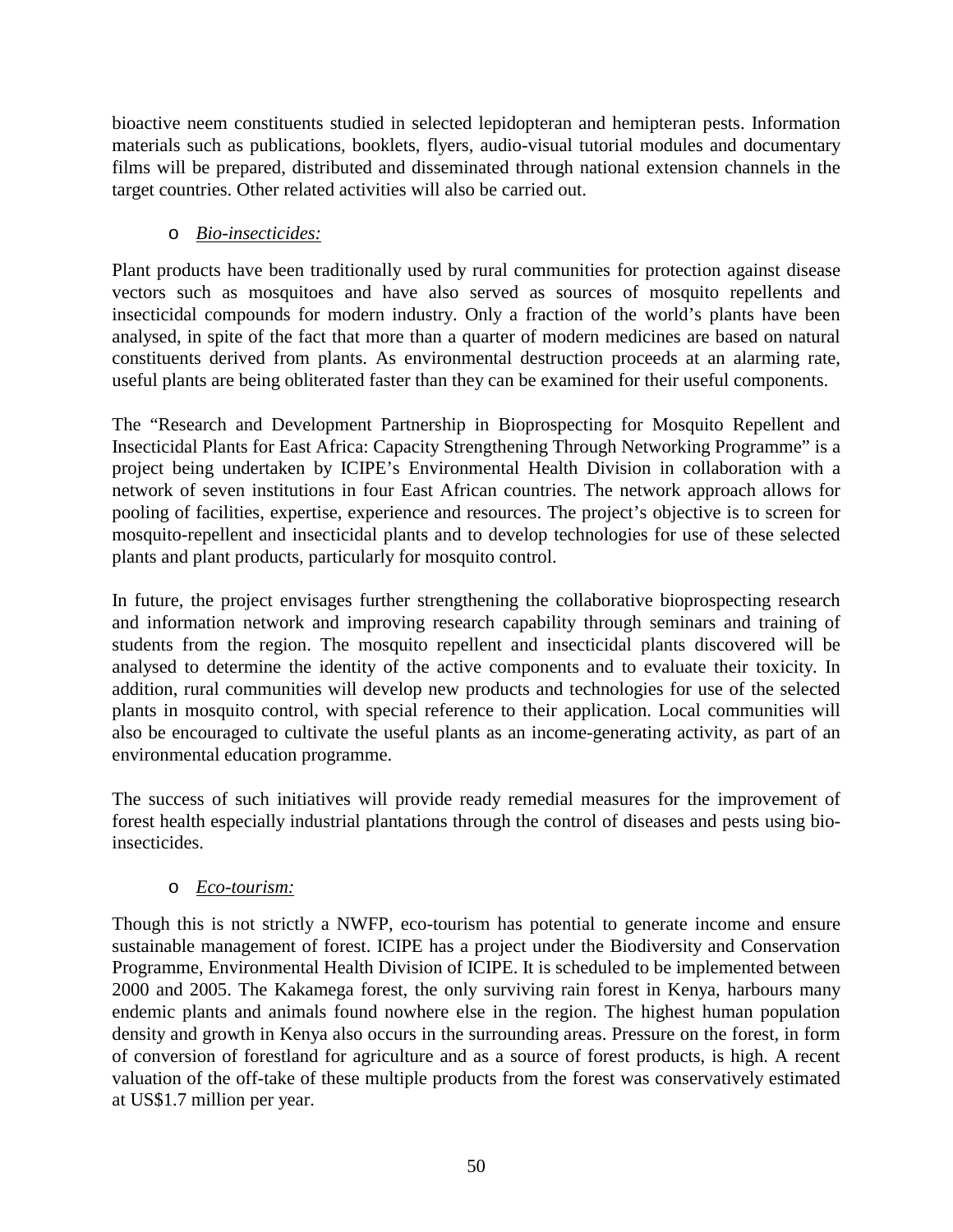ICIPE has entered into a collaborative venture with several agencies and NGOs to contribute to the conservation of the Kakamega forest through community-driven education, reduction of the communities' dependence on the forest, inventorying and monitoring of target taxa and improvement of forest management. Activities undertaken so far include field operations, holding of 2 large meetings (with collaborating agencies, community leaders and stakeholders) for co-ordination of activities and working out of detailed plans for the various project components.

In coming times, ICIPE will provide the overall co-ordination to a group of conservation organisations in a multi-faceted approach to conserving the remainder of this important rain forest.

By introducing alternative, sustainable income-generating activities, the local people will be more eager to preserve the forest. These activities include apiculture, sericulture, silk mothculture, butterfly farming, harvesting of medicinal plants etc.

# 3.4.3 Emerging Issues

In addressing issues of NWFP, a take-off strategy would be to focus on production and processing of tree and shrub species with commercial potentials. In the high potential agricultural areas, what could be lacking is management techniques for optimal production and processing technologies. The following tree species have great potential:

- *Eucalyptus spp* for eucalyptus oil
- *Prunus africana* for its bark
- *Pinus radiata* and *P. elliottii* for rosin
- *Acacia mearnsii* and other tree species that can produce tannin

In the arid and semi-arid lands (ASALs), specifically the settled areas, there is huge potential in NWFP, not only in terms of honey, wild and domesticated silk and fruit production, but also in terms of tree species with potential for other products:

- *Acacia tortilis* for its protein rich fodder
- *Acacia xanthophloea* for its fast growth (high volume yielder) in dry areas.
- *Tamarindus indica* for nuts, juice, jams, wine, etc
- *Sclerocarya birrea* for wine, juice, fruits, etc
- *Trichilia emetica* for nuts and soap production
- *Commiphora africana* for resins
- *Acacia senegal* for gum arabic
- *Moringa oleifera*. The leaves are a good source of protein, vitamins A, B and C, and calcium and iron. Young plants are eaten as a vegetable, and young pods and "peas" are cooked in various ways. The bark provides a fibre for ropes and mats. Seeds are effective against skin infections, provide an excellent salad oil and their powder is an excellent coagulant for clarification of muddy water. The tree also helps to control soil erosion.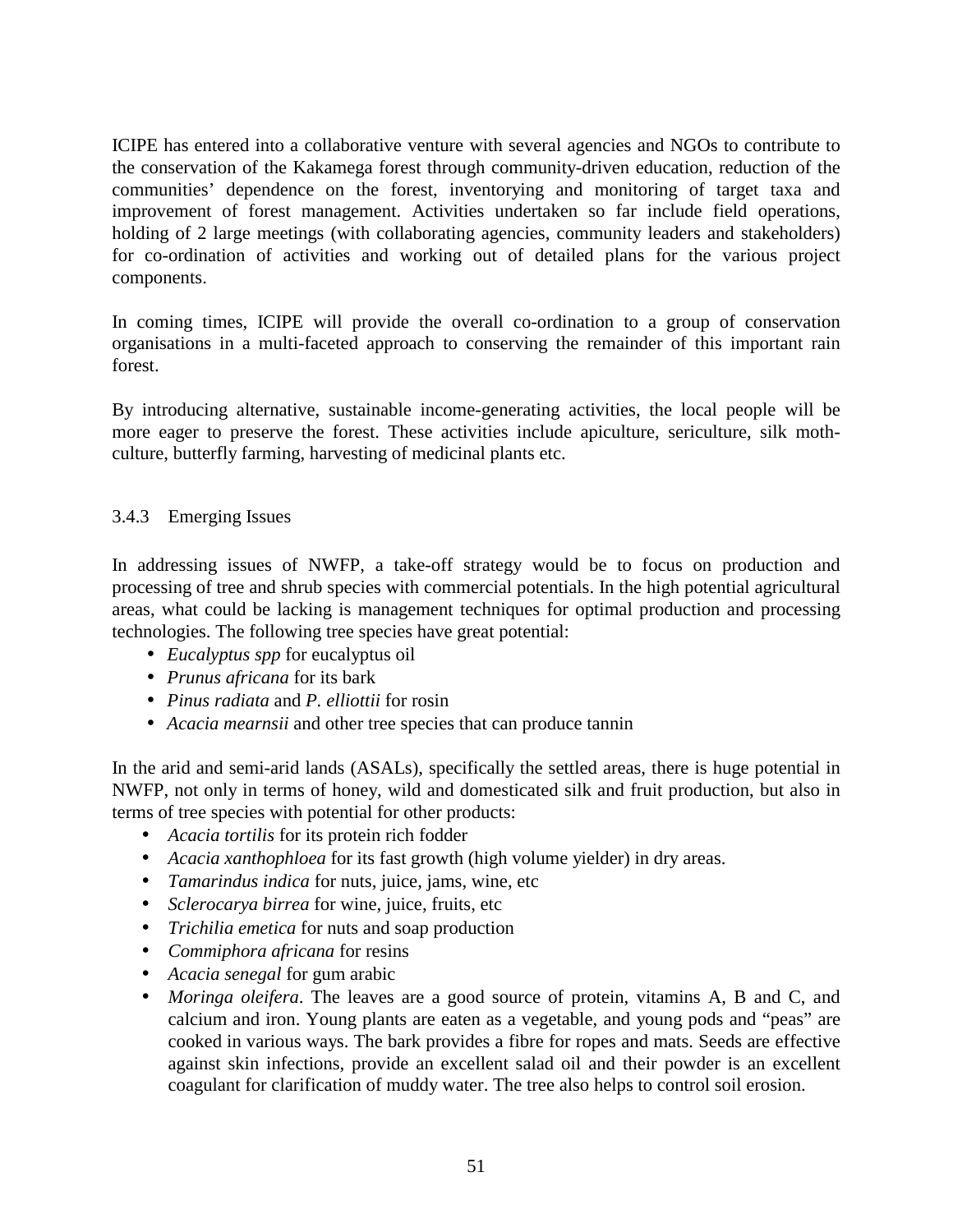- *Azadirachta indica* for fruits ,young twigs and flowers for consumption. Leaves are used as dry-season fodder. The wood is excellent both as firewood and charcoal. Resin tapped from the trunk is widely used in Southeast Asia as "neem glue". Oil from the seeds is used in Asia for soaps, cosmetics and pharmaceuticals. Seeds also produce an extract as a liquid pesticide for crops. An excellent shade tree, it is also a multi-purpose medicinal resource. Saroc Ltd, Nairobi and ICIPE are currently exploiting the tree for oil.
- *Hyphaene compressa* for baskets and mats, which can be exported outside the country for better prices
- *Adansonia digitata* produces a powdery fruit pulp rich in vitamin C and B2, used in Ukambani, Kenya for flavouring porridge. Young leaves are in demand in West Africa as a vegetable soup. Leaves, fruit, pods and seeds provide fodder for animals. Wild bees perforate the soft wood and produce honey there. The bark from young trees produces a valuable fibre for a multiplicity of uses, its most famous being the world-famous kiondo baskets of Kenya (Ukambani region). Its most "valuable" product is the strong, tough, tear-resistant paper that makes India's rupee banknotes
- *Aloe spp.* This species should be explored for commercial uses and tied with forest conservation

# 3.4.4 The Way Forward in the Next Decade

The increasing demand for forest products, as a result of the increasing population, has lead to a major shift to farm forestry. Currently research and development activities are geared towards this area of forestry. This is seen as the direction in the next decade as the land area of plantation and indigenous forests diminishes. It is therefore, envisioned that there will be increased on-farm domestication and commercialisation of trees for NWFPs, thus benefiting the smallholder farmers, traders and processors. This will cause a realisation of social benefits in the form of food security, poverty alleviation and employment as well as environmental benefits.

As the development of the NWFP industry in Kenya grows there is need to focus on the following areas to improve it:

- There is need to deliberately operationalise support for NWFPs development enshrined in the proposed forestry policy and legal frameworks through practical action
- Awareness on the role of NWFPs in provision of added benefits from forests needs to be created
- Promotion of production of NWFPs on the farms (domestication)
- Identification, assessment and use of efficient and cost-effective NWFPs information and knowledge dissemination structures and instruments in order to reach a wider segment of the country's population. This will enable people to see the relationship between their livelihoods and NWFPs and therefore, take concerted action at conservation and sustainable management of the same
- There is need for training of NWFPs producers on sustainable harvesting methods. The role of private sector, the major buyers of NWFPs, cannot be overemphasised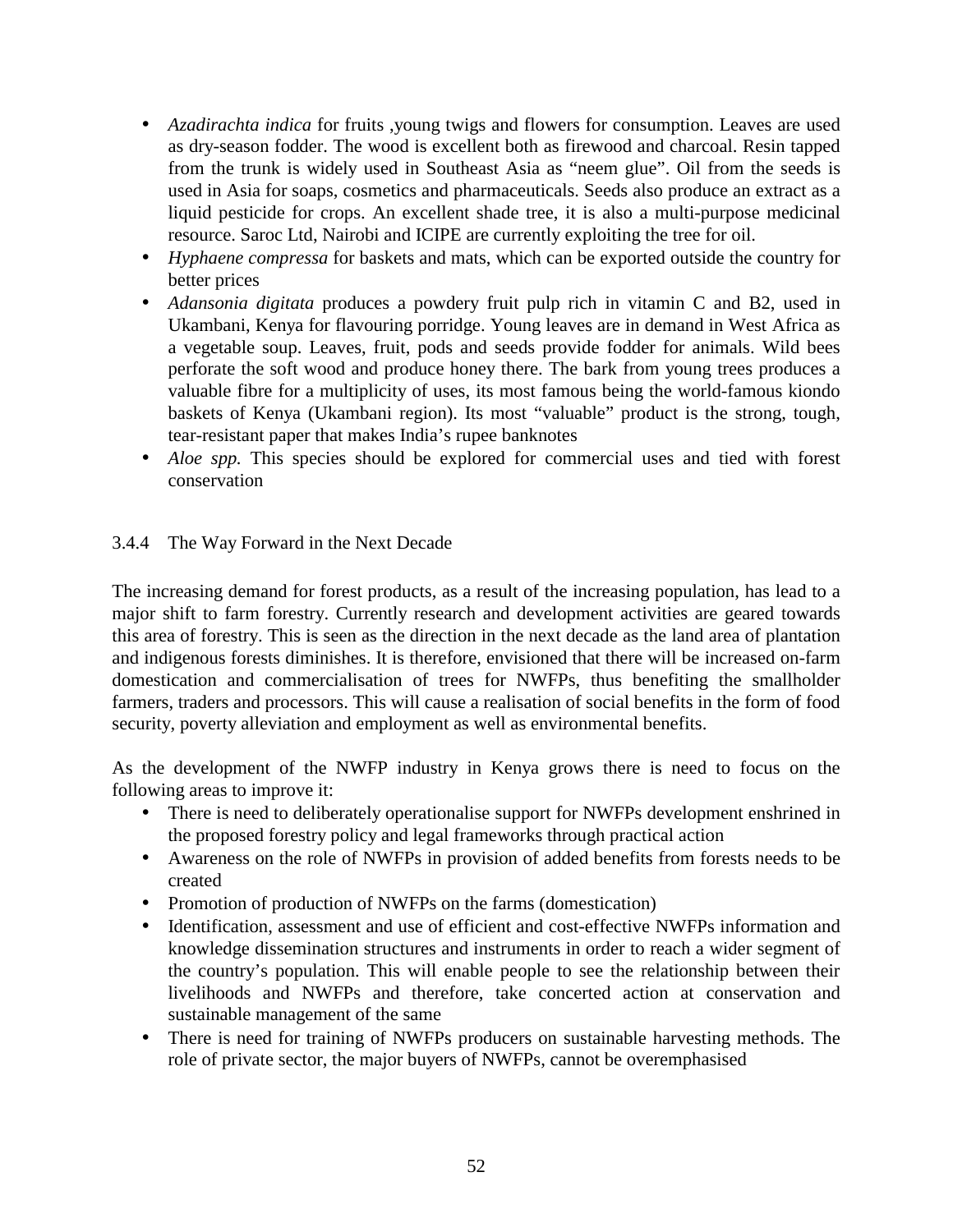- There is need to regulate harvesting of, and trade in NWFPs, through community involvement in forest management (CIFM) and/or licensing regimes, especially for those species facing threat of extinction
- There is need to put in place effective policy and legal measures to halt further excisions of forest land into agricultural or development land
- There is need to carry out resource surveys to determine exactly how much of NWFPs resources we have, and status of management, extractability and potential in terms of income generation
- Facilitation of networking between farmers in different parts of the country for information, technology and seed exchange, and marketing of NWFPs is required
- There is need to organise forums for sharing of knowledge and experiences for government agencies, researchers and universities, to develop new technologies, product processing techniques and marketing mechanisms
- 11.There is need to consider putting in place mechanisms for standardisation and certification of processed NWFPs

# 3.5 STATE OF FOREST INDUSTRIES IN KENYA

# 3.5.1 Overview

The forest industries operating in Kenya can be classified as wood based and non-wood based. Wood based types include mechanical wood industries and pulp and paper. The mechanical wood industries include saw milling, wood based panels manufacture (plywood, particle board and fibre board), furniture and joinery and pole production.

Among the non-wood products includes tannin and resins and other non-wood products.

# 3.5.2 Mechanical Wood Industries

o *Saw milling:*

There are about 450 sawmills in Kenya, which serve mostly the domestic market. The potential annual capacity of the mills ranges from less than  $500m<sup>3</sup>$  of log input to more than  $30,000m<sup>3</sup>$ . The sawmills, as well as the other mechanical wood industries, are privately owned, but the ownership of the small establishments changes frequently because the entry barrier is low and inputs are easily affordable

The small mills depend mainly on circular saws, while the larger mills use also band saws. The recovery rate ranges from 18% to about 30%. The main reasons for the low post-recovery rate are the use of thick saw blades, poor cutting practices and employment of unskilled labour. The sawmilling industry employs 14,000 people, corresponding to an annual output of only 15m<sup>3</sup> /person. The challenges facing the industry are therefore: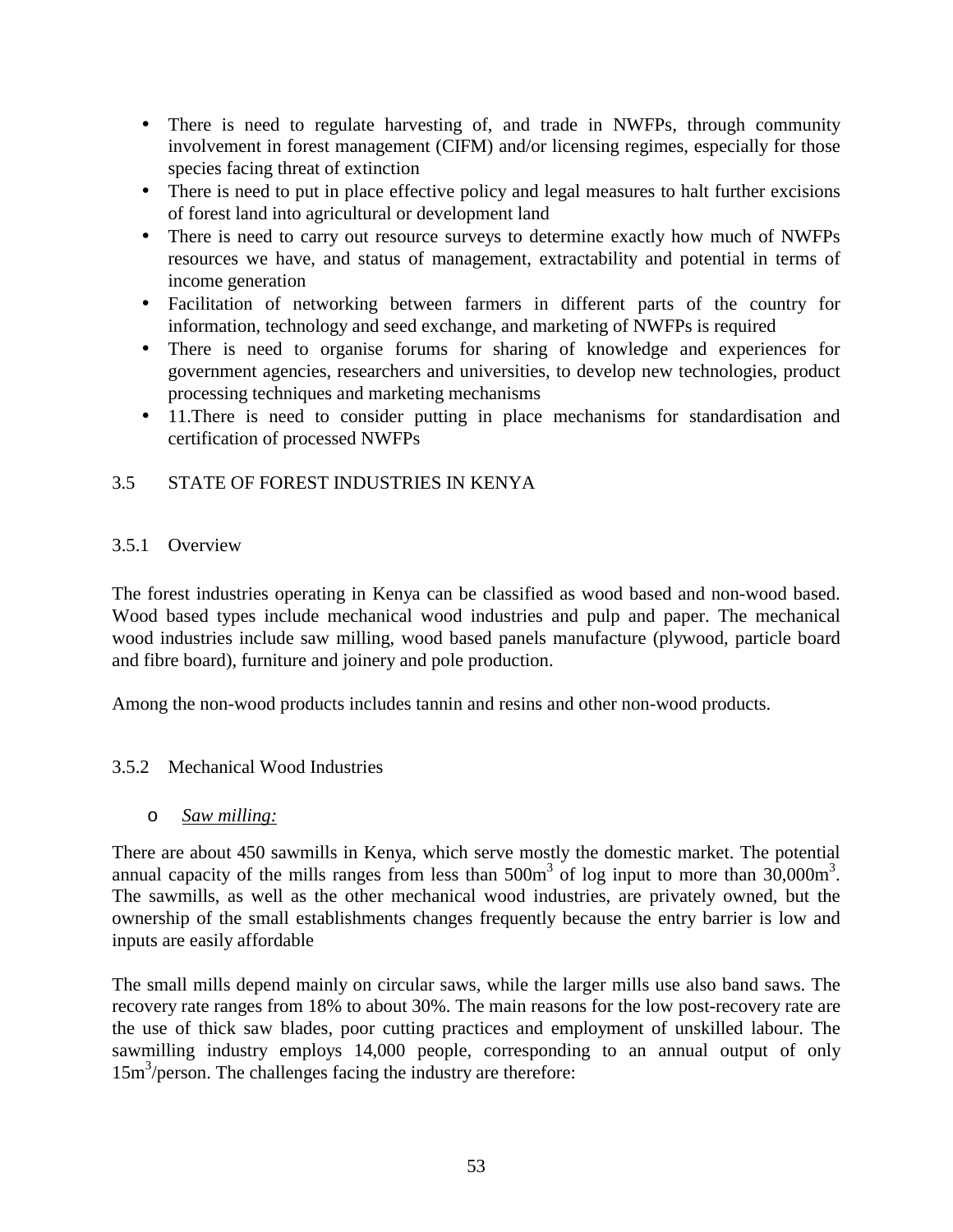- Restructuring by reducing the number of sawmills and increasing the size of the remaining ones
- Modernization of the sector in conjunction with the restructuring process so that by the year 2020 the whole process is modernized
- Introduction of kiln drying so that by 2020, 60-70% of the output is artificially dried
- Skill development at all organizational levels to improve competitiveness, productivity, and product quality
- To encourage the mill owners to invest in new machinery in the Master Plan Scenario, a secure and competitive raw material base for forest based industries must be developed
- o *Plywood Mills:*

There are three plywood mills with a total annual achievable capacity estimated at about 40,000  $m<sup>3</sup>$ , while the actual output in 1990 was 35,000 m<sup>3</sup>. All the plywood mills are integrated with a sawmill. The industry produces interior grades of plywood with thickness running from 3 to 25 mm, the emphasis being on thin panels. Pine accounts for more than 80% of the input, followed by cypress.

The basic machinery is of reasonable quality, but the operations are very labour intensive. The technology currently used can only take logs up to a certain minimum size. However in future, smaller logs may form the main bulk of the input material. Technology development should move towards developing technology that can take a wide range of log sizes. Annual labour productivity is estimated at 20  $m^3$ /person, which is low, by average international standard; this urgently requires improvement. The challenges faced by plywood industry includes:

- Improvement of productivity
- Change of the raw material mix
- Coping with lower quality raw material; this can be overcome partly by restoring pruning and thinning operations to the prescribed levels

Investment in new machinery will also be enhanced by:

- Dissemination of information to the industry on government policies and regulations, raw material availability and characteristics, efficient conversion technology, product quality improvement, market development and other relevant matters
- Facilitating financial arrangements for industry modernisation and expansion (including setting up of effective pollution control systems) in cooperation with national and international financing institutions
- Re-tooling and modernising industrial processes, the government should facilitate this process by reducing import duties on machinery

In order to ensure the development of a favourable business environment, the following measures are proposed:

• Monitoring and analysis of the performance of the forest based industry and dissemination of the results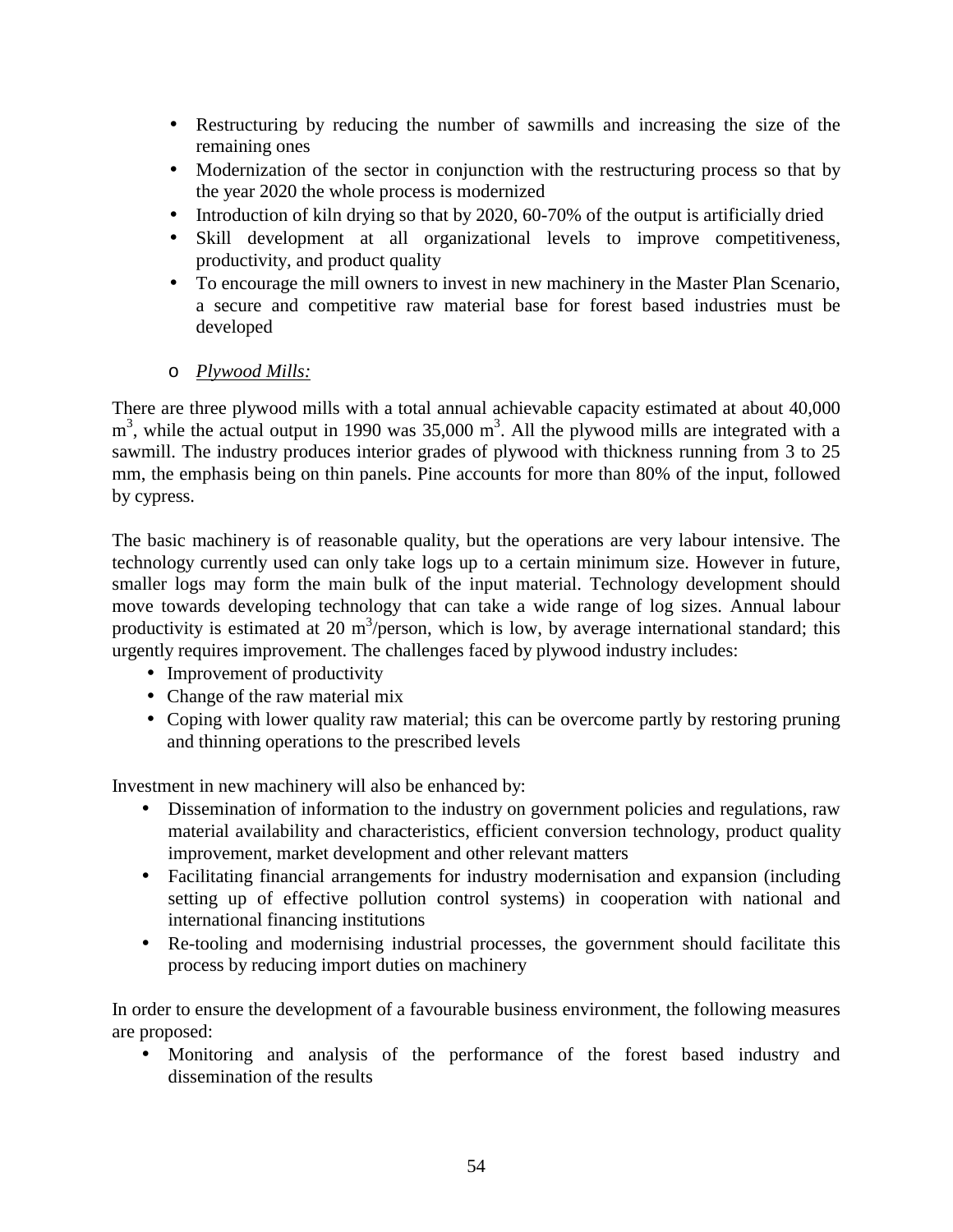• Development of dialogue between government and the industry to discus issues and problems and workout solutions

# o *Reconstituted Wood-Based Panel Industry:*

There is one fibreboard mill and two particleboard mills. The fibreboard mill has an annual capacity of 700 tonnes. It uses plywood and sawmill residues, as well as *Eucalyptus* roundwood. The technology employed is outdated. Unlike most mills in the world, this one does not use resin or wax in the production process, which makes the board unsuitable for exterior use. The mill recirculates some of its process water, but the effluent water is not treated at all. When it is completely worn out, the mill will most probably be closed, because the future of fibreboard manufacture is in the dry process and practically no new wet process mills are being built in the world at present. The particleboard industry was started in the early 1980s, but output has remained low, about  $6000m<sup>3</sup>$  in 1990, which represents a very low capacity utilization rate. In the entire wood-based panel industry, annual labour productivity is low (even when considering the scale of operation); it stands at about 25 m<sup>3</sup>/person.

# o *Furniture and Joinery Industry:*

The furniture and joinery industry consists of thousands of small-scale entrepreneurs both in the rural and urban areas, mainly in the informal sector. About 60% of the furniture market is controlled by the so-called *jua kali* ("informal sector) artisans.

The traditional raw materials of the furniture and joinery industry were indigenous hardwoods. The ban on their exploitation has forced a shift to plantation-grown softwoods; the market however, appear to accept softwoods very slowly. The softwood-sawn wood is generally of poor quality, because of poor drying and consequent staining. A few large units are capable of exporting furniture, but the volume exported so far has been modest. All the others suffer from lack of tools and equipment as well as from shortage of working capital. Development of the joinery industry also includes two prefabricated house plants. Investment in new machinery will also be enhanced by:

- Dissemination of information to the industry on government policies and regulations, raw-material availability and characteristics, efficient conversion technology, product quality improvement, market developments and other relevant matters
- Facilitating financial arrangements for industry modernization and expansion in cooperation with national and international financing institutions
- Re-tooling and modernizing industrial processes, the government should facilitate this process by reducing the import duties on machinery
- In order to ensure the development of a favourable business environment, the following measures are proposed:
	- Monitoring and analysis of the performance of the forest-based industry, and dissemination of the results
	- Development of dialogue between the government and the industry to discuss issues and problems and work out solutions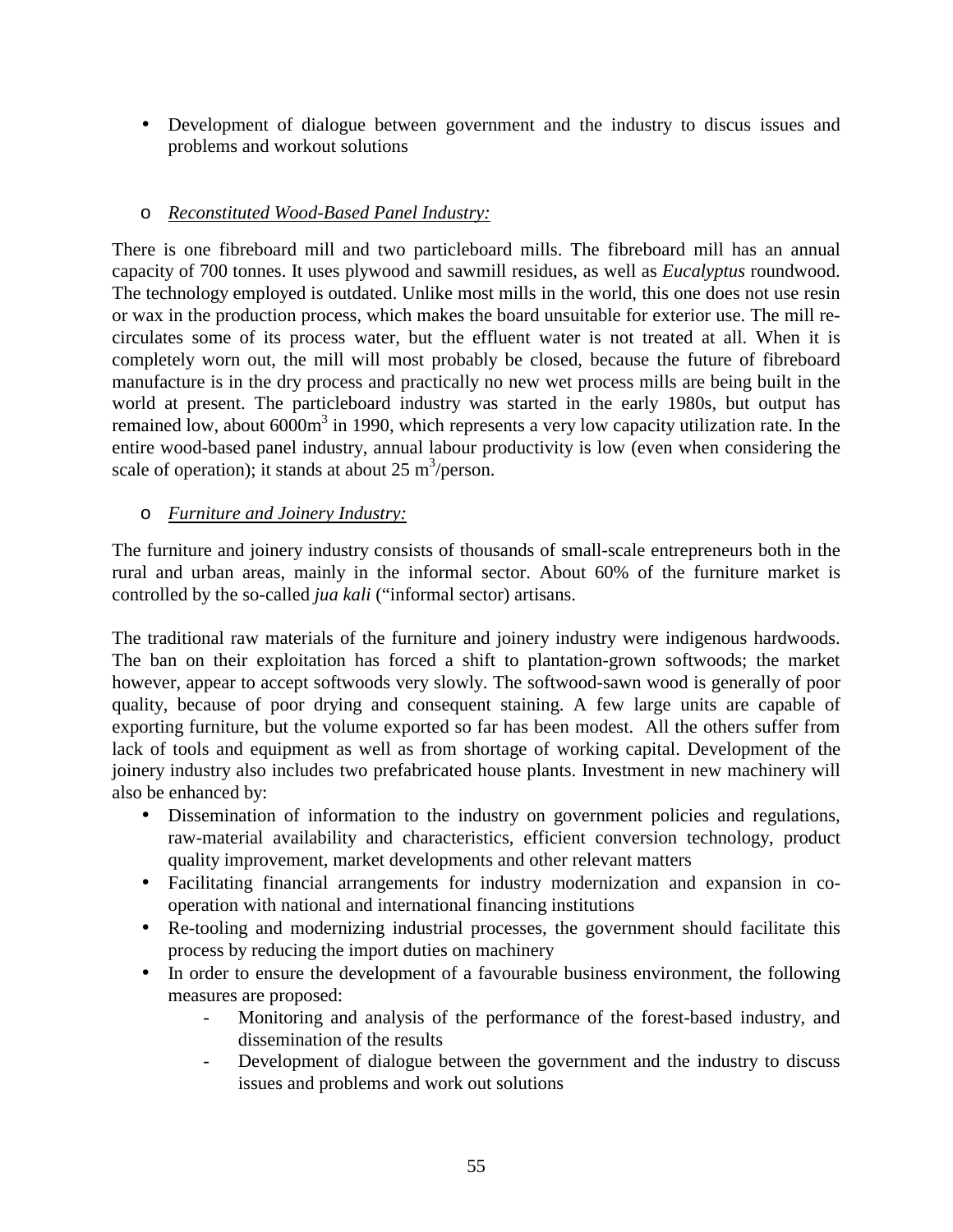#### o *Wood Carving:*

#### **Economic Potentials**

Among the many handicraft activities, wood carving forms the most important component in Kenya. Study by Obunga (l998) revealed that the wood carving industry consist of a complete chain of players including resource/ harvesters, raw materials agents, the carvers, apprentices, intermediates, curio vendors/hawkers, stockists/wholesalers, retailers and exporters. The industry has about 80,000 wood carvers spread all over the country but mainly in Central, Eastern and Coast Provinces. Overall the industry provides a means of livelihood to over 30,000 people in Kenya and was valued at over KSh 100 million in 1995. Currently the industry has a turn over of about KSh 1.5 billions. The industry embraces all age groups between 16 and 92 years old with the youth (27 years) making over 50% of the current population of the industry. Comparison between monthly income among those considered "poor" in the industry with less than KSh 10,000 was found to be above most salaried employees in the civil service (Obunga, 1998).

#### **Management Issues**

The carving industry is tourism and market focused. The largest markets for the products are the United States of America, Canada and Europe. The small-scale industries (informal sector) like handicrafts are going to absorb a significant number of jobless people (Obunga, 1998). The industry (wood carving) has relied on a narrow range of slow growing indigenous hardwoods throughout its 70 years' history, with consequent severe degradation of the resource and its base.

Some areas close to the production centre have witnessed local extinction of some of the most preferred species of timber used in the industry. The current trends indicate that all remaining populations of the preferred spp are coming under greater pressure to support the ever increasing demands of the industry; as well as the socio-economic needs of the rapidly rising local human population seeking the same species for fuel wood, building materials as well as land for cultivation and settlement. The study showed that all the four major species (*Brachylaena huillensis, Dalbergia melanoxylon, Olea europaea* var. *africana* and *Combretum Schumannii* (ebony) currently forming the backbone of the industry cannot sustain it.

Concern over the depletion of hardwoods natural forests and woodlands has brought about an alliance of carvers, community development organisations, concerned citizens, conservation groups, the forestry sector and traders in carving. Jointly, they aim to ensure that the woods used for carving increasingly comes from sustainable supplies

#### **Important Facts about the Carving Industry**

-The Kenyan woodcarving industry uses over 50,000 trees equivalent to almost 8,000  $m<sup>3</sup>$  of wood annually. This is equivalent to ten trees being felled per hectare of natural closed-canopy forest in Kenya every year.

-The collapse of Kenyan populations of muhugu, mpingo and other carving species has caused the problems to be exported into Tanzania, with hundreds of logs being smuggled across the border to meet the Kenyan demand for woodcarvings.

-Because of the shortage of traditional carvings woods, carvers have explored the possibility to use alternative species, most of which are fast-growing multi-purpose species grown on farms.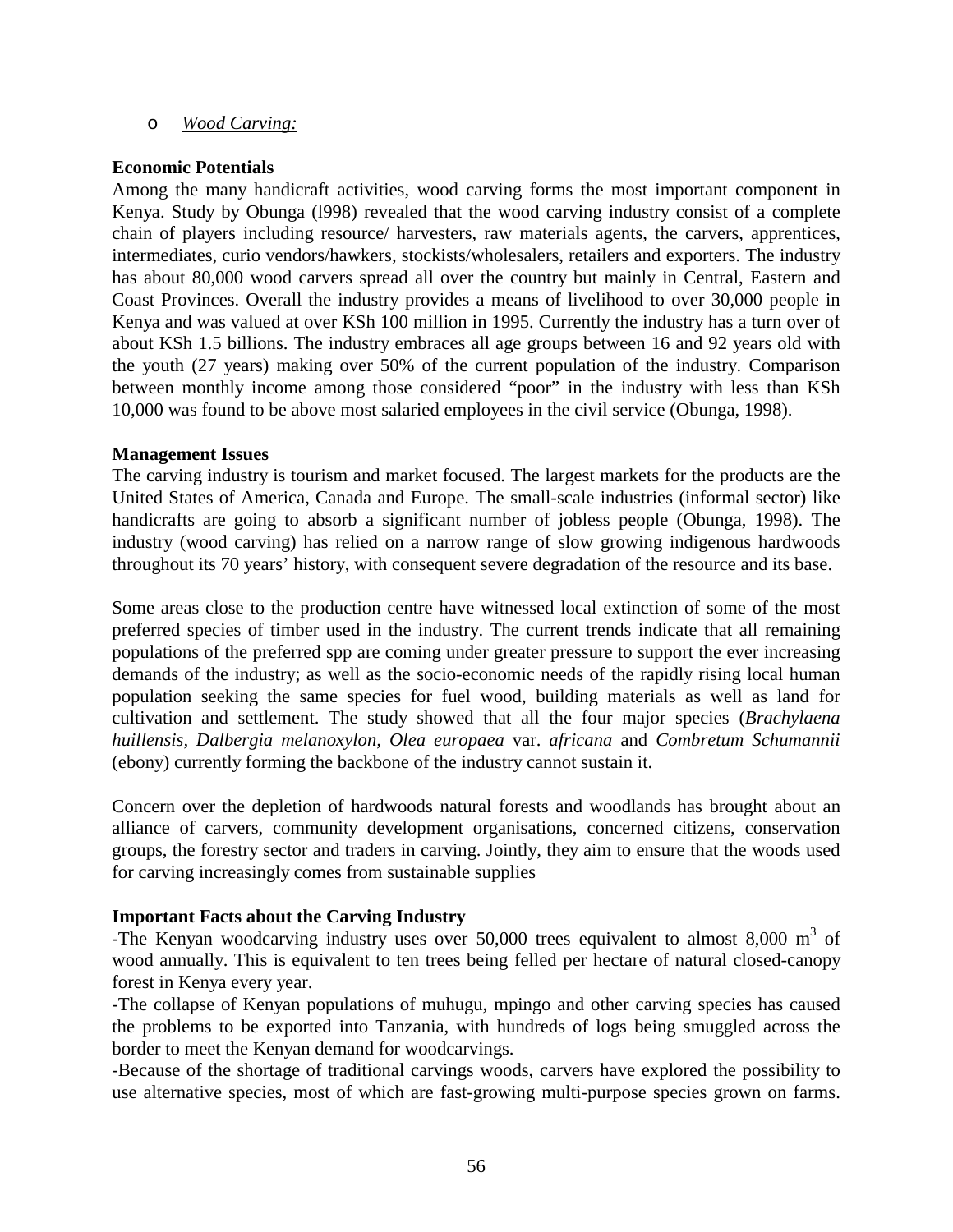These include neem (mwarubaini, *Azadirachta indica*), *Jacaranda mimosifolia Grevillea robusta* (mukima), mango (mwembe, *Mangifera indica*) and others. These species are also called "good woods" and can be obtained sustainably as they originate from managed farms

-The Annual Allowable Cut (AAC) of neem trees with diameters greater than 50 cm in the Kenyan Coastal strip is over  $200,000m^3$ . This species alone could therefore supply a woodcarving industry 25 times the size of the current without negative ecological consequences.

# o *Pulp and Paper Industry:*

It is estimated that the total consumption of paper and paperboard in Kenya will grow by 4.4% annually up to the year 2020. Among the different grades, the demand for newsprint, printing and writing papers, boards, and tissue will grow faster than average. During the same period the production of paper and paperboard will grow by 4.9% annually. The local paper industry can satisfy the main part of the growing demand by increasing its production capacity.

The pulp and paper industry is small by international standards. On the other hand, it must be noted that Kenya's paper and paperboard industry is one of the biggest in Africa and the most important among the Common Market for East and Southern Africa States (COMESA). This situation is related to the protective industrial and trade policies, which provide a protective umbrella of high import duties and a bureaucratic import licensing system. The self-sufficiency objective and the lack of export-market orientation have led to industrial operations that are very inefficient by modern standards.

The paper and paperboard industry comprises 6 mills with 11 paper and board machines with a total capacity of about 110,000 tonnes. The biggest company, Pan African Paper Mills, dominates the local market with its total annual capacity of 87,000 tonnes. The company produces about 30 different paper and paperboard grades on three machines. It has a chemical pulping annual capacity of 54,000 tonnes and mechanical pulping of 23,000 tonnes. The company has plans to increase its de-inking capacity so that it can use more recycled paper. The national self-sufficiency objective has driven Pan Paper to produce large amounts of different paper and paperboard grades, involving frequent production cuts for grade changes and consequently, low productivity. The company could make considerable financial and economic gains by specializing in the grades where it is most competitive. Trade barriers would need to be abolished to facilitate the balancing of exports and imports.

Pan Paper has a monopolistic position of many paper grades in the domestic market. Development of the domestic market alone will not allow the construction of large new paper and paperboard mills in the short-term. The deregulation of international trade will provide the only means to create a competitive paper market and to open up reasonably priced paper sources to printers and converters. Deregulation would therefore force Kenya's paper industry to develop and improve the quality of its products.

Pan African Paper Mills should keep its future expansion in line with market prospects and low material availability. Because of the low volume of the domestic markets, the export market should also be considered when assessing development options. The planned increases of mill capacities deserve critical re-evaluation, at least in terms of employing larger machines to cater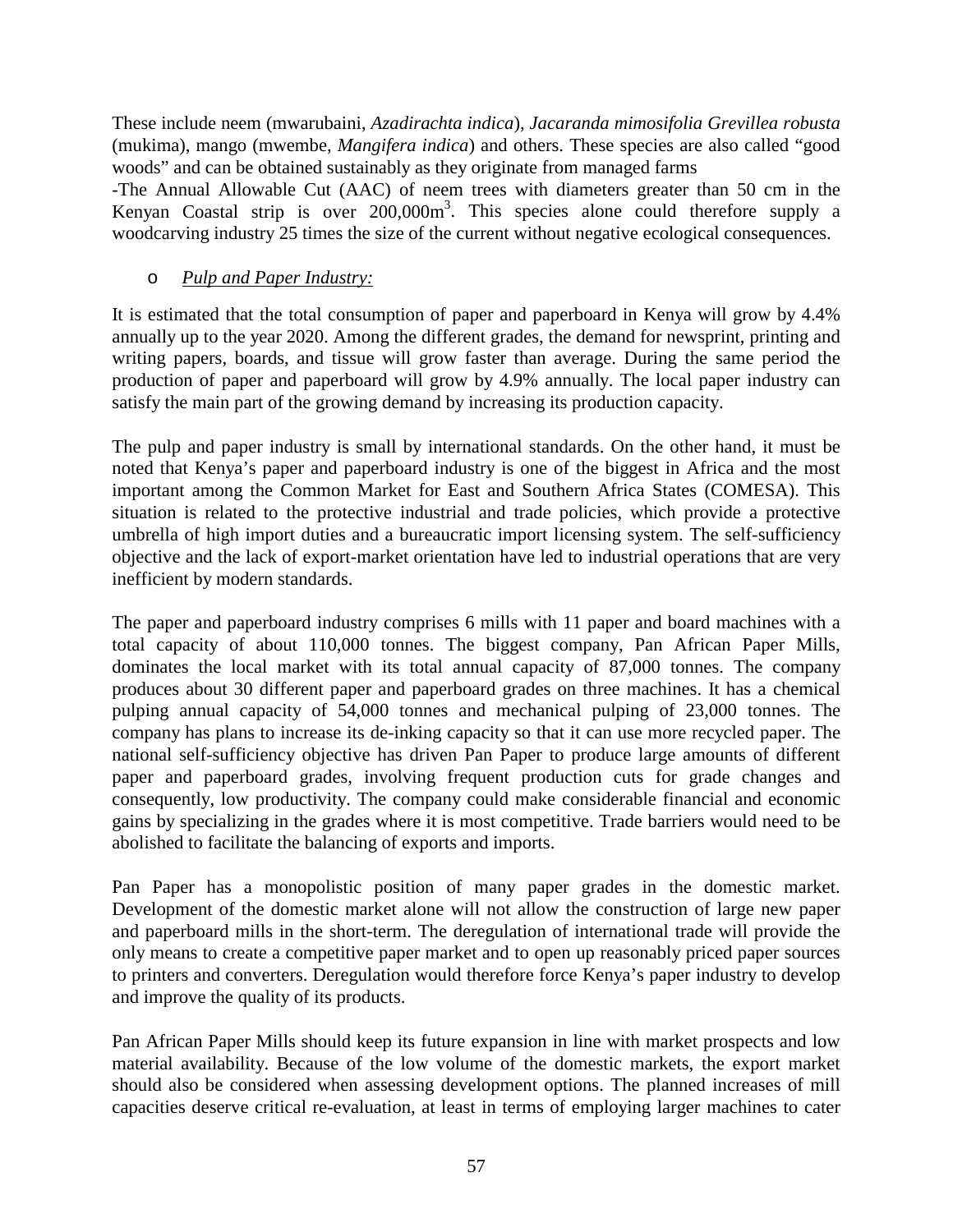partly for exports. Also more research work should be done to analyse the market development for paper in the surrounding countries.

The five small companies produce mainly recycled fibre-based packaging grades and tissue. The total annual production capacity is estimated to be 21,000 tonnes.

# o *Tannin:*

There are 15 tanneries of different sizes. The tanning materials used can be classified as vegetable, mineral, and synthetic. Mineral tanning materials are popular, mainly because of the scarcity and cost of vegetable tannins. Although most woody plant species contain tannin, and at least thirty Kenya species contain useful amounts, there is only one species, *Acacia mearnsii* (wattle), which is actually being used commercially in Kenya.

There are two factories in Kenya which extract wattle tannin. Kenya Tannin Extractors Co. Ltd. (KTE) at Thika, and the East African Tannin Extraction Co. Ltd., (EATEC) at Eldoret. The installed capacity of the KTE factory is 75 tonnes of dry bark per day but they are actually processing only 50 tonnes. The annual production of the factory is 3900 tonnes, 50% of which is solid and 50% is in the form of tannin extract. About 2.75 tonnes of solid dry bark yields 1 ton of extract. KTE does not own any plantations; they rely from farmers. Their aim of establishing plantations is hampered by the lack of land or the difficult of obtaining secure tenure.

EATEC is a broad-based industry dealing not only with tanning material, but also with other products. It has about 18,000 ha. of land, of which 8,300 ha. are *Acacia mearnsii* plantations. In 1991 it produced 12,800 tonnes of bark and bought an additional 3,000 tonnes from farmers. This company is in the process of being wound-up and being converted to agriculture.

Marketing of wattle bark is quite well organized. The tannin extraction companies buy the bark from the farmers in their fields, paying KSh 850 per tonne of green bark or KSh 1100 to 1300 per tonne of dry bark. Some farmers sell dry bark at the factory. There is great scope for the export of wattle extract to Asian countries especially India.

The main problem faced by the tannin industry is obtaining raw material. Land for plantations is not readily available, and it is difficult to persuade the farmers to plant more wattle trees. There are also information gaps. In particular, information about the use of species other than wattle is not readily available.

o *Resins:*

Of the two classes of resin, oleo-resin and oleo-gum-resin, oleo-resin has the greater industrial potential. In Kenya, oleo-resin is tapped from exotic tropical or subtropical pines, the common ones being *Pinus patula, P. caribaea, P. elliottii* and *P. radiata.* Sizeable plantations of pines have been raised in Kenya for almost 35 years, but tapping for oleo-resin started only after 1985.

The only consumer of oleo-resin in the country is Rosin Kenya Ltd. at Nakuru. The annual intake of its factory is 360 tonnes. Turpentine is not recovered and it goes to waste, because recovery is more expensive than the price it would fetch. Only rosin is recovered, at a rather low rate of 55%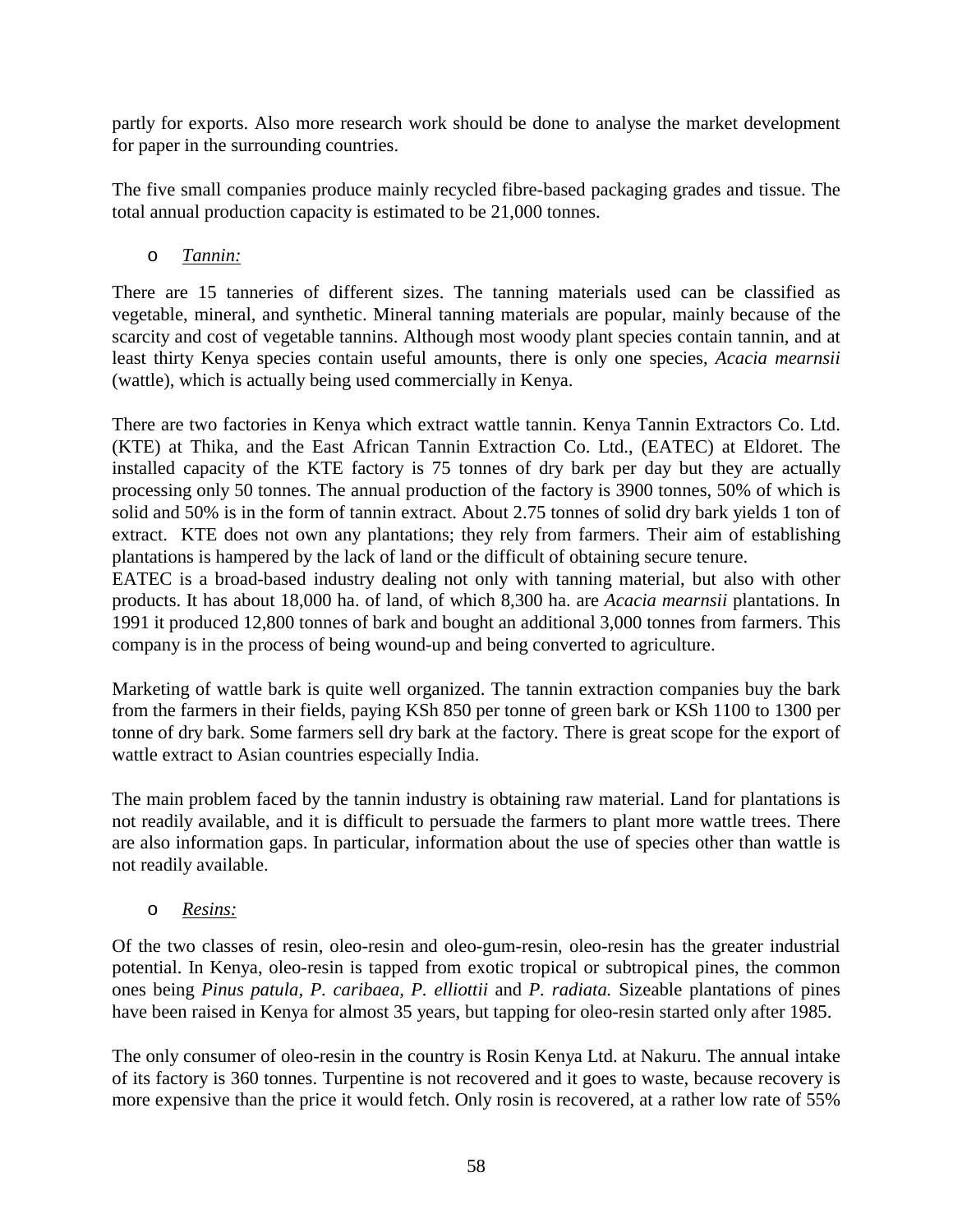of the raw material. No resin tapping rules have been framed by the Forest Department. Tapping is done by the factory through locally available casual labour. Tapping of pines is allowed only in the year immediately preceding clear-felling. The royalty paid to the Forest Department is KSh 650 per tonne. The main problems faced by the industry are lack of knowledge, experience, and rules on resin tapping, and the lack of a market for turpentine.

# 3.5.3 Export Markets For Wood Based Products

A marked growth in exports took place between 1975 and 1980 when the net volume increased from a few thousands to more than  $50,000 \text{ m}^3$  annually. If Kenya intends to fully utilize its wood production capability, it should revitalise sawn softwood exports by rebuilding the present mills and expanding new capacity in order to achieve a new position in the export markets. The sawmilling industry should, among other things:

- Improve the overall quality of sawn wood
- Introduce kiln-drying, grading, and packaging
- Establish marketing channels suitable for the volumes in question
- Work out the logistics needed to reach the target markets
- Be competitive with such low-cost producers as Chile

The COMESA countries with limited wood resources would be a logical target for sawn wood export from Kenya. These include Burundi, Comoros, Djibouti, Ethiopia, Mauritius, Rwanda, and Sudan. However, the annual export potential to these countries ranges from only a few hundred to a few thousand cubic metres per country. Therefore these countries are suitable targets for individual companies, but not for a concentrated effort involving the entire sub-sector. Madagascar and Reunion each import  $20,000-30,000m<sup>3</sup>$  per year but these markets are already well covered by South Africa.

If Kenya intends to export sizeable volumes of sawn wood, it should try to penetrate the markets in Egypt and Saudi Arabia, which are forecast to import 1.5-2.0 million  $m<sup>3</sup>$  and 0.4-0.6 million m<sup>3</sup> per year, respectively. In these two countries, as well as in the other North African and Near East markets, price is the major means of competition although good appearance is also an important.

The present average delivered price of sawn softwood is estimated at US\$150-250/ $m<sup>3</sup>$  depending on the market.

# 3.5.4 Environmental Impacts of Forest Industries

In the mechanical wood industry, pollution arises from two main sources:

- Wood residues from saw milling in rural areas
- Effluent water from the particleboard and fibreboard mills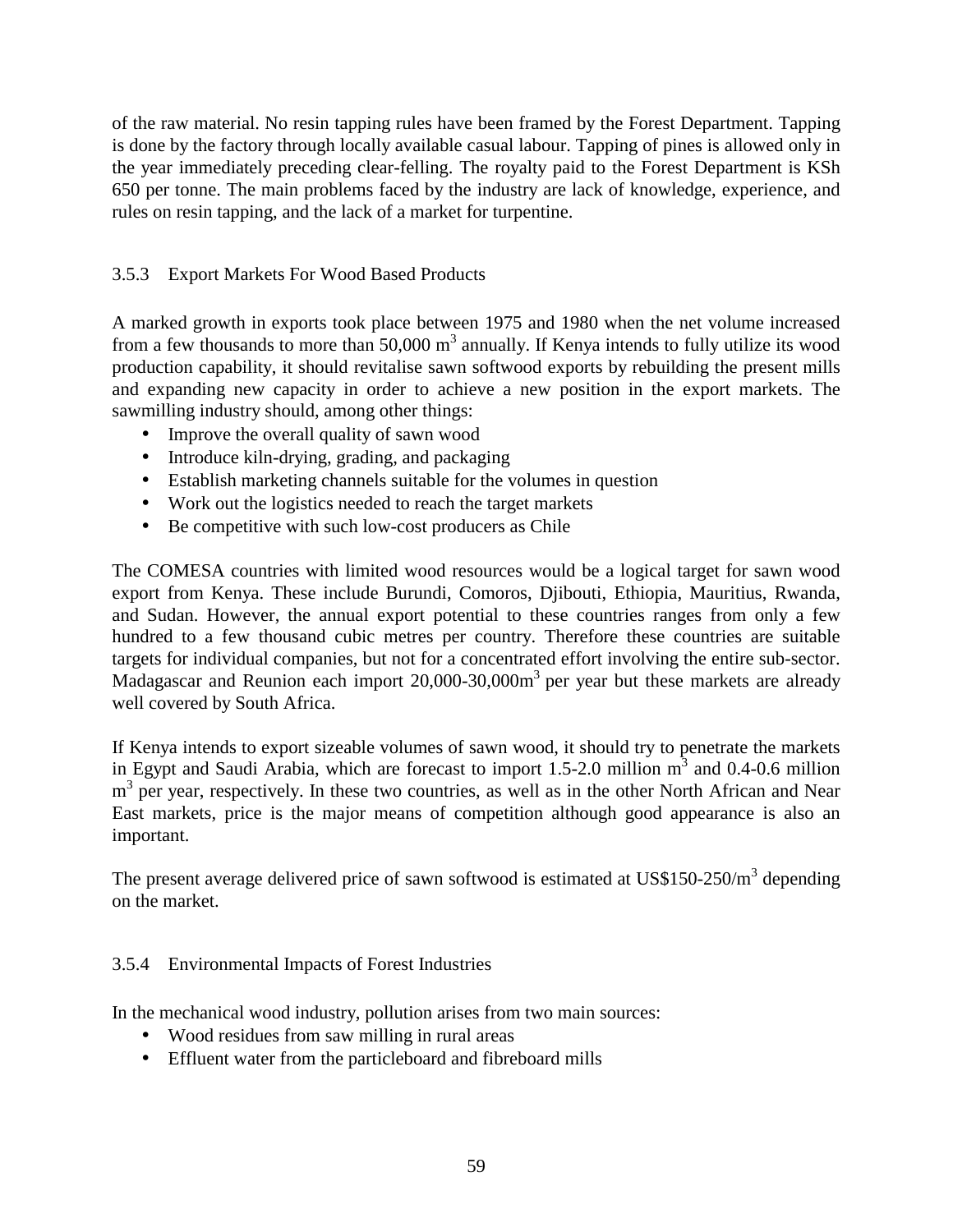Pan Paper has invested heavily in effluent treatment facilities, including primary clarifiers and biological treatment in aerated lagoons. According to the mill management, its discharges are in compliance with official regulations. Optimisation of mill production and modernization of some processes could presumably still improve the situation to some extent. On the atmospheric side, controlled combustion of bark in a modern bark boiler would decrease smoke generation, make the smoke cleaner, and at the same time save much of the fuel oil which is used at present in the power-plant boilers.

The waste paper-based mills reject 20-30% of the input as process waste, which needs to be disposed of. Especially in the case of de-inking sludge, disposal (or incineration) has to be done properly to avoid harmful environmental effects. The present practices of the small mills are in need of special attention and development effort in this respect.

# 3.6 WOOD DEMAND AND SUPPLY SITUATION

# 3.6.1 Determinants of Demand

Population growth and the economy are the major basic determinants of demand for most of the forest products. The demand supply scenario is focused on the major forest products: Fuelwood, Poles and posts, Mechanical wood products, Paper and paperboard.

# 3.6.2 Estimates of Future Demand for Forest Products

# o *Woodfuel:*

About 71% of the energy consumed in Kenya comes from wood fuel mainly as firewood for cooking and heating in rural areas and as charcoal in most households in urban centres. The Kenya Forestry Master Plan (1994) estimates the demand for wood fuel (charcoal and firewood) to increase systematically to 30.1 million tonnes by the year 2020. The scenario on the demand for wood fuel forecast based on the 1994 KFMP trends is shown below.

| Year | Charcoal | Firewood | <b>Total woodfuel Demand</b> |
|------|----------|----------|------------------------------|
| 2000 | 0.97     | 11.18    | 17.96                        |
| 2005 | 1.17     | 12.90    | 20.77                        |
| 2010 | 1.40     | 14.75    | 23.79                        |
| 2015 | 1.65     | 16.67    | 26.91                        |
| 2020 | 1.92     | 18.65    | 30.10                        |

Table 7: Projected Demand for woodfuel (Million Tonnes)

# o *Poles and Posts:*

The annual demand for poles and posts is projected to grow at 2.4% from 1.4 to 2.7 million  $m<sup>3</sup>$ between 2000 and 2020 as shown in Table 8. These will be consumed by the construction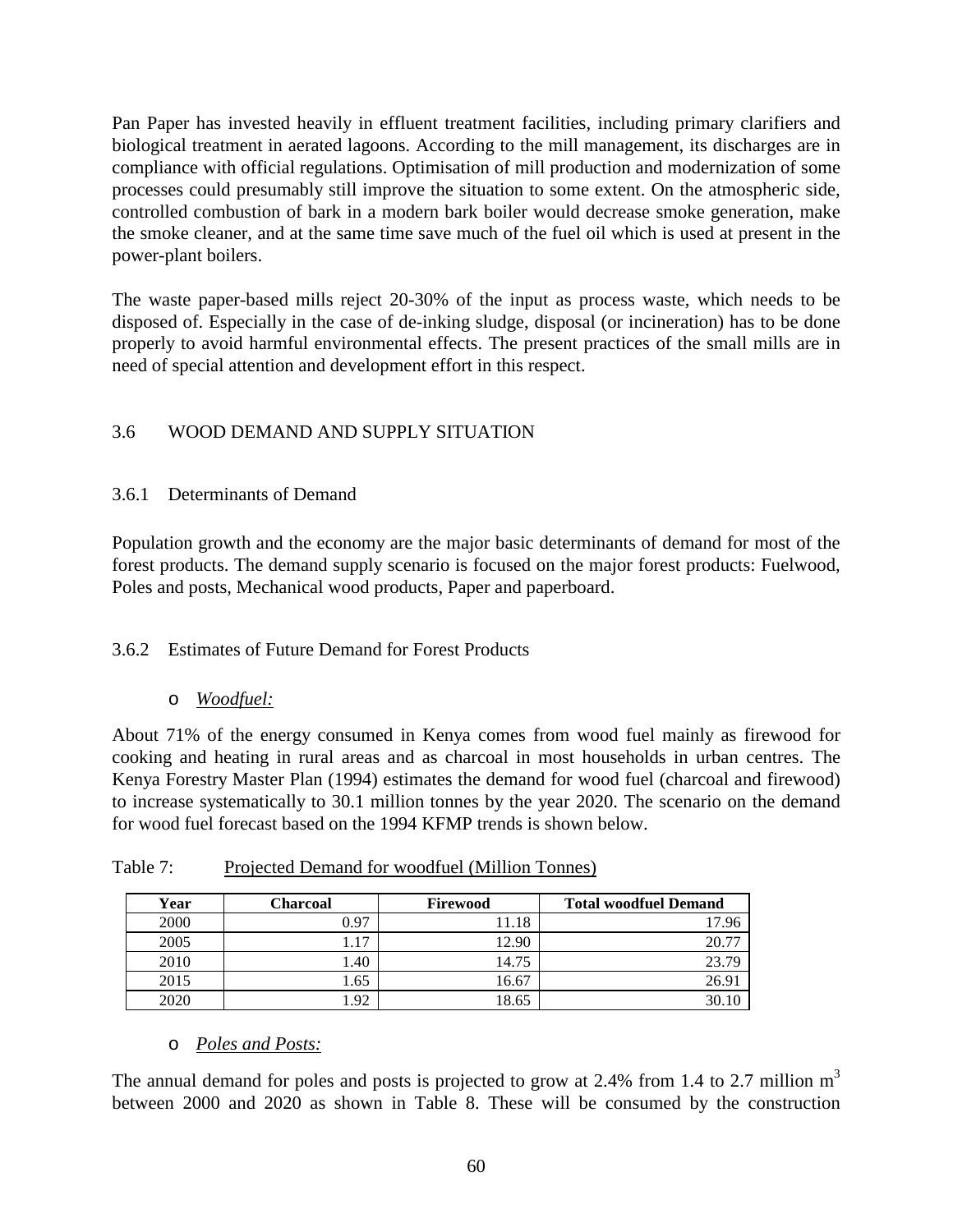industry and as transmission poles by Kenya Power & Lighting Company and Kenya Posts and Telecommunications Corporation (Telkom).

| Year | <b>Construction Poles</b> | <b>Transmission Poles</b> | <b>Total Demand</b> |
|------|---------------------------|---------------------------|---------------------|
| 2000 | 1254.2                    | 180.4                     | 1434.6              |
| 2005 | 1446.8                    | 242.6                     | 1689.4              |
| 2010 | 1663.2                    | 326.1                     | 1989.3              |
| 2015 | 1896.4                    | 438.5                     | 2334.9              |
| 2020 | 2146.5                    | 589.6                     | 2736.1              |

Table 8: Projected Demand for Poles/Posts ('000m<sup>3</sup>)

#### o *Mechanical Wood Products:*

The mechanical wood products focused under this category include sawn timber (both hard and soft wood), plywood, particle and fibreboard. Demand for these products is projected by the Kenya Forestry Master Plan (1994) to grow at an annual rate of 3.3% whereby the demand for sawn timber is expected to increase from the current rate of 0.32  $m<sup>3</sup>$  to 5.39 million  $m<sup>3</sup>$  by the year 2020. The demand for the wood based panels is projected to reach 0.13 million  $m<sup>3</sup>$  by the same year. The demand for the various products is shown in the table below:

| .<br>Tropocou D'emanu foi hieemanical (1990 Frouaeto)<br>$\sim$ $\sim$ $\sim$ $\sim$ $\sim$ |                                |                                |                |                    |                                 |                               |  |  |
|---------------------------------------------------------------------------------------------|--------------------------------|--------------------------------|----------------|--------------------|---------------------------------|-------------------------------|--|--|
| Year                                                                                        | <b>Sawn</b><br><b>Softwood</b> | <b>Sawn</b><br><b>Hardwood</b> | <b>Plywood</b> | <b>Fibre Board</b> | <b>Particle</b><br><b>Board</b> | <b>Total</b><br><b>Demand</b> |  |  |
| 2000                                                                                        | 239.7                          | 23.1                           | 44.1           | 9.1                | 8.9                             | 324.9                         |  |  |
| 2005                                                                                        | 297.5                          | 28.7                           | 55.1           | 11.8               | 11.6                            | 404.7                         |  |  |
| 2010                                                                                        | 352.3                          | 34.0                           | 65.2           | 14.5               | 14.3                            | 480.3                         |  |  |
| 2015                                                                                        | 407.7                          | 39.3                           | 75.4           | 17.3               | 17.0                            | 556.7                         |  |  |

Table 9: Projected Demand for Mechanical Wood Products ('000m<sup>3</sup>)

# o *Paper and Paper Board:*

The demand for paper and paperboard in Kenya is projected to grow at an annual average rate of 7.3% within the next 20 years (2000 to 2020). The forecasted demand is projected to increase to 0.27 million tonnes by the year 2020. Table 12 below shows the projected demand for the various paper products.

2020 491.4 47.4 91.2 21.4 21.1 672.5

Table 10: Projected Demand for Paper and Paper board ('000 tonnes)

| Product/Year         | <b>2000</b> | 2005 | 2010  | 2015  | 2020  |
|----------------------|-------------|------|-------|-------|-------|
| Newsprint            | 22.2        | 26.1 | 33.2  | 41.9  | 49.8  |
| Printing and Writing | 46.2        | 57.4 | 72.3  | 91.4  | 116.2 |
| Tissue               | 12.4        | 16.5 | 20.4  | 25.2  | 30.7  |
| <b>Boards</b>        | 30.2        | 40.0 | 49.3  | 61.2  | 77.2  |
| <b>Total Demand</b>  | 111         | 140  | 175.2 | 219.7 | 273.9 |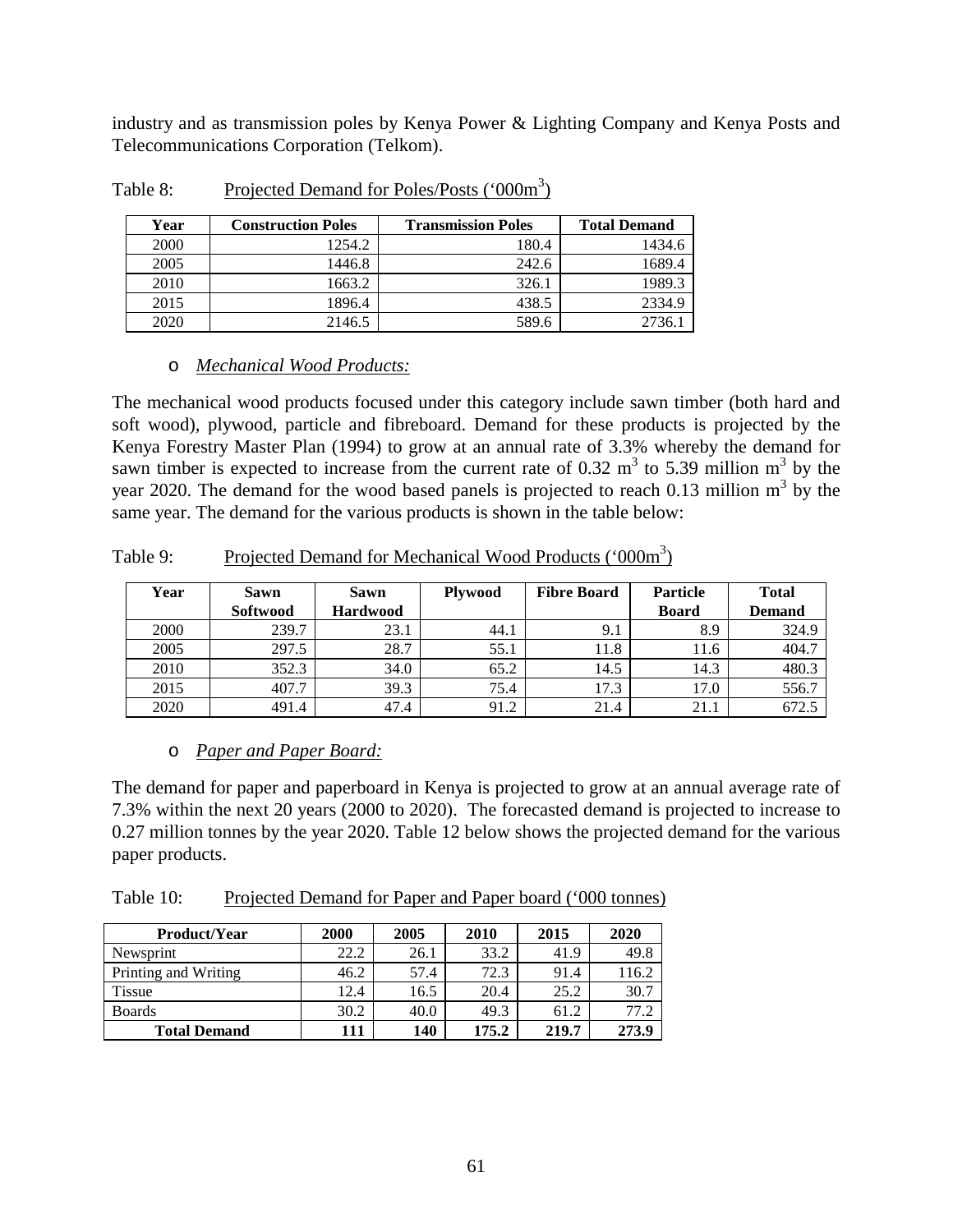#### 3.7 SOCIAL AND ECONOMIC IMPLICATIONS

Forestry as a sub-sector of the Kenyan economy is important in contributing to direct and indirect benefits. For the purpose of past and current national economic accounting, only direct benefits have been considered. As well as playing structural role, Kenya's forest sub-sector is the backbone to other functional roles, which include protection of watershed and Biodiversity conservation. It is estimated that the forest provides habitation to about 40% of large mammals, 30% of birds and 35% of butterflies found in Kenya. More than half of Kenya's threatened and endemic mammals are also forest-dependent (Wass, 1995).

#### 3.7.1 Economic Implications

Forests and trees yield a wide range of products, including fuel, shelter, timber, foods and medicines. Understanding the diversity of these trees and their value in local livelihood is an important step in identifying the potential for broadening use and income generation. Tree products generate vital support to livelihoods by producing goods and services that include fuel, shelter and food which are unavailable or unaffordable elsewhere for many households.

Some of the economic activities that provide cash incomes, revenues and employment include timber industry, pulp and paper, charcoal, fuel wood, wood carving, non-wood products, tourism etc.

It is strongly felt that if statistics that show contribution of forestry/trees products to livelihoods is made available, forestry as a sector may assume an important status as an economic base in the eyes of planners and politicians. We need to devise new monitoring and reporting systems that are able to capture data on social and economic contributions arising from forestry/tree activities. The data that are currently available are only partial because most of the forests/tree products do not pass through the markets and where prices are known, they are usually distorted prices.

It is estimated that the forestry sector contributes about US\$88 million to Kenya's Gross Domestic Product (GDP) and stimulates capital formation worth US\$3 million (Republic of Kenya, 1996). Although the sector's contribution to GDP has been reflected to be small and constant over the years (approximately 1.3% and 13% of monetary and non-monetary economy respectively), its support to informal and subsistence activities is substantial. It is estimated that the forestry sector and other associated enterprises and industries support approximately 10,000 households through formal employment and generate direct financial revenue to the Forest Department of about US\$3 million annually (Republic of Kenya, 1997c). As already mentioned, it is estimated that about 3 million forest-adjacent people who live directly adjacent to forest boundaries derive cash income and meet their subsistence needs through the use of this resource, but however, the value of forests is not reflected in the national statistical abstracts.

| Table 11:<br>Estimated Value of Projected Wood Demand (Ksh '000) |
|------------------------------------------------------------------|
|------------------------------------------------------------------|

| <b>Wood Use/Year</b> | <b>2000</b> | 2005      | <b>2010</b> | 2015            | 2020      |
|----------------------|-------------|-----------|-------------|-----------------|-----------|
| Fuelwood             | 1,676,290   | 2.132.361 | 2,696,200   | .720<br>3.372.7 | 4.414.630 |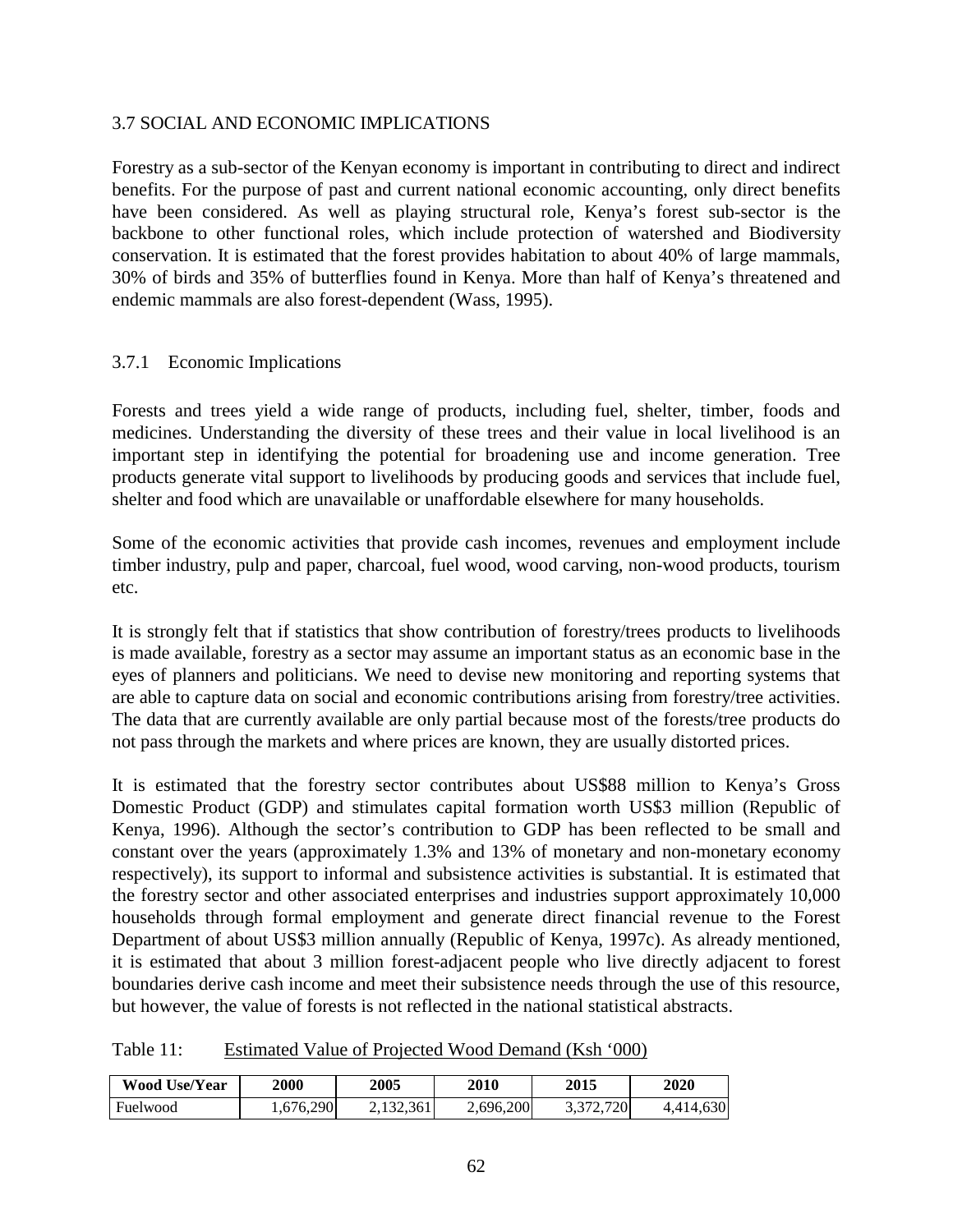| Poles           | 21.525    | 28.713    | 37.791    | 49,035    | 62,928     |
|-----------------|-----------|-----------|-----------|-----------|------------|
| Industrial Wood | 2,591,600 | 3,563,700 | 4,570,100 | 5,872,200 | 7,578,400  |
| TOTAL           | 4,289,415 | 5,724,774 | 7,304,091 | 9,293,955 | 12,055,958 |

**-**The prices are the average for the commercial species (highest and lowest), Cypress, Pines, *Grevillea* and *Eucalyptus*. Industrial wood (Ksh.1900), Fuelwood (Ksh.70) and poles (Ksh.15).

-A 10% increase is used in prices for the projected demand for each period.

Table 12: Estimated National Unaccounted For Economic Value of Forest: Resources to Local Communities (`Million)

| <b>Forest Type</b>        | <b>No. of Households</b> | <b>Estimated National Value</b> |                 |  |
|---------------------------|--------------------------|---------------------------------|-----------------|--|
|                           |                          | <b>KSh</b>                      | US\$            |  |
| <b>Dry Forests</b>        | 77,000                   | 555.0                           | 7.8             |  |
| <b>Coastal Forests</b>    | 11,000                   | 77.8                            | $1.1\mathsf{I}$ |  |
| Montane                   | 275,000                  | 4,774.1                         | 68.2            |  |
| <b>Western Rainforest</b> | 220,000                  | 3,819.3                         | 54.6            |  |
| <b>Total</b>              | 583,000                  | 9,226.2                         | 131.7           |  |

 *Source: Mogaka ,1999*

The results reveal that the value of forest resources unaccounted for is about KSh 9,226.2 million (US\$131.7 million) per annum.

It is noted here that the contribution of the forestry sector to the national economy has remained constant for the last decade. The sector's contribution to the non-monetary and monetary economy is estimated at 13% and 1.3% respectively (CBS, 1996) for the years 1989 to 1995. Using 1995 prices, the total contribution of the forestry sector to the GDP was estimated at KSh 5,727.4 million (US\$ 81.82 million), (CBS, 1996). Therefore, the estimated value of forest products locally consumed and traded informally reveals that approximately 62% of the total contribution of the sector to GDP is not accounted for. This confirms the argument that there is under-estimation of the value of forest resources.

# 3.7.2 Social Implications

Forests are used in Kenya by different communities for different social values. Some communities use the forests for cultural ceremonies, religious practices, while others use them for subsistence needs.

#### o *Cultural Heritage:*

*Kaya* forests are located in Coast Province and are strictly used for religious values (traditional prayers). They are usually small natural forests scattered in Coast Province and their value as sacred sites make them important to the local people.

Christians have also in the recent past discovered caves in forest areas where such caves are used as a retreat for prayers. Some communities like Kalenjin and Maasai use their local natural forests to observe certain cultural rites like circumcision. To these communities, forests have a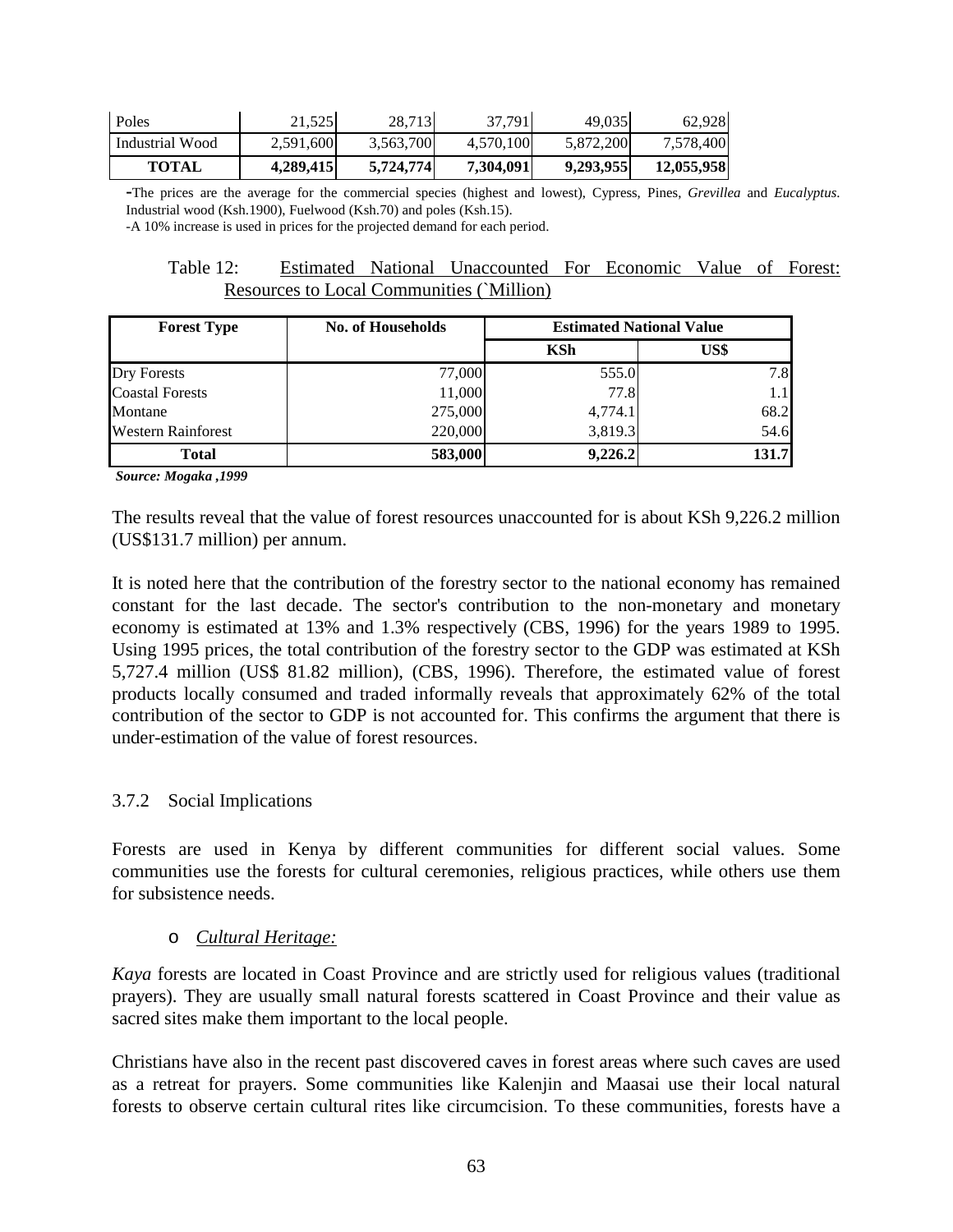cultural value, which cannot be quantified in terms of money. The use value relevant to such forest (non-extractive) makes them unique to those communities and this is one strategy that makes their conservation a community agenda.

Elsewhere people (forest dwellers) live in forests and derive their subsistence livelihoods from forest resources. Other communities in Kenya have through generations isolated certain tree species as sacred trees while certain forest types are observed as sacred . For example, *Ficus* spp are revered by most communities in Kenya.

These values will however, vary with different communities. In some urban centres, county councils have set aside forest areas that are used as parks. These are used mainly for amenity values.

|                     | 1995              |                      | 1999<br>(projected) |                      |
|---------------------|-------------------|----------------------|---------------------|----------------------|
| <b>Forest type</b>  | <b>Population</b> | No. of<br>households | <b>Population</b>   | No. of<br>households |
|                     |                   |                      |                     |                      |
| Dry forests         | 400,000           | 70,000               | 440,000             | 77,000               |
| Coastal forests     | 60,000            | 10,000               | 66,000              | 11,000               |
| Montane forests     | 1,340,000         | 250,00               | 1,474,000           | 275,000              |
| Western rainforests | 1,100,000         | 200,000              | 1,210,000           | 220,000              |

Table 13: Estimated Forest-Adjacent Population in Kenya

*Source: Adopted from Wass, 1995; KFMP, 1994*

Mogaka (1999), has argued that forest resource values vary significantly from one zone to another. However, for the purposes of estimating the national value of unaccounted for forest value, it implies that benefit transfer has to be effected. This calls for a number of assumptions to be made. The national forest value estimates are indicative of the broader picture regarding under-valuation of the forestry sector and not necessarily definitive. This assumption is made on two grounds. A more definitive picture on a national value will require more case studies and less benefit transfer. Similarly, to enhance the accuracy of the estimate calls for case studies that cover the country's non-amalgamated agro-ecological zones.

Based on absolute figures as an indication of the importance of various products within local household production and consumption activities, a hierarchy of products value is displayed. The products, in order of importance, are aimed at meeting the following community needs, which are energy-related, building, dietary and on-farm natural capital formation. For the survival of any relatively cash-poor society, these are the most fundamental requirements and it is suggested that forest resources are well placed to satisfy the local needs.

# o *Shamba System and Food Security:*

*Shamba* system has been used in plantation establishment in Kenya since 1910. The FD benefit is low cost of plantation establishment while the farmer benefit from the returns from the *shamba*. The method has proved to be a cost-effective method of plantation establishment so long as it is managed properly to avoid abuse. The farmer tills the land and cultivates crops for about one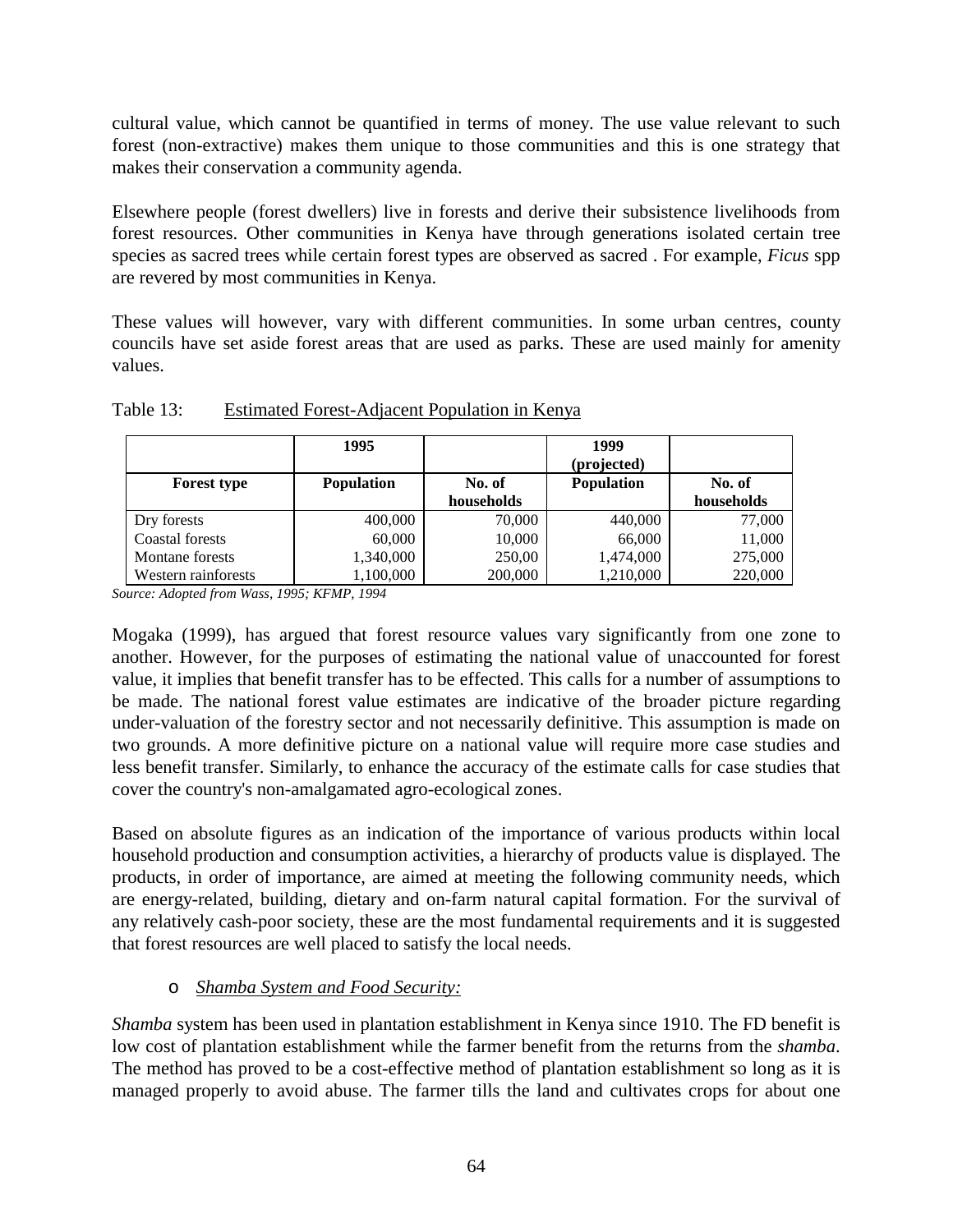year after the trees are harvested and a further three years after the trees are planted. A study done in Kiambu District gave an average direct contribution of *shamba* is KSh 124,141 per ha per year. The total area opened up for cultivation in Kiambu was 2294 ha thus giving a total contribution of KSh. 284,779,454. (Kagombe, 1998). The total contribution is much higher if the added benefits by the middlemen, transporters, other people employed by this sector and family labour is considered.

*The shamba* system is suitable to improving the socio-economic well being of the communities' surrounding the forest stations and ensuring food security. These benefits are in addition to the contribution the *shamba* has in ensuring that trees are successfully established. These benefits need to be improved through proper marketing of the products, efficient management of the *shamba* and joint efforts in solving constraints faced by the FD and farmer in management and administration of *shamba* system. There is a need to look into the sustainability of the *shamba* system to ensure that the benefits can be provided on a sustainable base for a long time.

These benefits can be enhanced and improved if farmers have access to agricultural extension staff, provision of credit facilities to buy input and proper marketing channels for the produce. The period a farmer cultivate crops before trees are planted has reduced from the earlier 18 months to less than a year and even several cases where trees are planted immediately after allocation is done. This is not economically suitable to the farmer because it reduces the benefits from the *shamba*. In addition, the farmer faces serious problem of game damage and impassable roads during wet season, both of which reduce the benefits.

The future of plantation establishment depends on the way *shamba* system is optimised for the continued benefits of FD and the farmer. The current area opened for *shamba* system is bigger than that expected under sustainable plantation development. This does not assure continued benefits for the farmer in the future. These areas need to be gradually reduced to a level that can be managed sustainably. The future outlook for *shamba* system is to involve farmers in decisions regarding administration and management of the system. *Shamba* system should be considered as one form of community participation in forest management and one that can be a solution of the persistent problem of pressure on forest land. As noted in the KFDP Midterm Review (1996), *shamba* system can be a compromise solution to the pressures by the surrounding communities to excise forest land. One way forward would be to adopt a Joint Forest Management approach in *shamba* system. This will ensure that the communities benefiting from the *shamba* play a role in protection and management of the forest. The FD will be expected to recognise the important role of these communities and gradually increase the benefits they get from the forest. The efforts need to be backed by the necessary legal, policy and institutional changes.

# 3.8 FORESTRY AND ENVIRONMENT

# 3.8.1 Forest Cover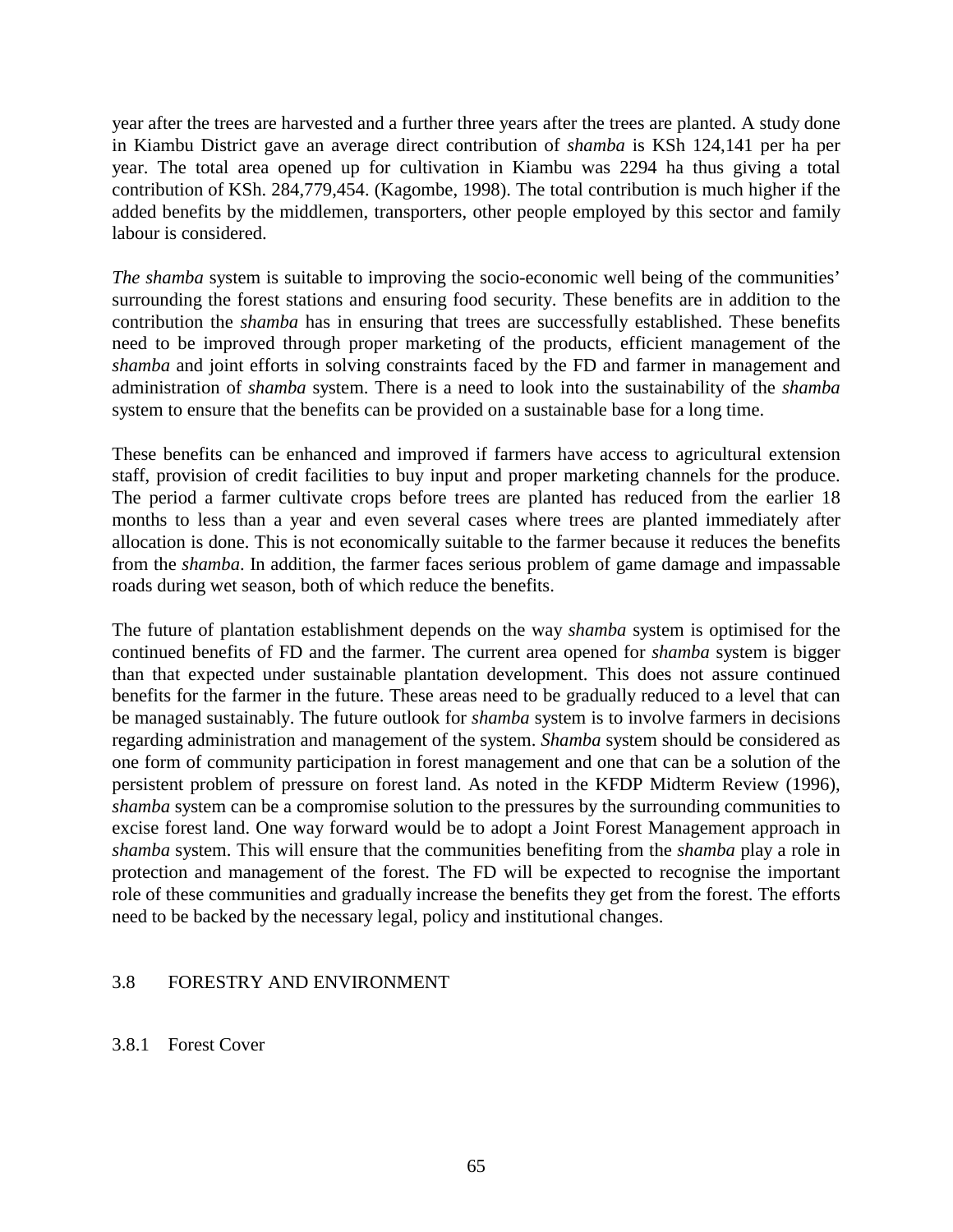In Kenya, the total forested area is 39.1 million ha. Out of this, there are areas of woodland and wooded grassland totalling 37.6 million ha. In addition, indigenous forests cover 1.3 million ha. while forest plantations cover 0.16 million ha. There is 9.5 million ha of farms, settlement and urban lands which have wooded biomass growing stock of 9.3 m<sup>3</sup>/ha (KFMP, 1994).

Forests in Kenya cover an area of about 1.7 million ha, which is about 2.6% of the country's total area. This area is composed of 1.22 million hectares of closed indigenous forest and plantation forest and 0.5 million hectares of protective bush and grassland.

# 3.8.2 Forest and Biodiversity Conservation

Forests in the country sustain very high levels of forest Biodiversity. This refers not only to diversity of species but also to genetic variation within and between species and to the diversity of the forest ecosystems within which they occur. The functions of the forest ecosystem highly depend on the Biodiversity therein.

Forest ecosystems offer complex dynamic economic natural resources. This is through provision of environmental goods and services. The goods and services offered range from timber to nonwood products and environmental services. The goods and services offered by the forest highly depend on its Biodiversity.

# 3.8.3 Forest Values

Forest values range from material products, environmental services to roles in research and education.

*Environmental services:* Forests in Kenya offer a lot in terms of regulating the environments. Its capacity to regulate water flow, soil erosion control, nutrients recycling, carbon sequestration, and capacity to modify the environment for survival of other organisms will depend on its type and structure.

*Watershed Protection:* In Kenya all the river systems originate from forests. The main river systems in the country are:

- Tana River System whose source is Mt. Kenya and The Aberdares Forest ecosystems
- Athi river system whose source is the Aberdares and Ngong Hills ecosystems
- Ewaso Nyiro river system whose source is Mt. Kenya and Aberdares forest ecosystems
- Lake Victoria basin river system whose source is Mt. Elgon, Cherangani Hills, Mau Forest and Nandi Hills forest ecosystems
- Turkwel gorge river basin whose source is Mt. Elgon forest reserve and Cherangani Hills

Any unsustainable management practices in these forests would affect forest structure, catchments functions and could contribute to dying of rivers that originate from them.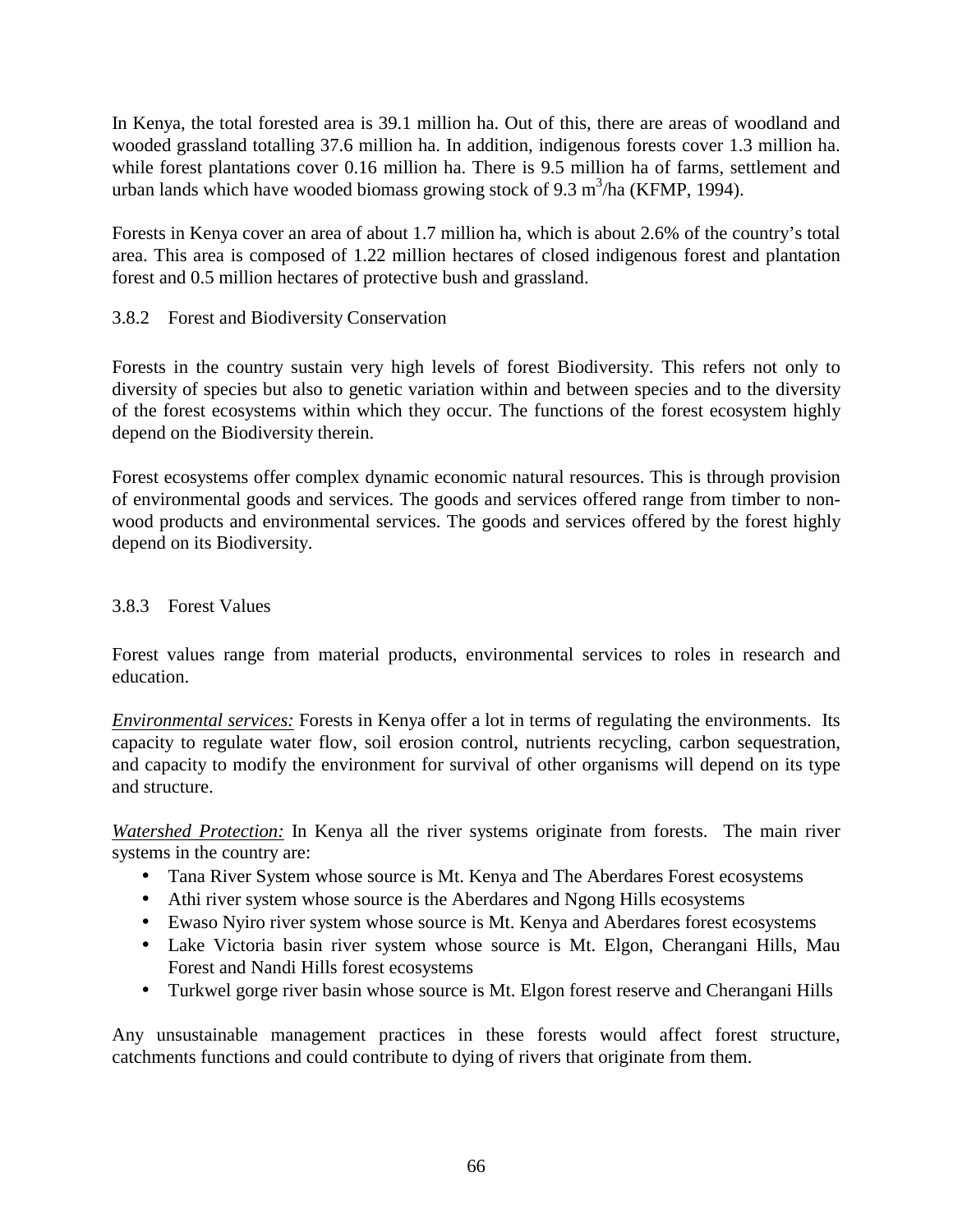*Carbon Sequestration:* Kenyan forests affect the net carbon change in the country. Consequently, changes in land use from forest to other uses may result to imbalance in the carbon cycle resulting in accumulation of excess carbon dioxide in the atmosphere. Given this important role, it is therefore necessary that increase in forest cover be stepped up.

*Habitat Role:* Forests in Kenya act as safe havens for wildlife during dry periods. They also offer different habitat regimes for migratory species.

*Aesthetic Value:* Most of the Kenyan forests provide unique sceneries which ideal for recreation.

*Research and Education:* Kenyan forests provide unique setting for research and education in environment.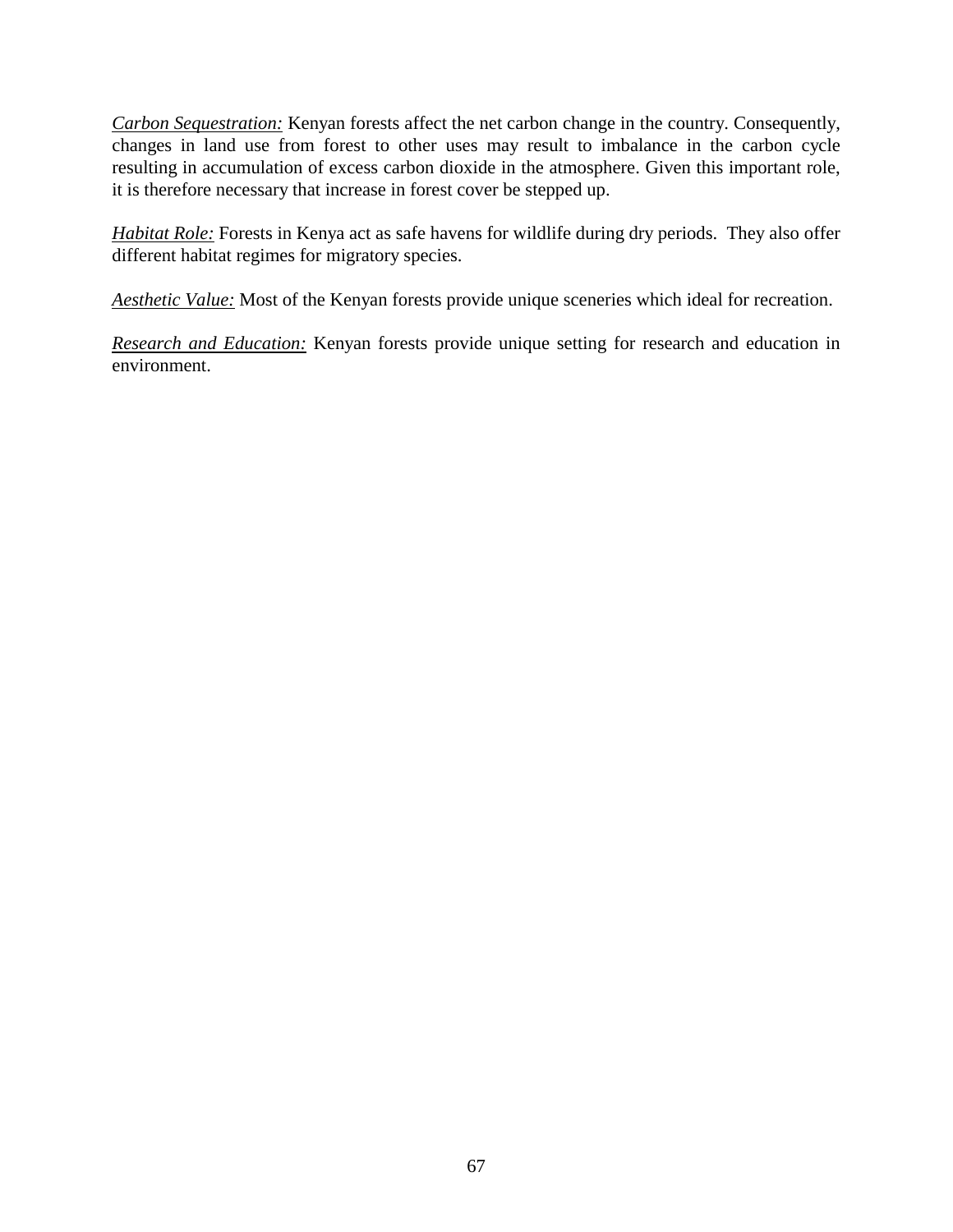# **4. CONCLUSIONS AND RECOMMENDATIONS**

# 4.1 RECOMMENDATIONS

# 4.1.1 Policy and Institutional Changes

Policy and institutional reforms are already in progress. A new forest policy and forest bill are at an advanced stage. There should however be a close follow-up to effect speedy completion. It is expected that the completion of the new forest policy and bill, will lead to the strengthening of the capacity especially expertise and logistical capability in the institution which will be charged with the management of the forest resource.

To stream line the administration and management of the forest plantation, it is suggested that the following actions be undertaken:

- Medium term (5-15 years) will involve full transfer of management of forest plantations to a new efficient management organization
- Long term (15-25) years will ensure that the long-term objectives of the programmes are being met sustainably.

# 4.1.2 Investment in Forestry

In order to achieve sustained forest management, there will be a need to carry out a well-focused investment in the following areas:

- Forest valuation
- Capacity building in resource assessment, planning and management, impact assessment, geographical information systems, monitoring and evaluation
- Research in non-wood tree products to enhance their economic potential
- Development of credit support to private forest investments
- Improving data and information for management planning through regular surveys and forest inventories
- Developing and improving marketing of forest products
- Modernization of forest industries to improve efficiency
- Dry land sylviculture

# 4.1.3 Forest Management

To effect sustained forest management, the following actions will be under taken:

- Capacity building in resource assessment, planning and management, impact assessments and GIS, monitoring and evaluation
- Research in non-wood tree products to enhance their economic potential.
- Forest inventory (Farm forestry, Indigenous forests and Dry land forests)
- Social and economic valuation of the forestry sector
- Development of management plans for all forest blocks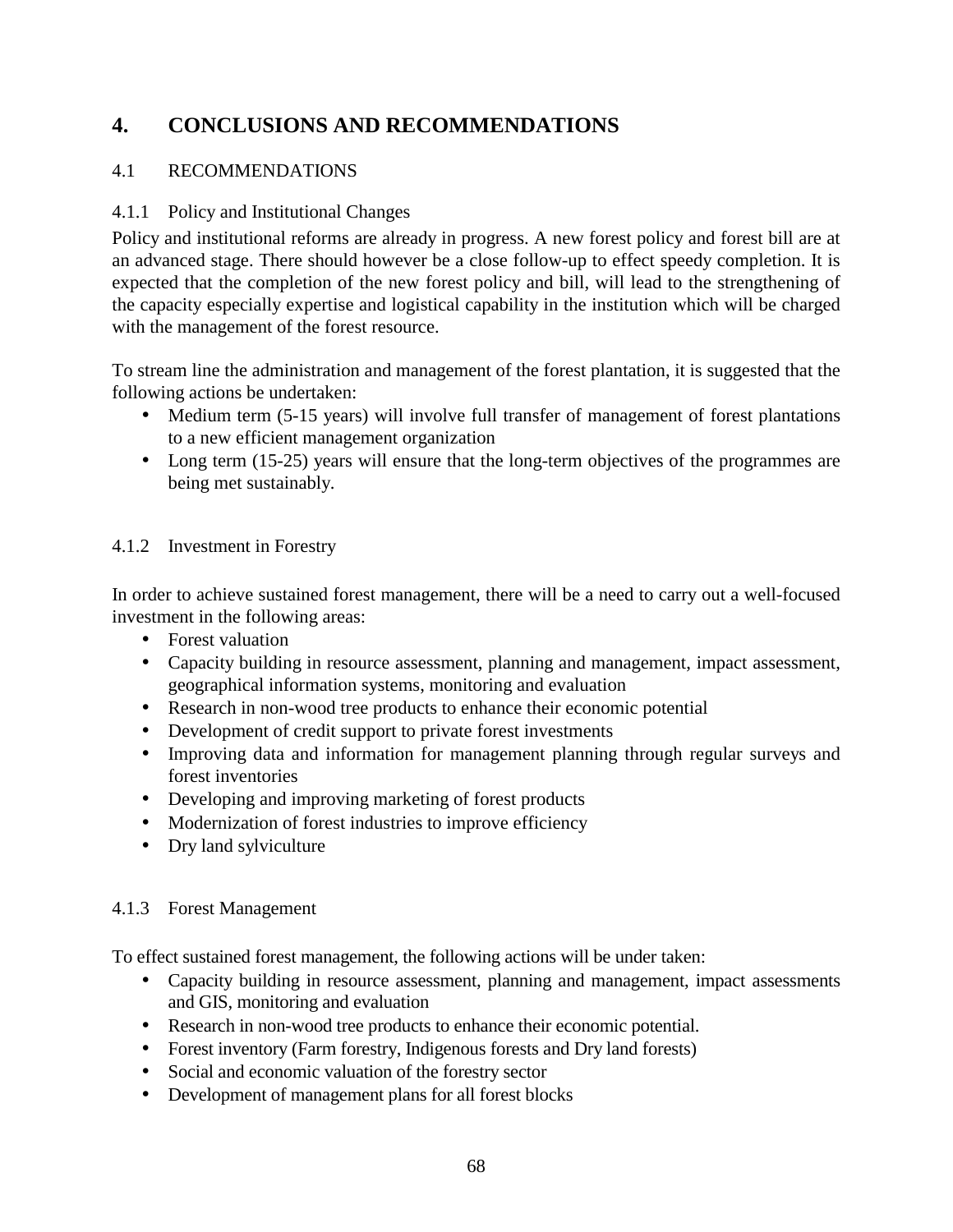- Institutional linkages to partners in forest industry
- Acquisition of technologies especially in tissue culture
- propagation of commercial tree species, utilization and processing of NWFPs
- Research on tree improvement and growth modelling
- Identification and domestication of fast growing commercial tree species to broaden the resource base
- Vigorous promotion and utilization of new and renewable sources of energy with a view to substituting fuel wood, agricultural waste and animals waste

#### 4.2 CONCLUSION

Given the current state of the forestry sector in Kenya, unless changes in regulatory mechanisms such as legislation and policy are put in place in good time, we are likely to continue losing our forest cover to other land uses. It is expected that the changes in the policies and legislation will address problems associated with changes in land use, funding of the forestry sector and stakeholder involvement.

In view of the critical importance of the role of indigenous forests in soil and water conservation, Biodiversity conservation and contribution to the country's socio-economic development, it is imperative that the current destructive trend should be reversed. It is in this light that new management strategies be put in place.

Forests in ASALs have been ignored for a long time despite their huge economic potentials. It is in view of this that investment in resource utilization and processing, tree improvement and domestication, new management strategies, and adoption of appropriate technology are strongly advocated for.

Plantation forestry has been the backbone of industrial wood production since the beginning of the last half of the  $20<sup>th</sup>$  century. Due to mismanagement under the current scenario, their continued contribution to the sector is unsustainable. It is therefore proposed that their management be commercialised within the short-term framework.

The future of forestry in Kenya lies outside the gazetted forests. To this end, farm forestry is expected to provide the bulk of wood resources for domestic and industrial use. It has been noted already that the investment trend has shifted towards the development of farm forestry and this has lead to increase in tree cover on the farms. The recognition of the involvement of the private sector in this development endeavour is fundamental to the divestiture programme currently being undertaken by the government.

In the past, management initiatives and research programmes have ignored development of NWTPs especially in the dry areas. Current reality indicates that NWTPs have great socioeconomic potentials especially in ASALs. This potential can be exploited objectively as incentives to effect sustainable forest resources management.